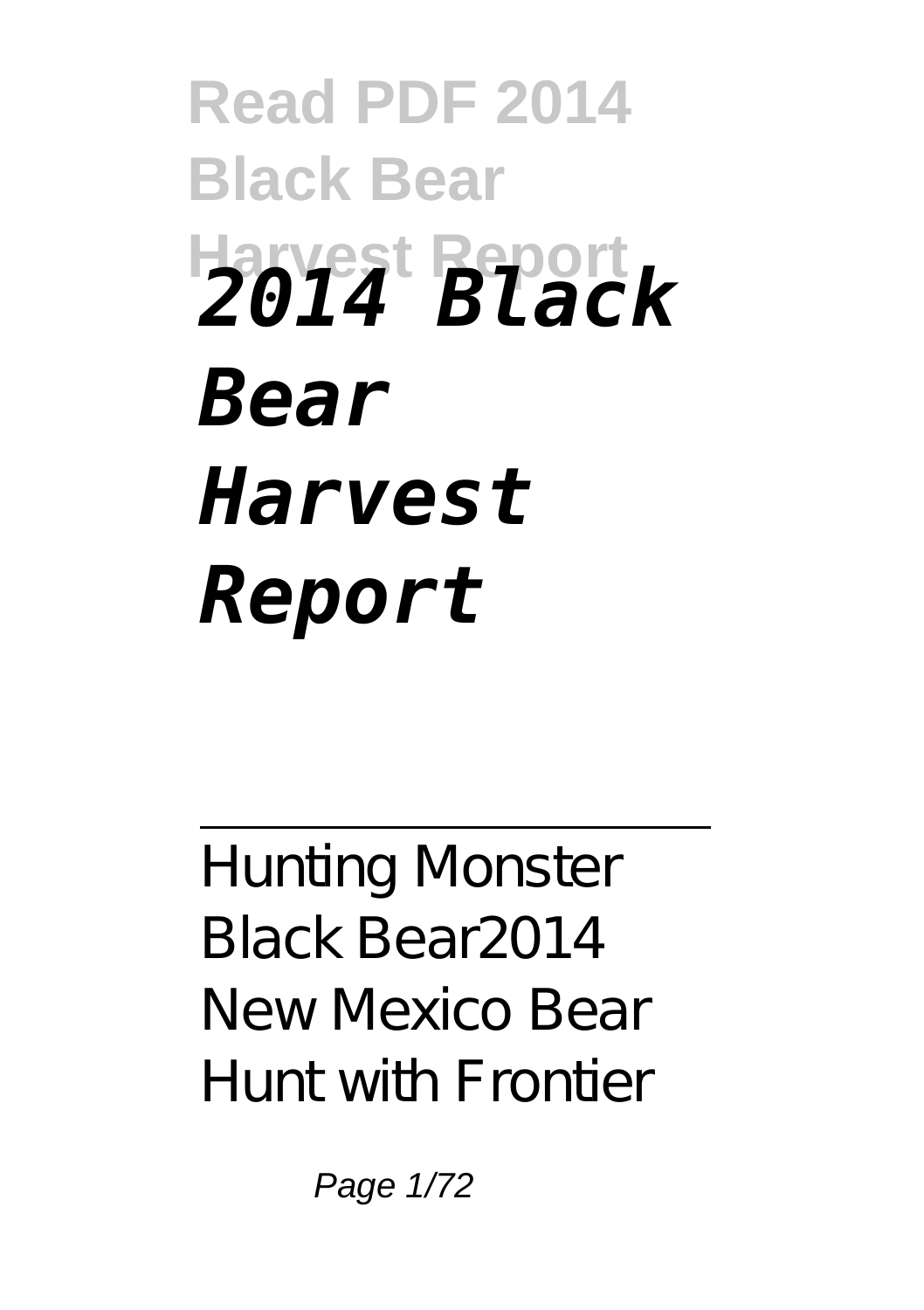**Read PDF 2014 Black Bear Harvest Report** *Muzzleloading and The World Hunting Club* Dananjaya Hettiarachchi World Champion of Public Speaking 2014 Full Speech Reparations for Black Americans in the 21st Century **Black Lives Matter explained: The history of a** Page 2/72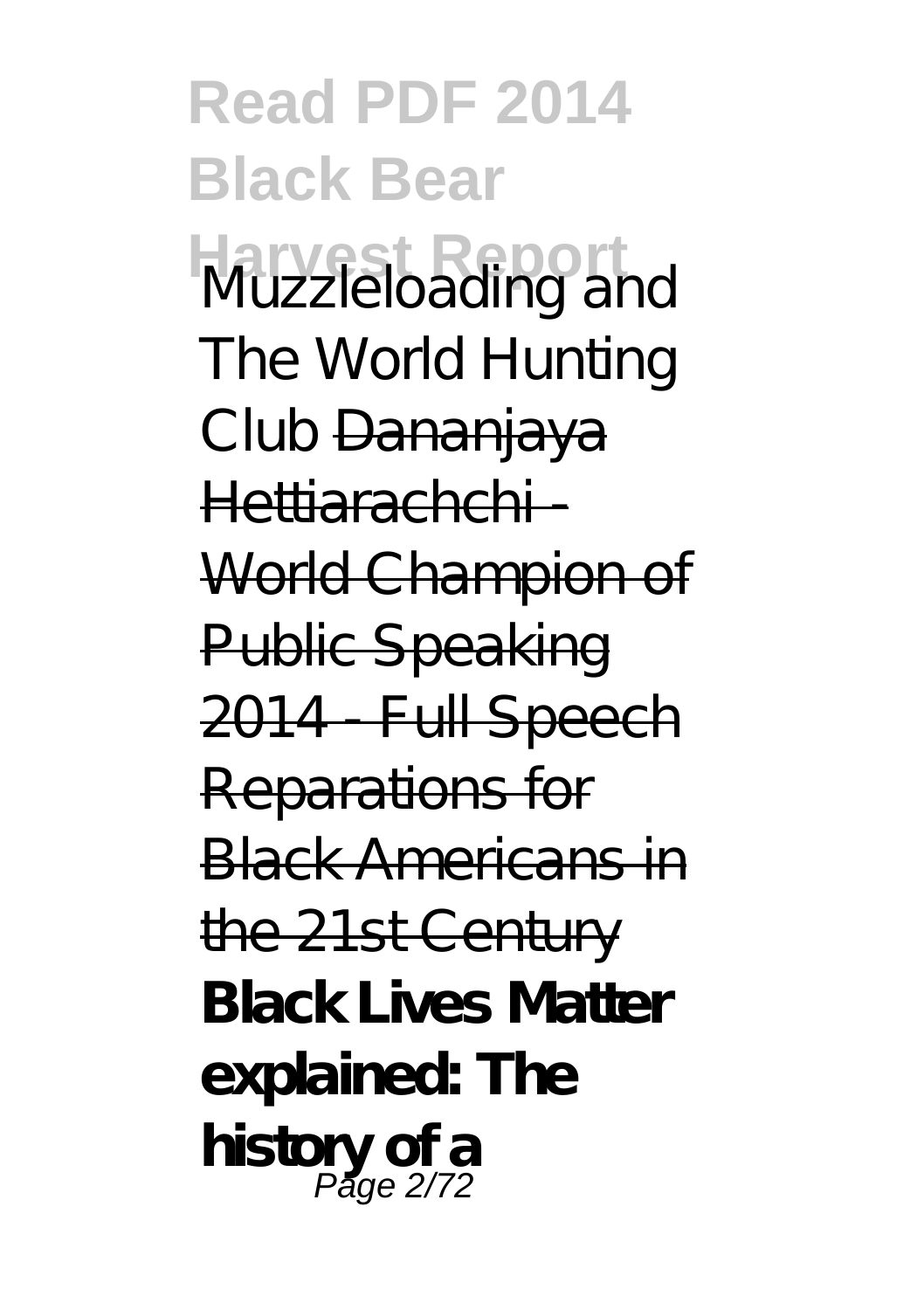**Read PDF 2014 Black Bear Harvest Report movement** *Saskatchewan Black Bear 2014 w/ Sask Can Outfitters Saskatchewan Bear Hunt 2014* The Legend of Longwood Unexpected Places (2012) | Full Movie | Penny Carlisi | Tim Torok | Wayne E. Brown 3 Days to Kill Page 3/72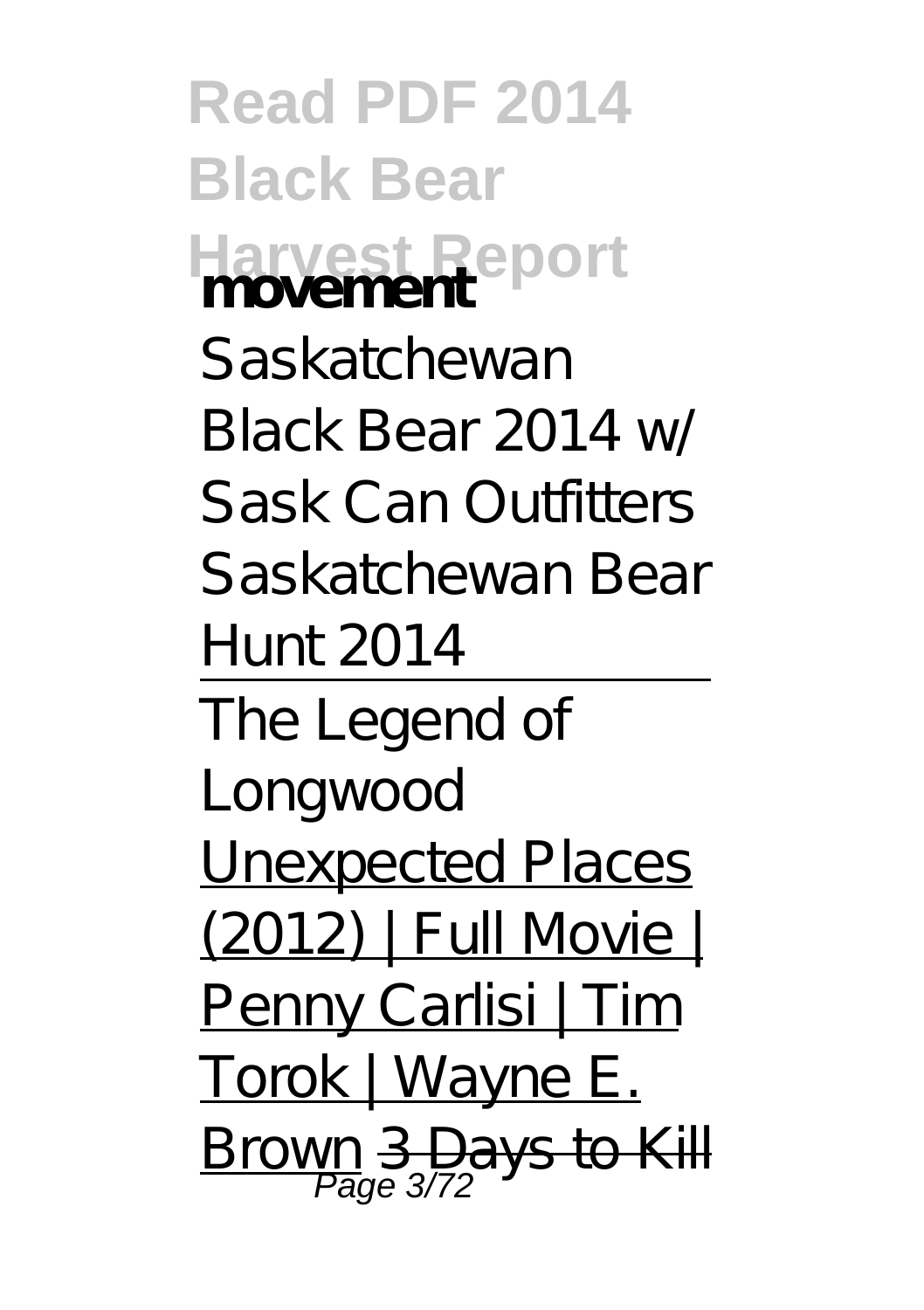**Read PDF 2014 Black Bear Harvest Report** *Black Bear Hunt 2014 in Sioux Lookout, Ontario RIDICULOUSLY BIG SASKATCHEWAN BLACK BEAR! BOOK BEAR WITH THE BOW. bear sits next to guy* **Hunt Record Book Black Bears with Mikes Outfitting Black Bear** Page 4/72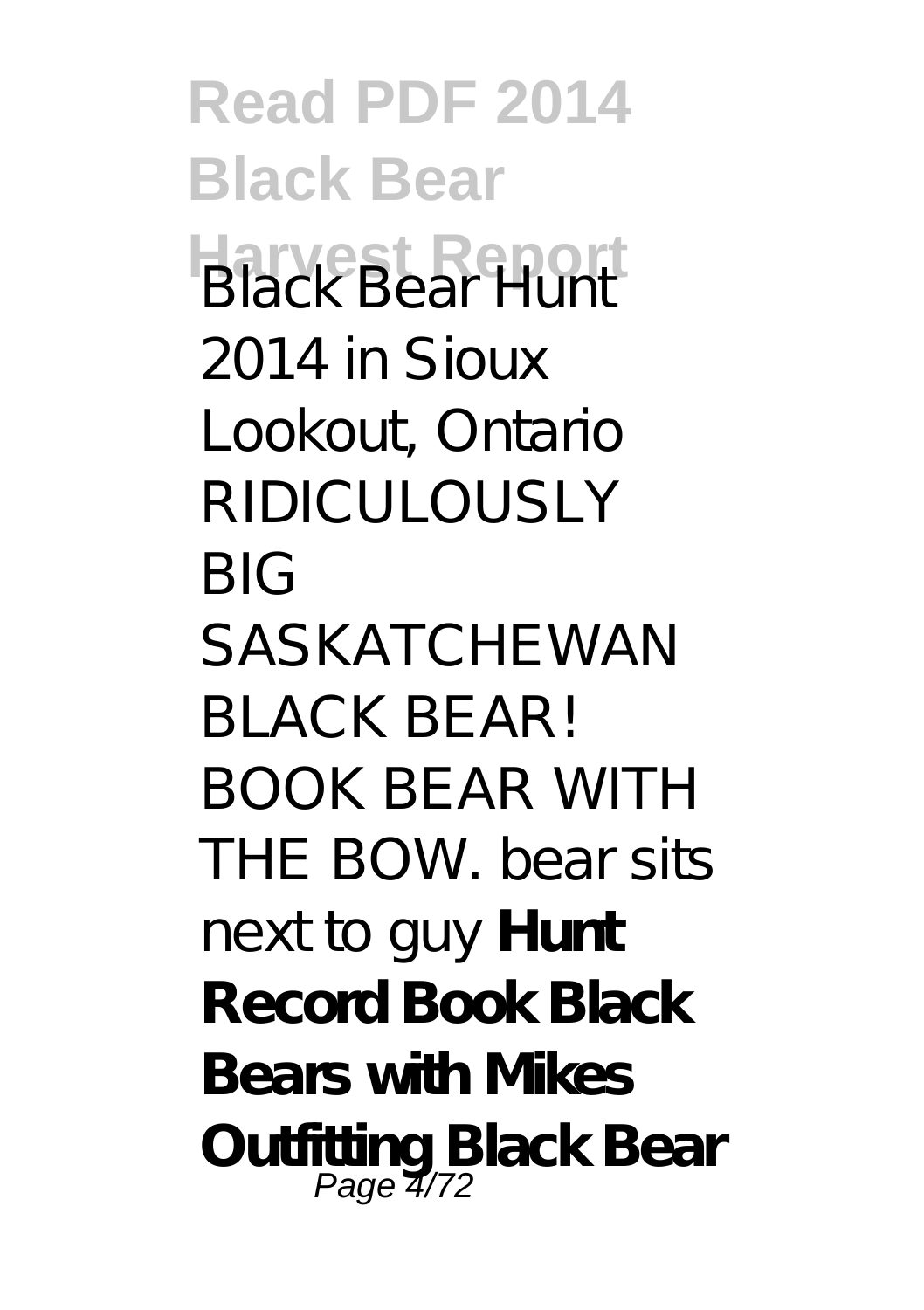**Read PDF 2014 Black Bear Harvest Report Hunting in Alberta Canada** YOUTH HUNTER SHOOTS RECORD BOOK MANITOBA BLACK BEAR WITH BOW *Manny's Bear Hunt 2014 Record book black bear- spring 2012* Every Goldberg match since his return: WWE Playlist Page 5/72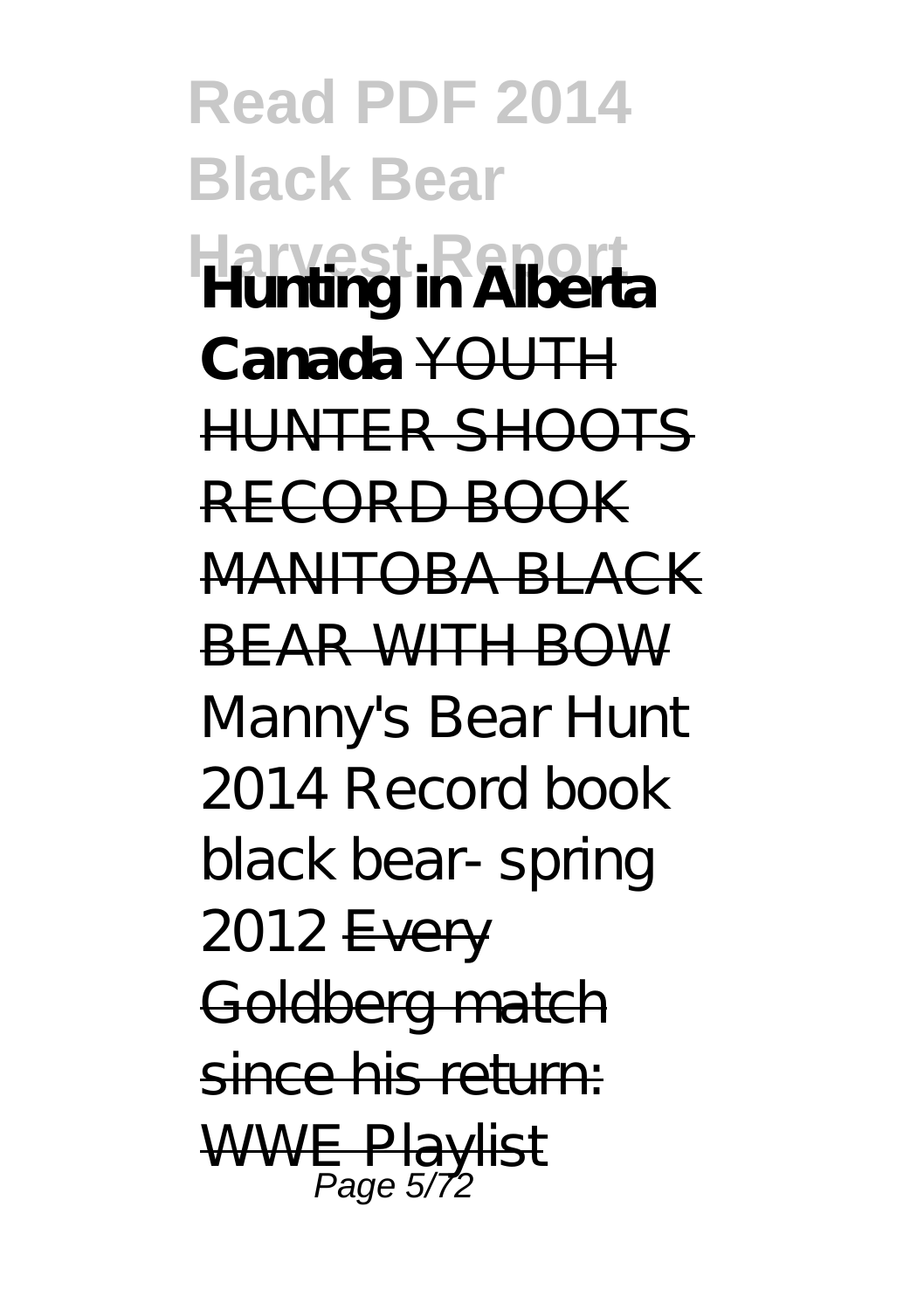**Read PDF 2014 Black Bear History of North and** South Korea **Unedited Footage of a Bear | Infomercials | Adult Swim** 2014 Black Bear **Harvest Report** 2014 Black Bear **Harvest Report** www.dec.ny.gov. BLACK BEAR HARVEST SUMMARY 2014. Page 6/72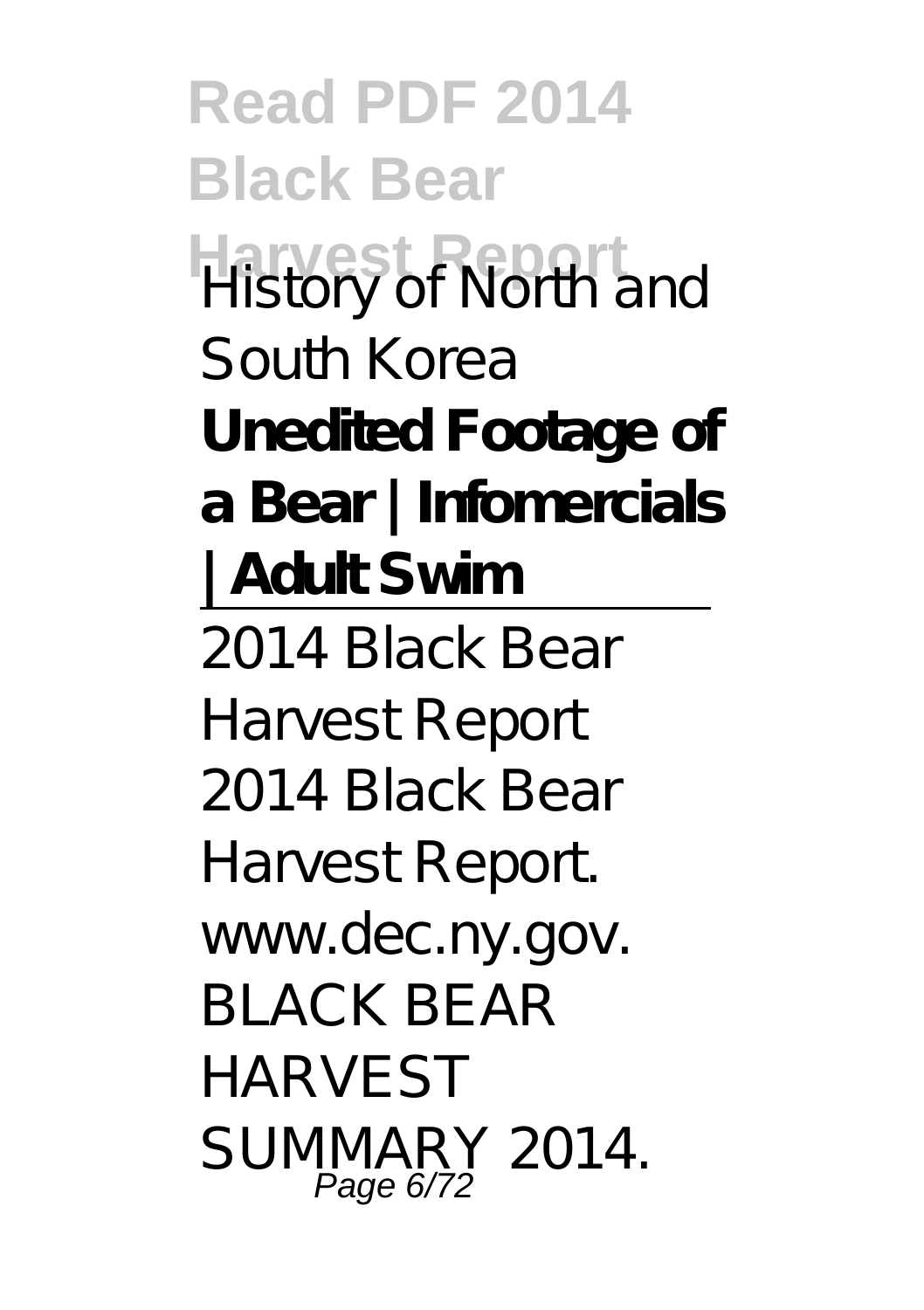**Read PDF 2014 Black Bear Harvest Report** Results reported in this document were funded by the Federal Aid in Wildlife Restoration Act. Grant WE-173-G. 2014 2013 5‐Year Average (2009‐2013) Historical Average (1991‐2000) Northern Zone518 Page 7/72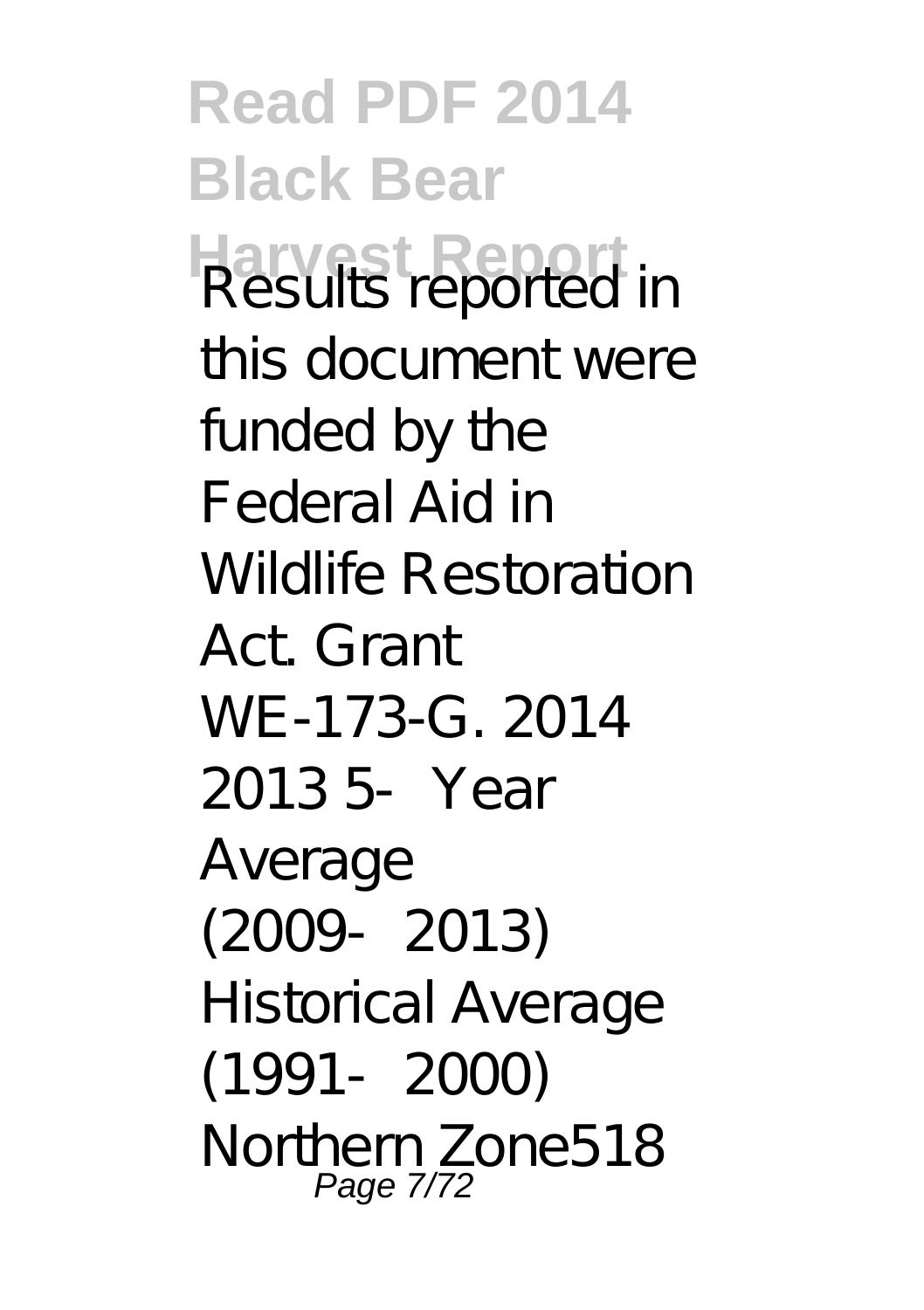**Read PDF 2014 Black Bear Harvest Report** 380 519 515 Early291 84 244 172. Bow26 15 27 15.

2014 Black Bear **Harvest Report** 2014 Black Bear **Harvest Report** 2014 Vermont Black Bear Harvest Report 5 Harvest Page 8/72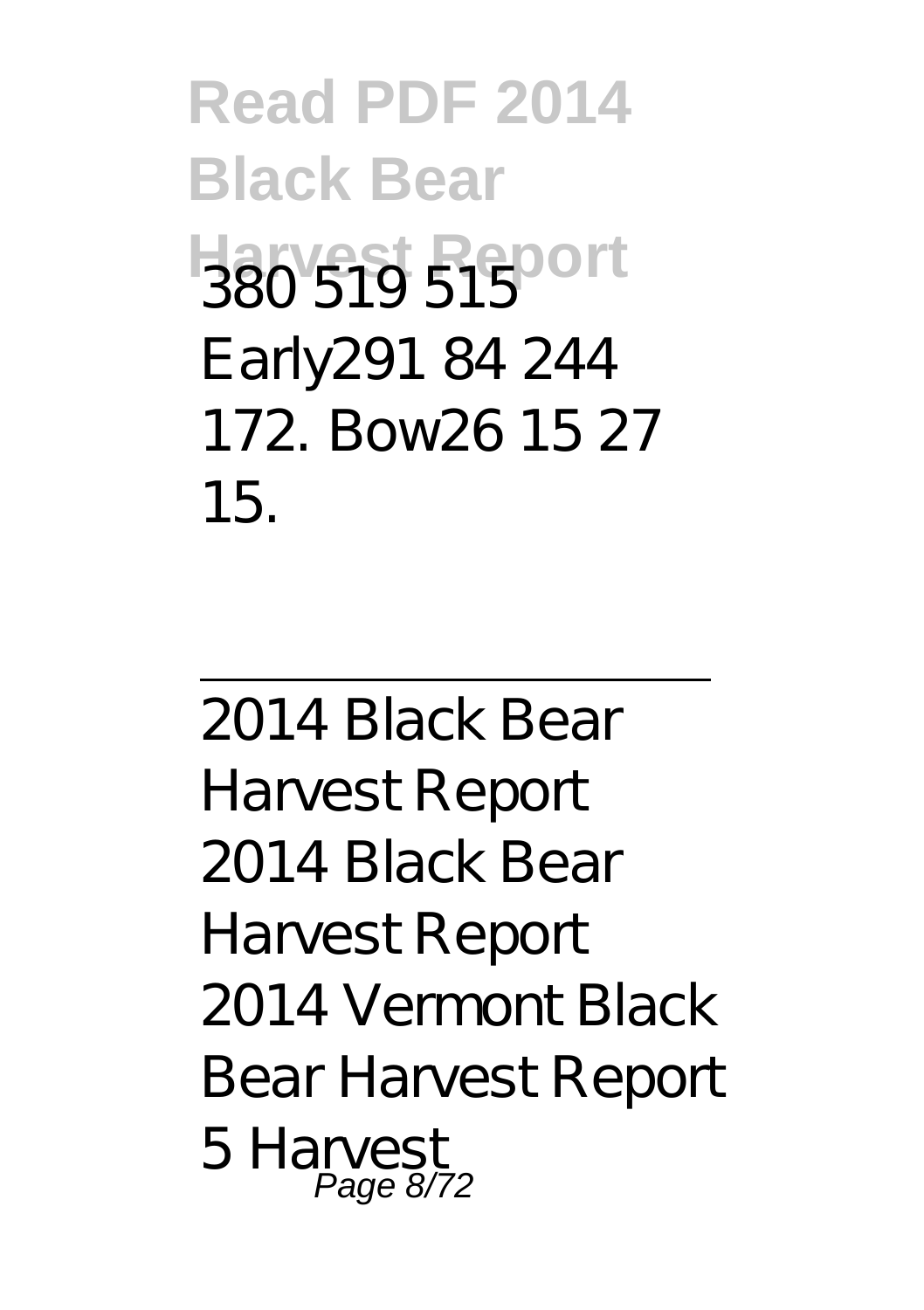**Read PDF 2014 Black Bear Harvest Report** Distribution Bears were harvested in all WMUs with the exception of WMU A. The largest numbers of bears were taken in WMUs J2 (61), I (51), Page 2/10

2014 Black Bear Harvest Report - Page 9/72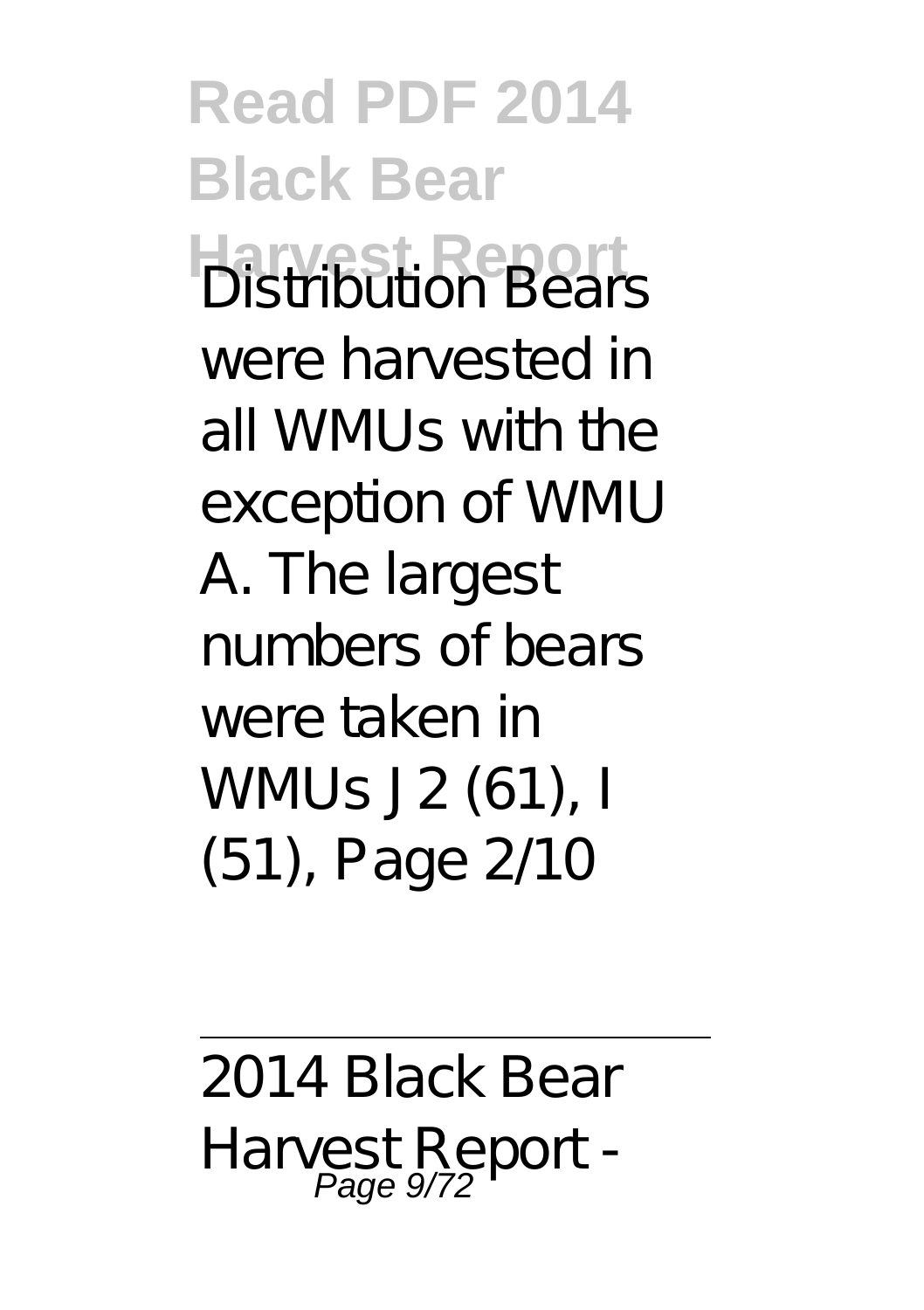**Read PDF 2014 Black Bear Harvest Report** GMU Fall Male Harvest Fall Female Harvest Total Harvest Number Hunters Hunter Success Hunter Days Days/Kills; 407 - NORTH SOUND: 20: 9: 29: 340: 8.5%: 2,464: 85: 410 - ISLANDS

Page 10/72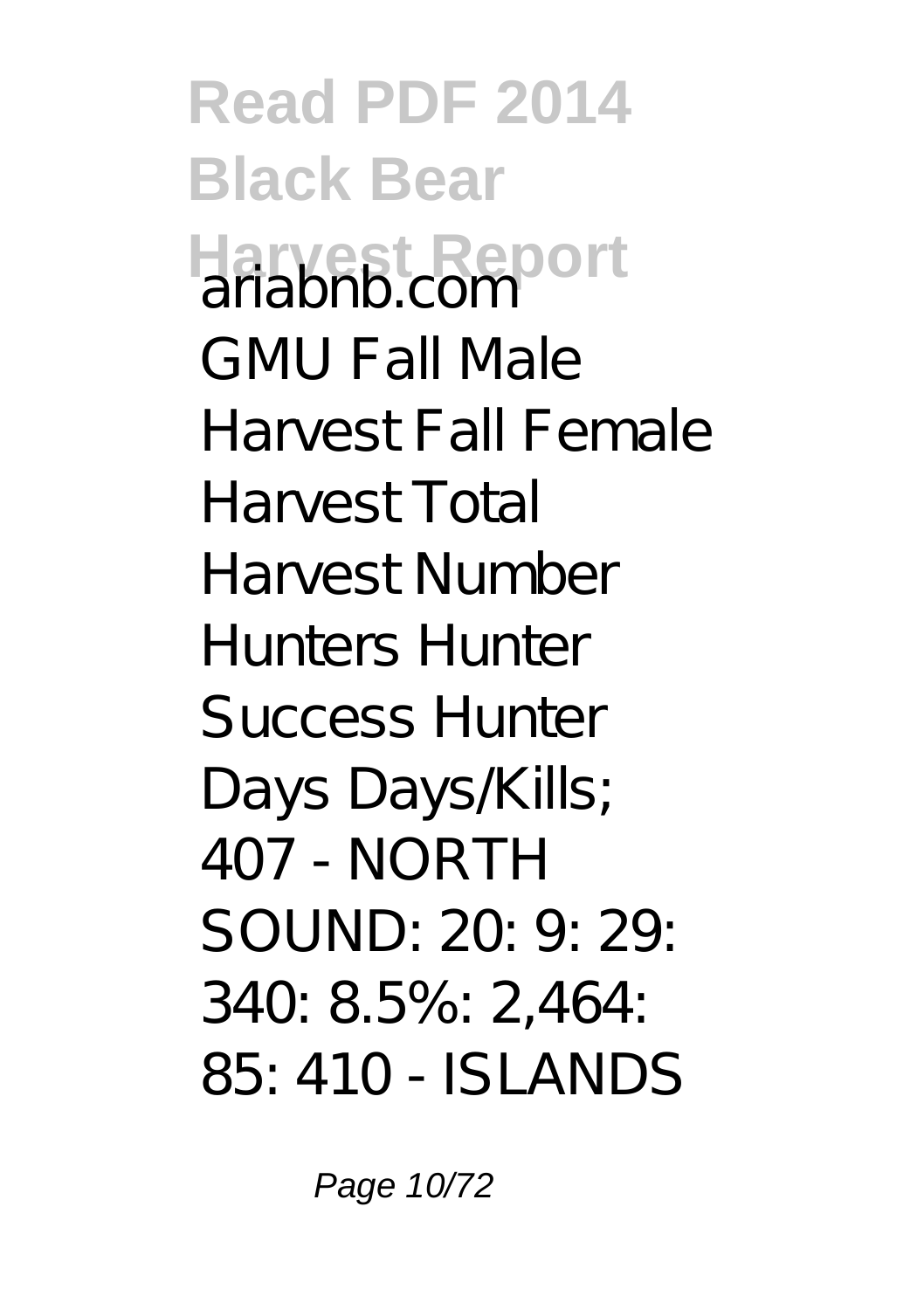**Read PDF 2014 Black Bear Harvest Report**

2014 Black bear general season game harvest reports ... 2014 black bear harvest report is available in our digital library an online access to it is set as public so you can get it instantly. Our book servers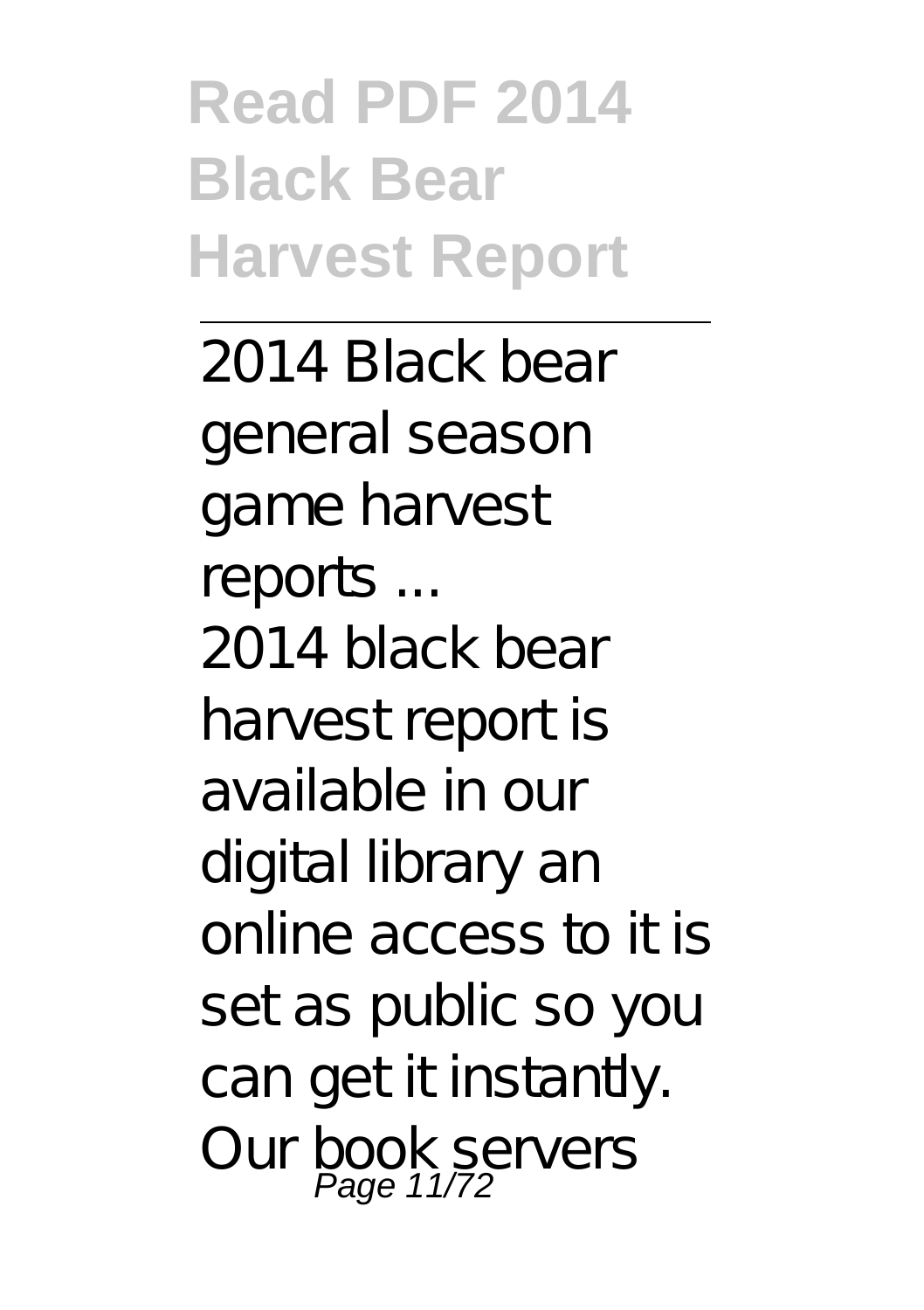**Read PDF 2014 Black Bear Harvest Report** saves in multiple locations, allowing you to get the most less latency time to download any of our books like this one. Kindly say, the 2014 black bear harvest report is universally compatible with any devices to read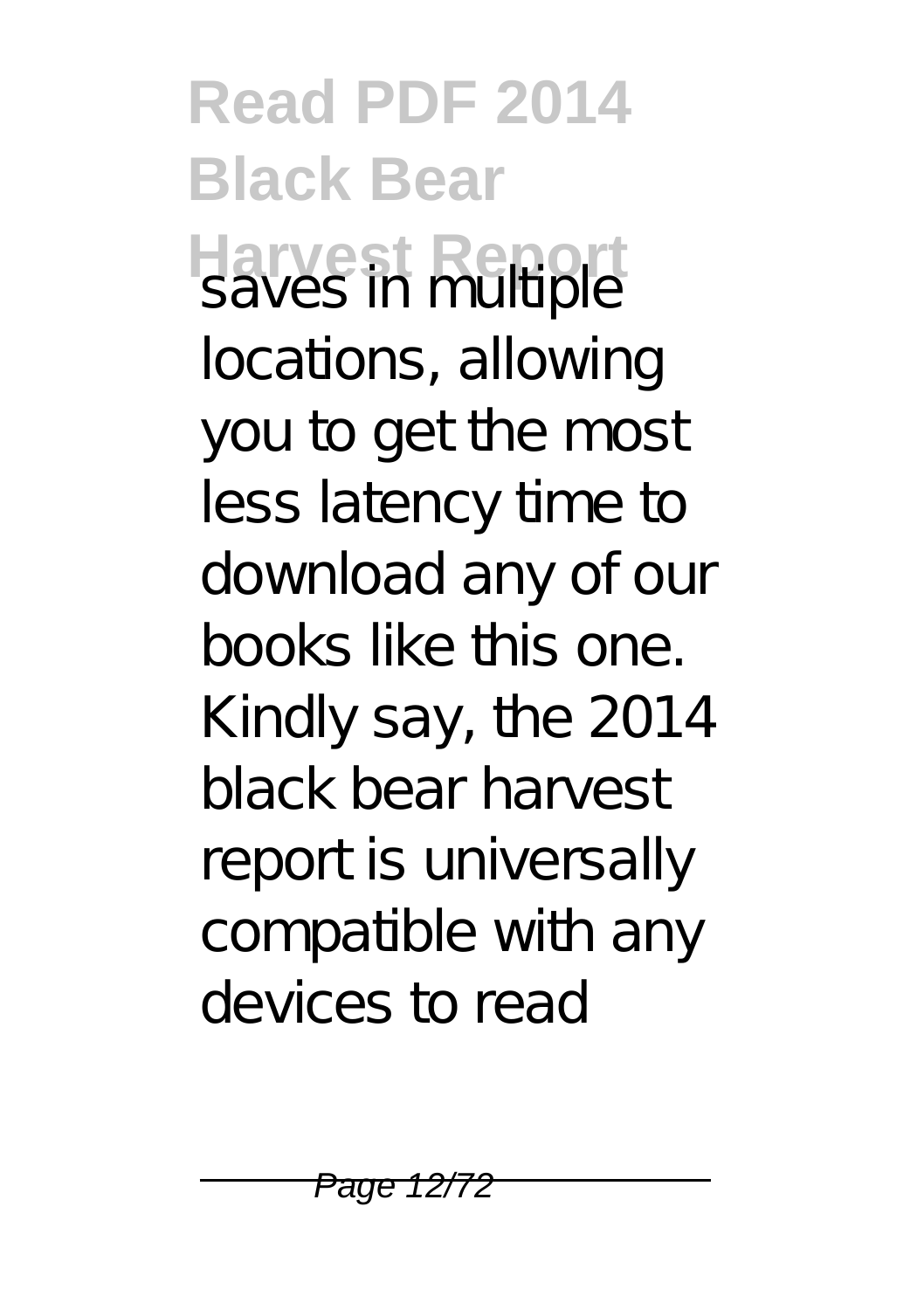**Read PDF 2014 Black Bear Harvest Report** 2014 Black Bear Harvest Report agnoleggio.it In 2014, 540 limitedentry black bear permits and 107 harvest-objective permits were sold. Hunters harvested 283 bears, 186 of which were taken in the spring and 97 in the fall. 50% of Page 13/72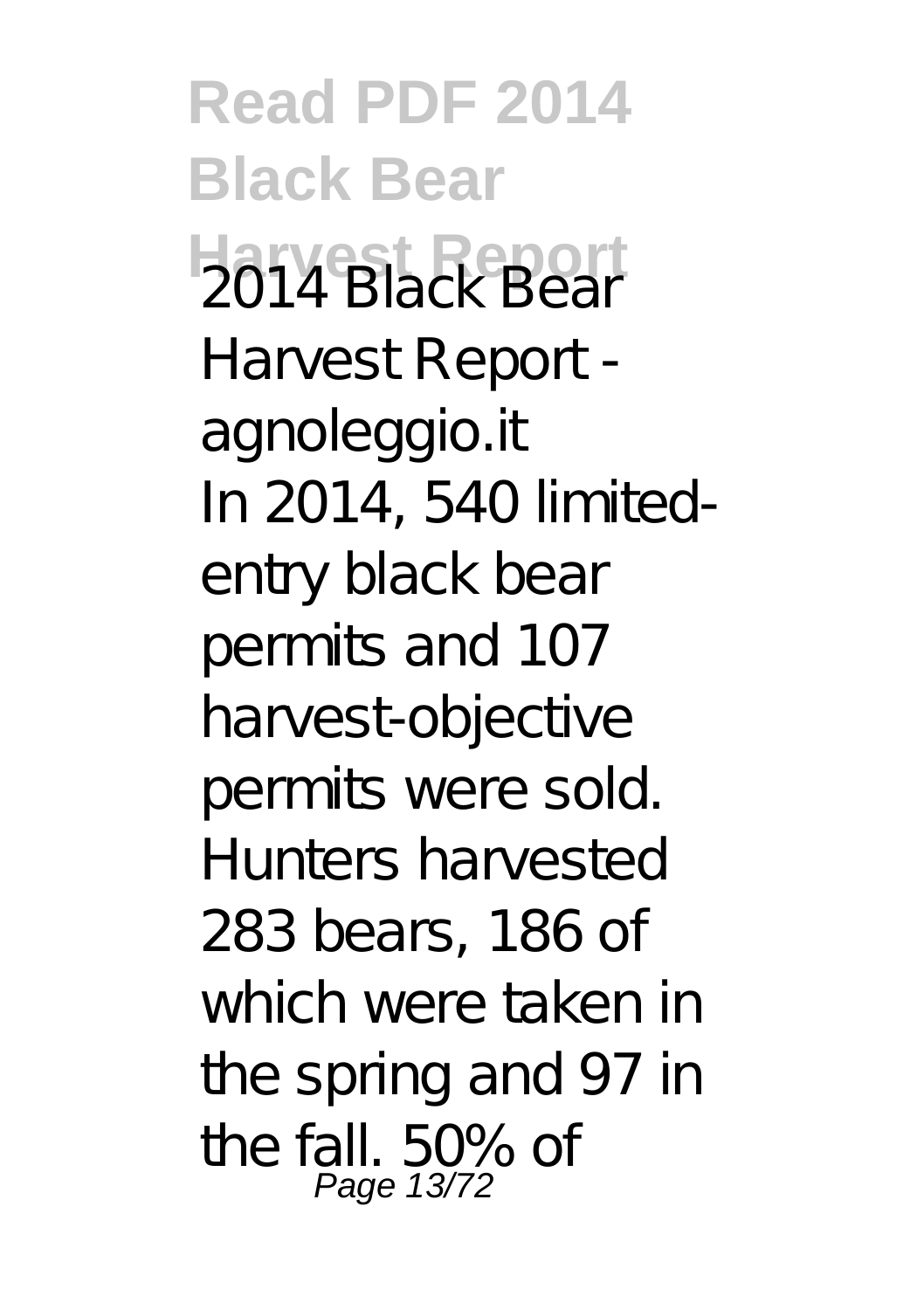**Read PDF 2014 Black Bear** permits/quota were filled. The Nine Mile unit filled its fall harvest objective and the season closed a month early.

UTAH BLACK BEAR ANNUAL REPORT 2014 Real-Time Online Page 14/72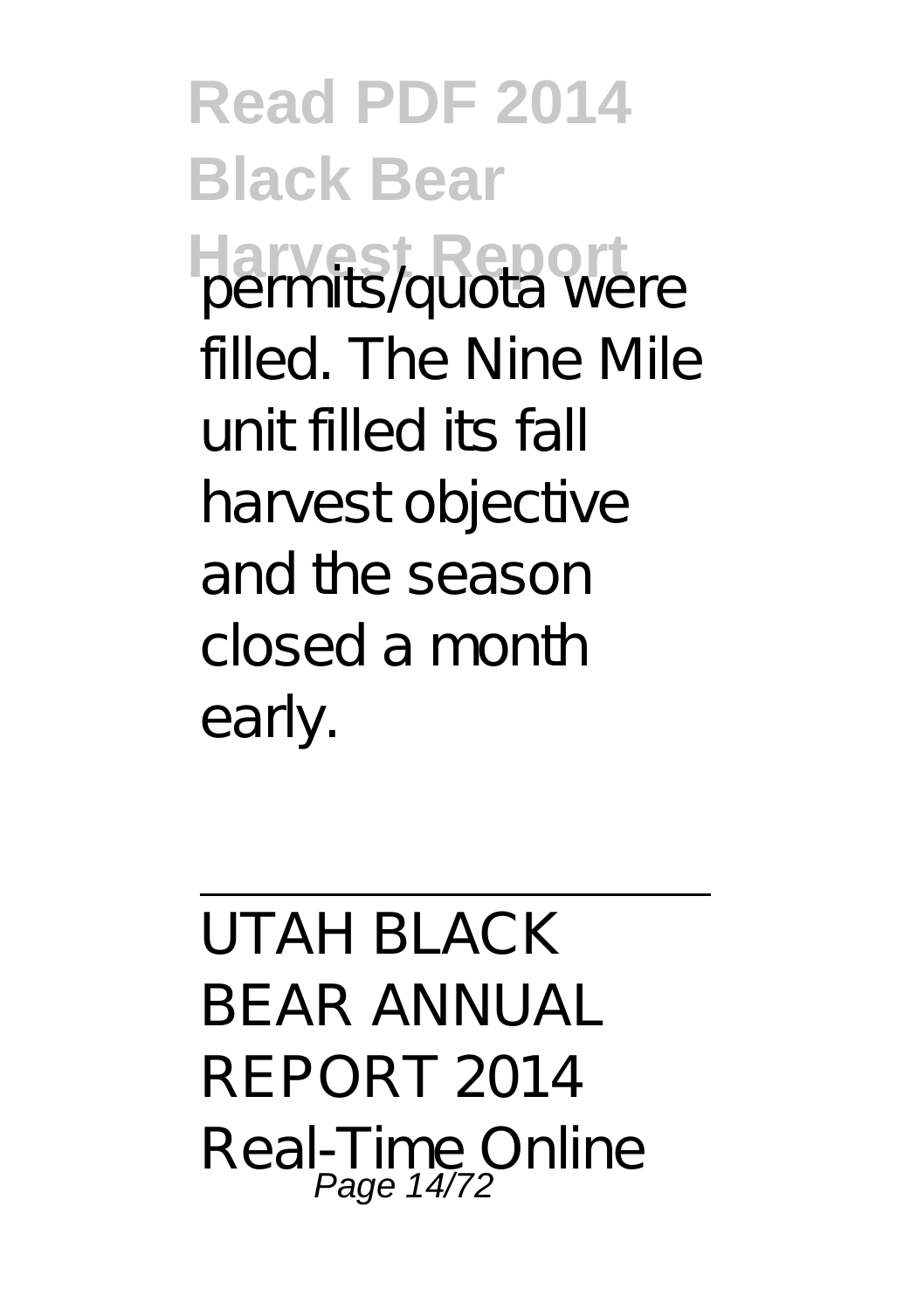**Read PDF 2014 Black Bear Harvest Report** Harvest Report. Thanks to online and telephone checking, bear harvest numbers are available to view how the season is going. This feature is updated within two days of actual harvest and is not available for mobile users. Hunters must Page 15/72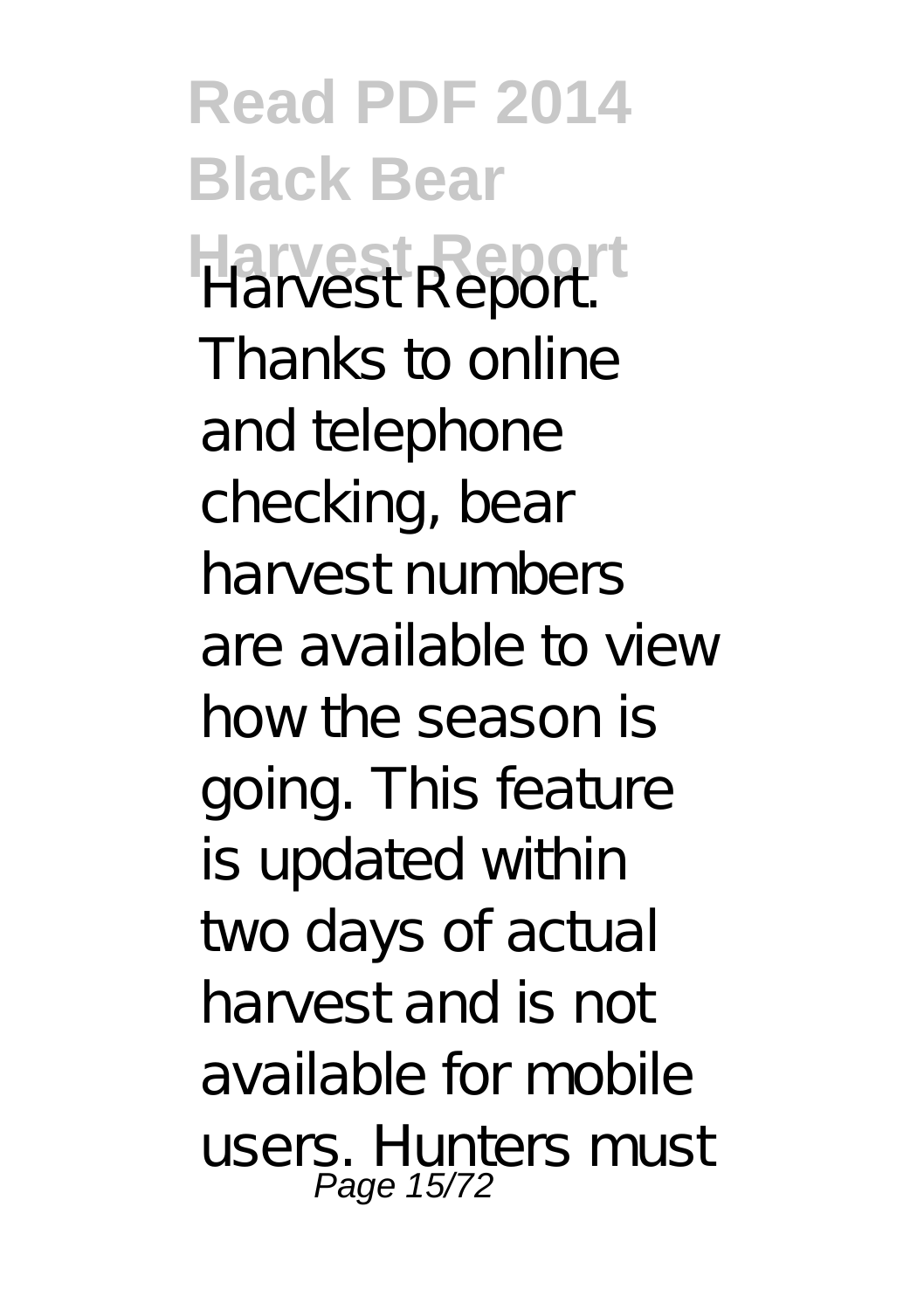**Read PDF 2014 Black Bear Harvest Report** call 800-440-1477 each night to see if the quota has been reached for the bear zone they are hunting.

Bear Harvest Reports - AGFC money 2014 black bear harvest report and numerous Page 16/72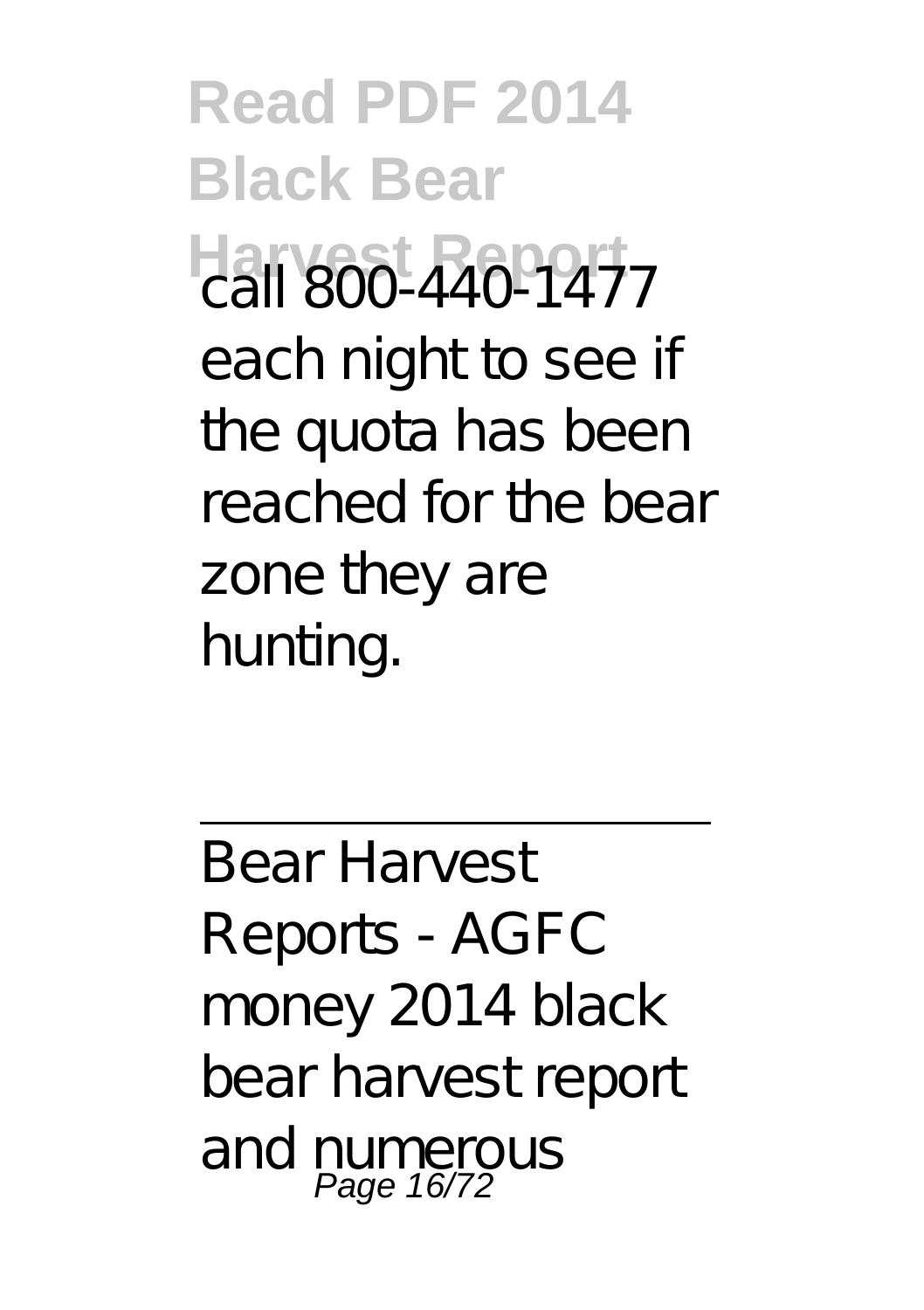**Read PDF 2014 Black Bear Harvest Report** ebook collections from fictions to scientific research in any way. in the midst of them is this 2014 black bear harvest report that can be your partner. Myanonamouse is a private bit torrent tracker that needs you to register with your email id to get<br>Page 17/72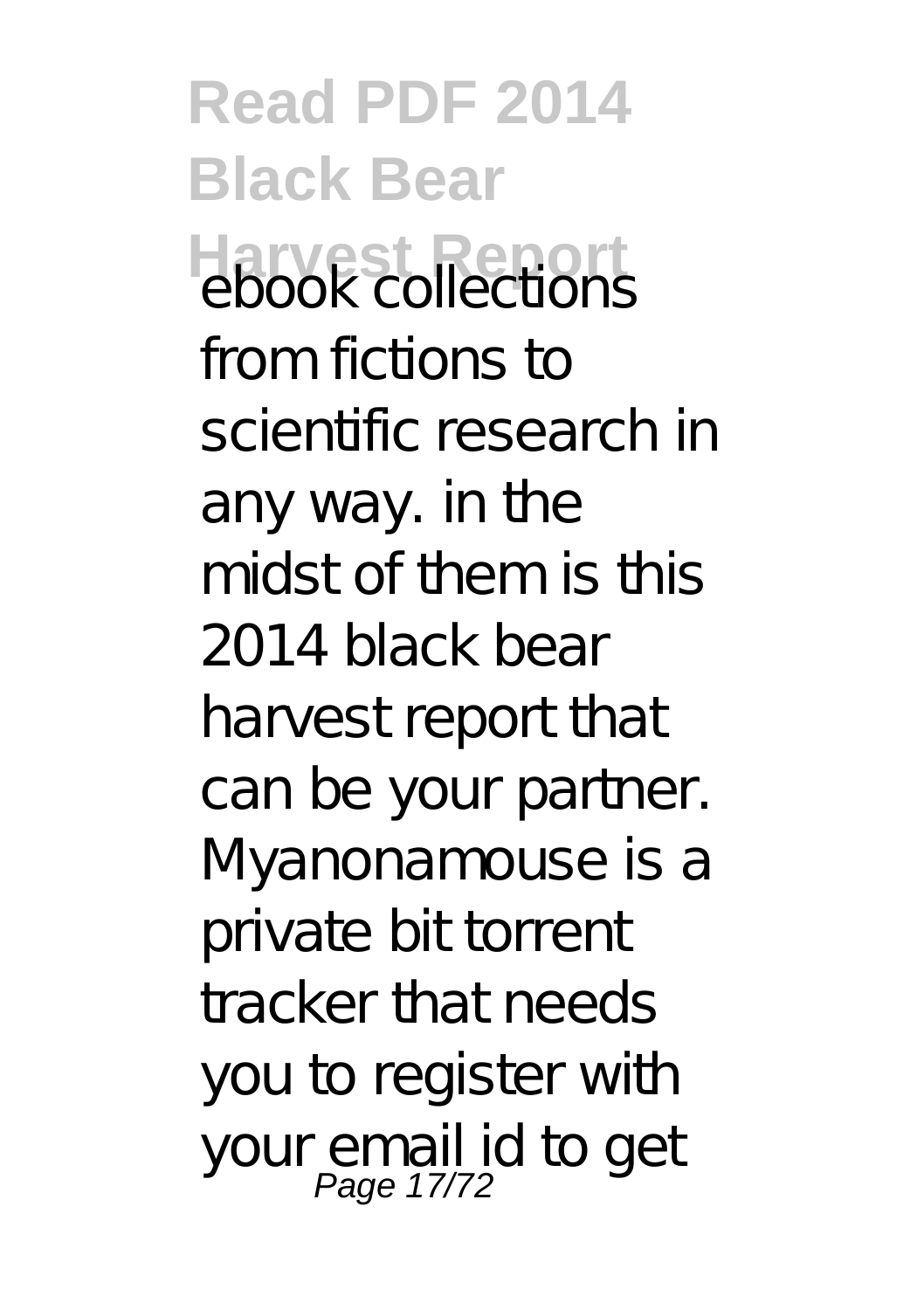**Read PDF 2014 Black Bear Harvest Report** database.

2014 Black Bear Harvest Report - v1 docs.bespokify.com Game harvest reports; 2014 Black bear spring special permit game harvest reports; 2014 Black bear spring special<br>Page 18/72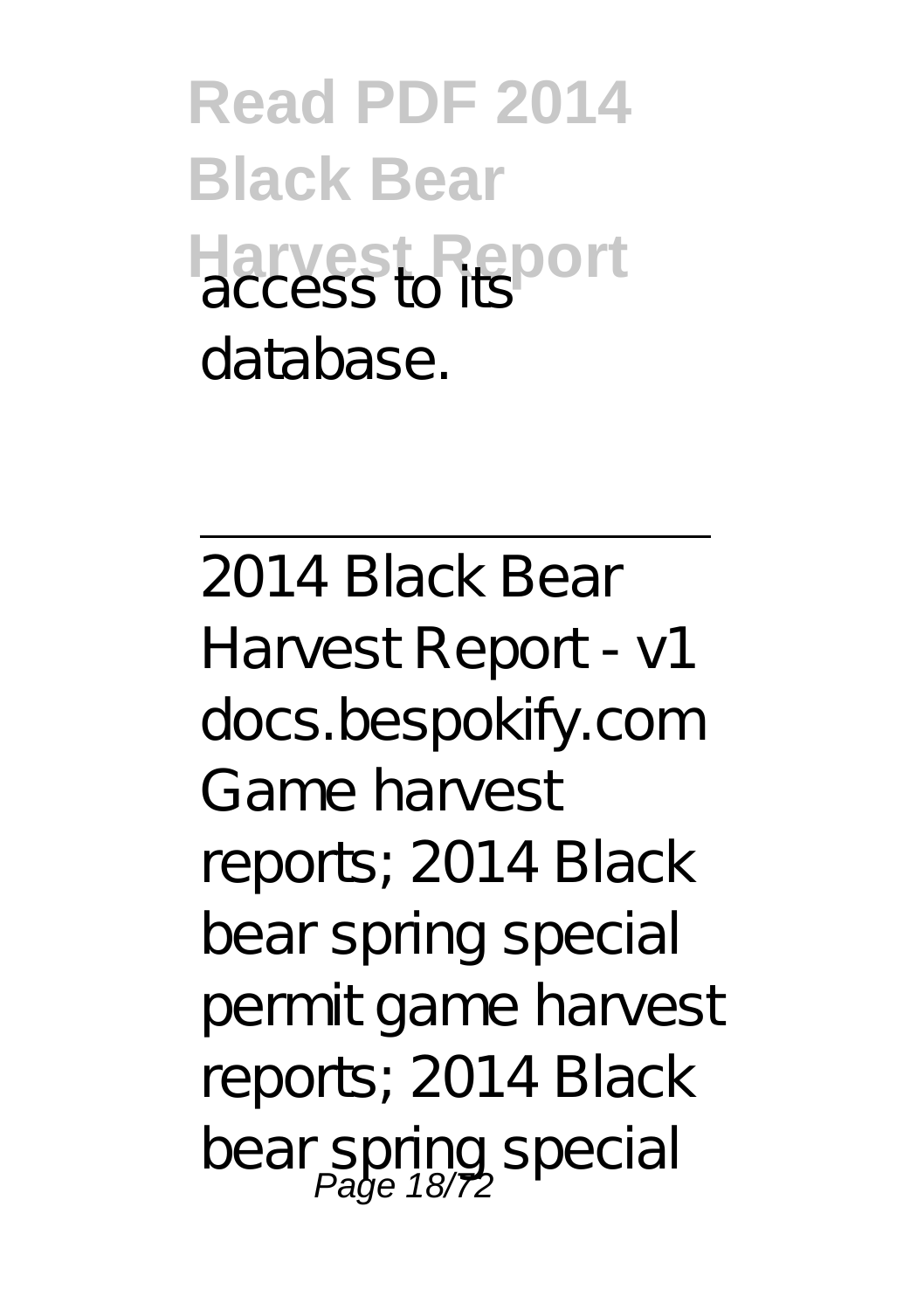**Read PDF 2014 Black Bear Harvest Report** permit game harvest reports. Totals by game management unit. Hunt number 7000. Hunt Name: ... Report a violation; Submit a photo; Report a website error; About WDFW.

2014 Black bear Page 19/72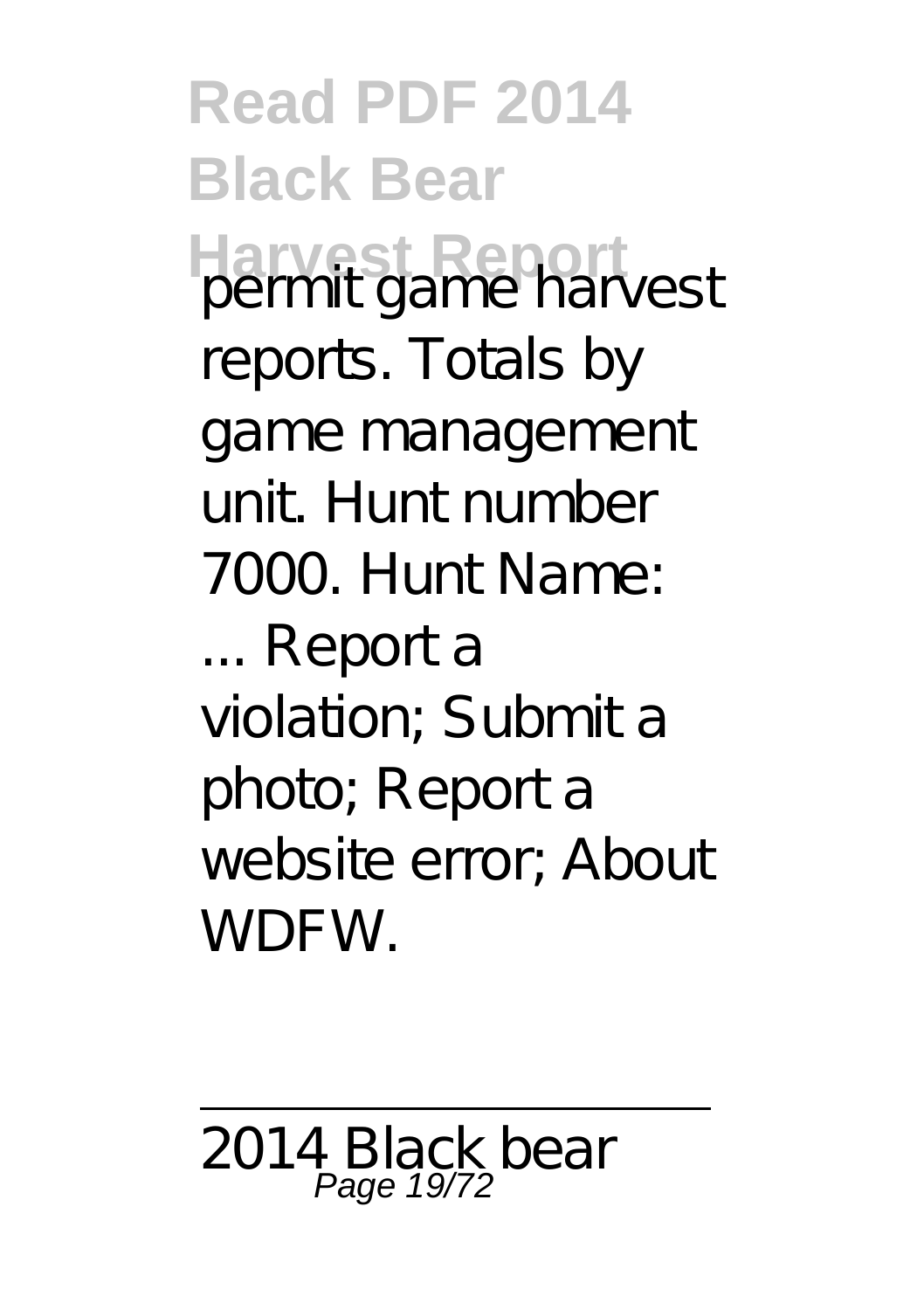**Read PDF 2014 Black Bear Harvest Report** spring special permit game harvest reports ... Black Bear Harvest by Weapon-type. Black Bear Weights Summary. ... 2014 Bear Harvest by Method. 2013 Bear Harvest by Method. 2012 Bear Harvest by Method. 2011 Bear Harvest by Page 20/72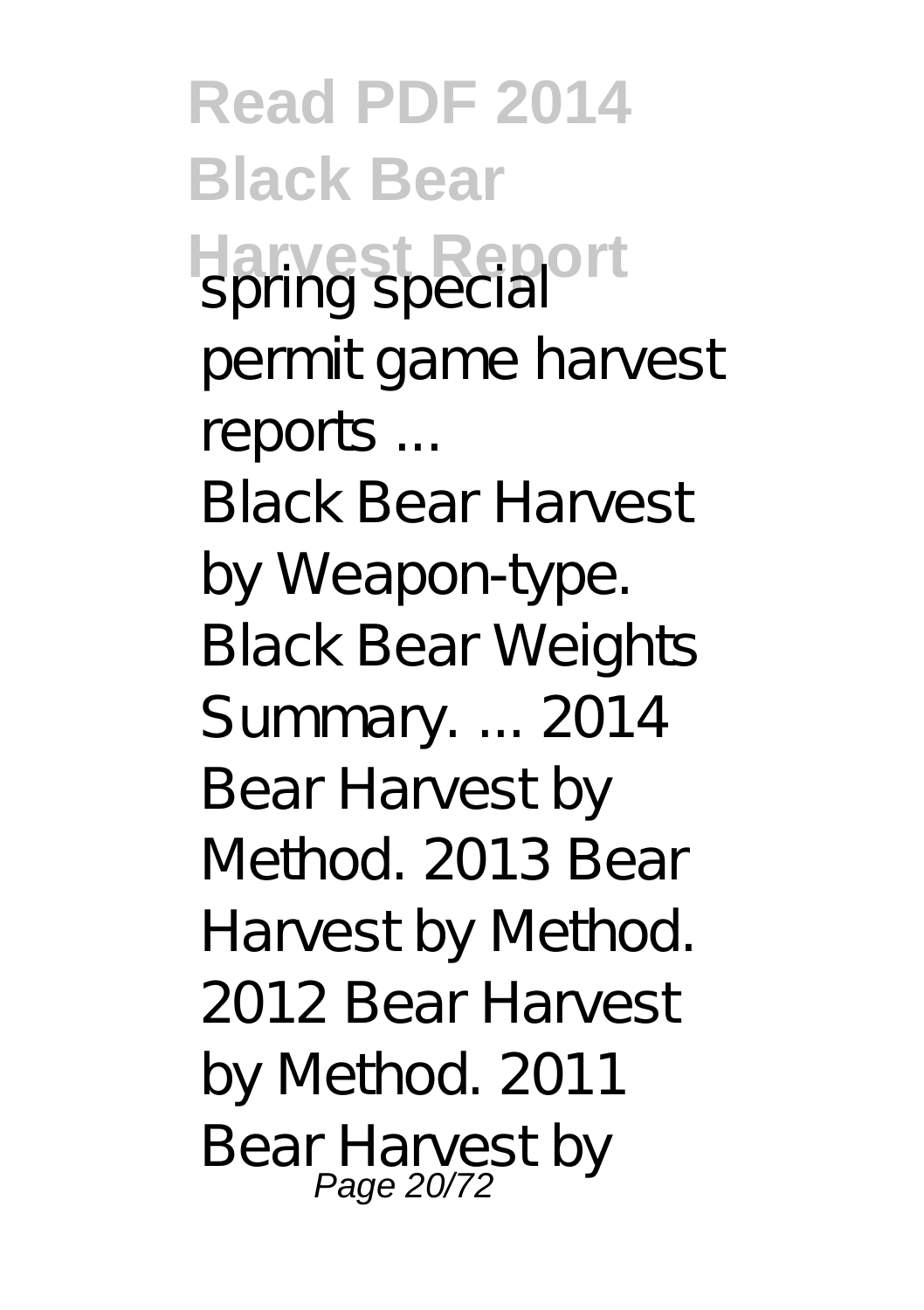**Read PDF 2014 Black Bear Harvest Report** Method. ... Report Wildlife Violations: 1-800-662-7137 . Web Policy. NC.Gov. Report Website Issue. Staff Login.

Black Bear Harvest Reports - North Carolina Wildlife ... California Black Page 21/72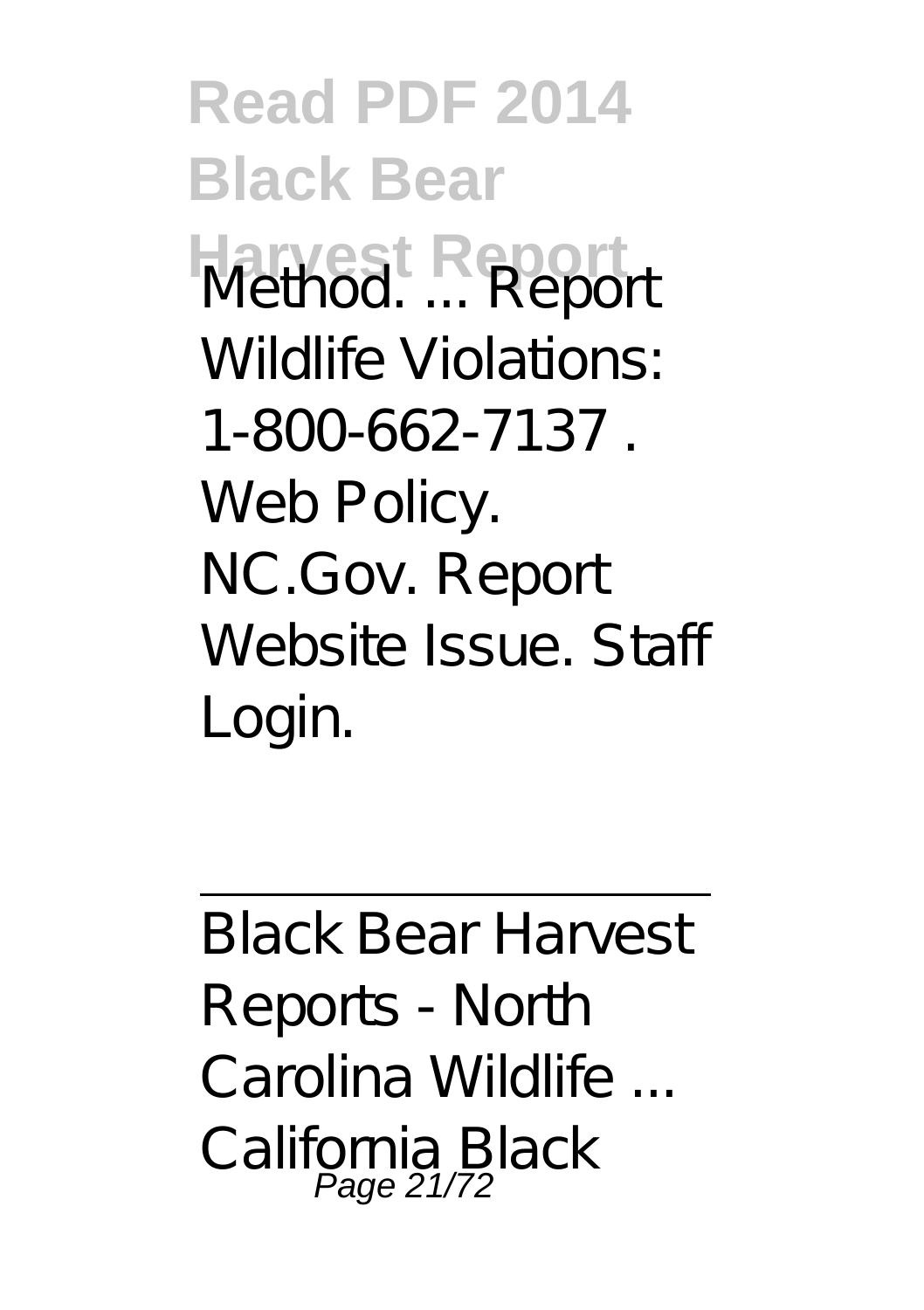**Read PDF 2014 Black Bear Harvest Report** Bear Age Structure Graph (2014-2016) (PDF) Black Bear Harvest Map 1958-1994 Percent Females in California Black Bear Harvest (1957 - 2017) (PDF)

Black Bear Management and Page 22/72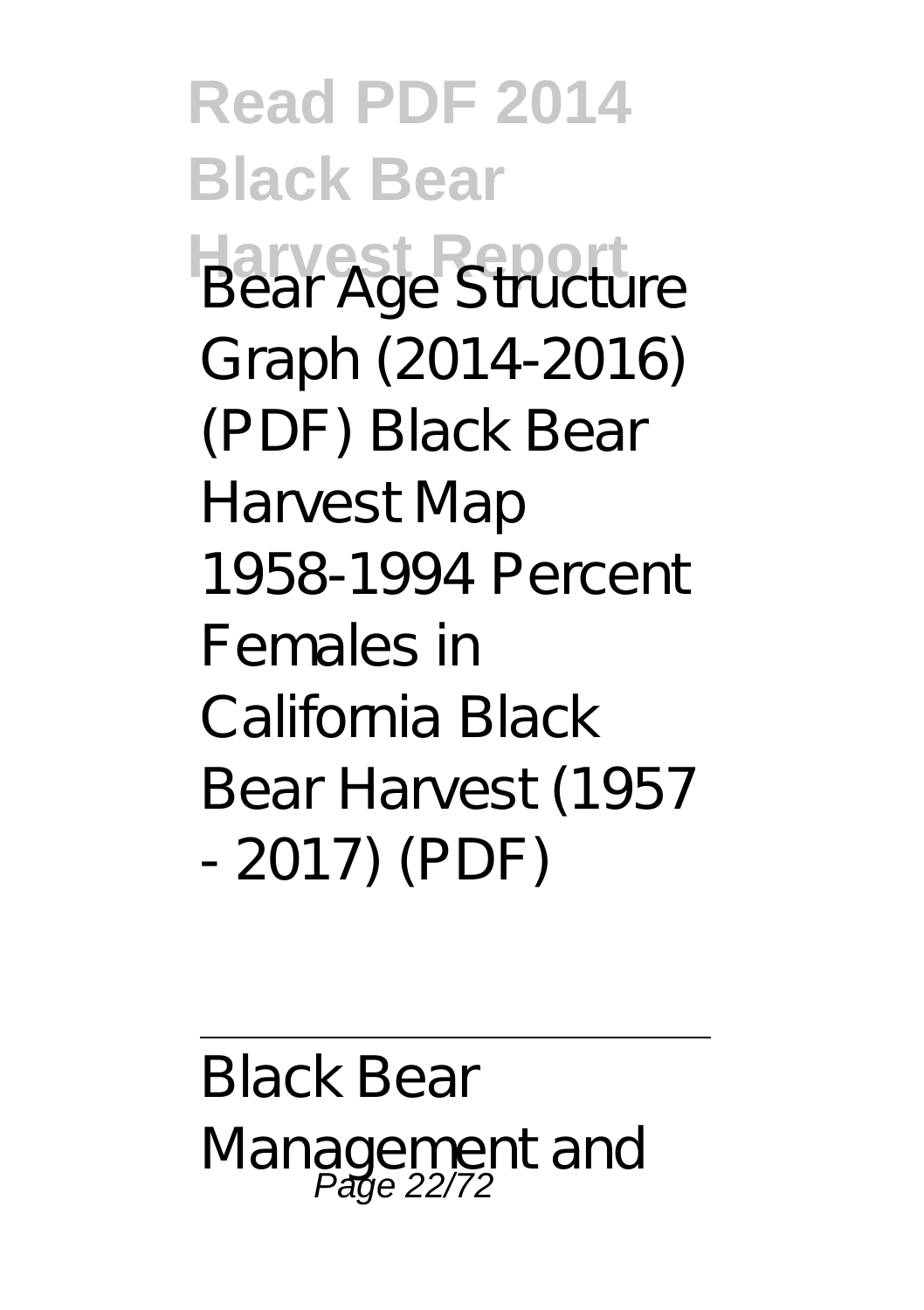**Read PDF 2014 Black Bear Harvest Report** The hunter must then call a special number by 8 p.m. to report their harvest and where a DFW biologist or technician can go to collect the biological data as well as any other information from tags...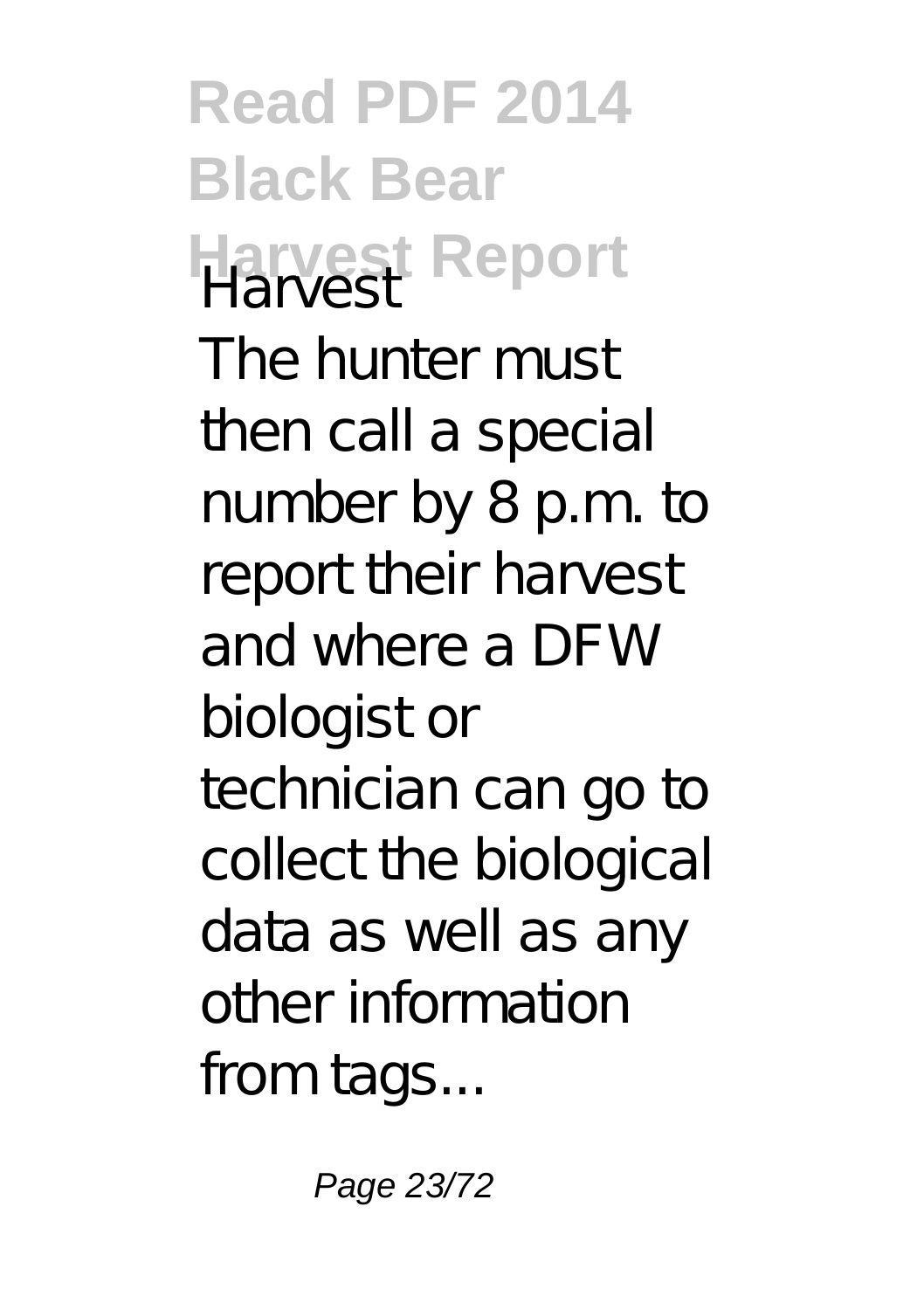**Read PDF 2014 Black Bear Harvest Report**

COVID mandates changes to bear harvest reporting Big game, black bear and cougar annual reports. Below, you'll find PDF annual reports and harvest information for big game, black bear, cougar and Page 24/72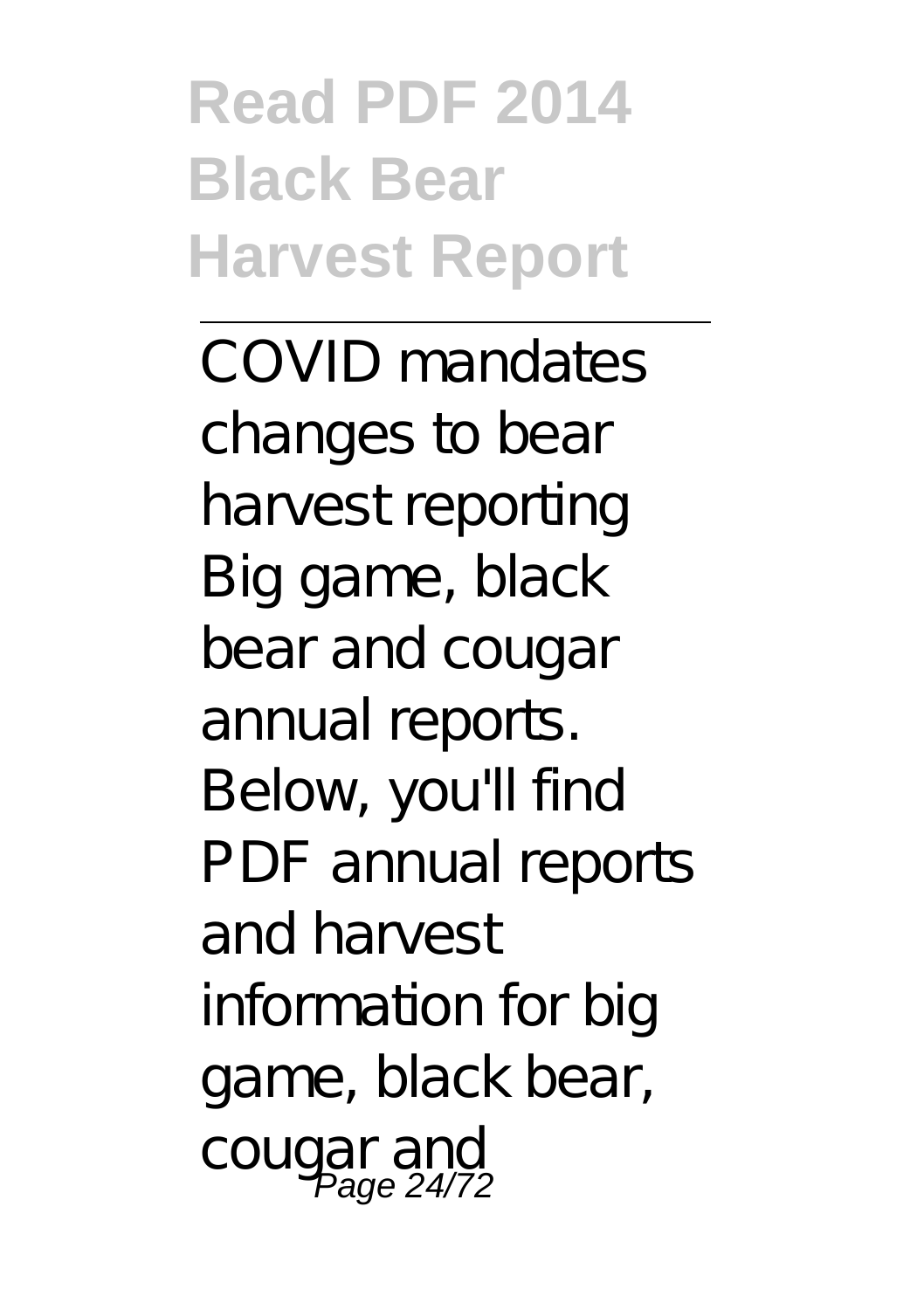**Read PDF 2014 Black Bear Harvest Report** furbearer annual and harvest reports. See our harvest survey page for information on reporting your game harvest data.

Big game, black bear and cougar annual reports Wisconsin Black<br>Page 25/72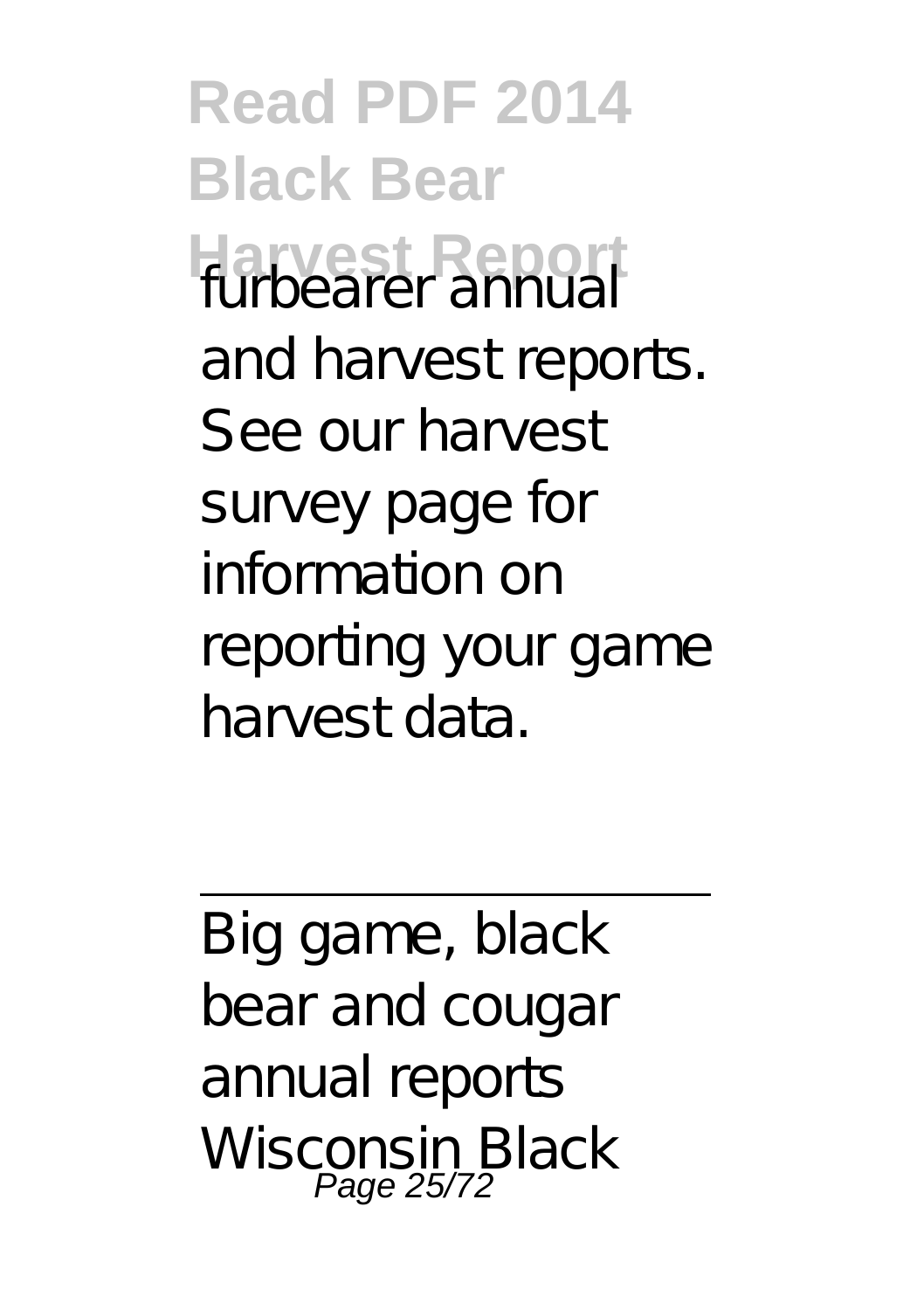**Read PDF 2014 Black Bear Harvest Report** Bear Harvest Report 2019 By Brian Dhuey, Matt Gross and Brad Koele Abstract Wisconsin bear hunters killed 3,679 black bears during the 2019 season. This was 1% lower than the 2018 kill of 3,717 bears. The 2019 kill was comprised of<br>Page 26/72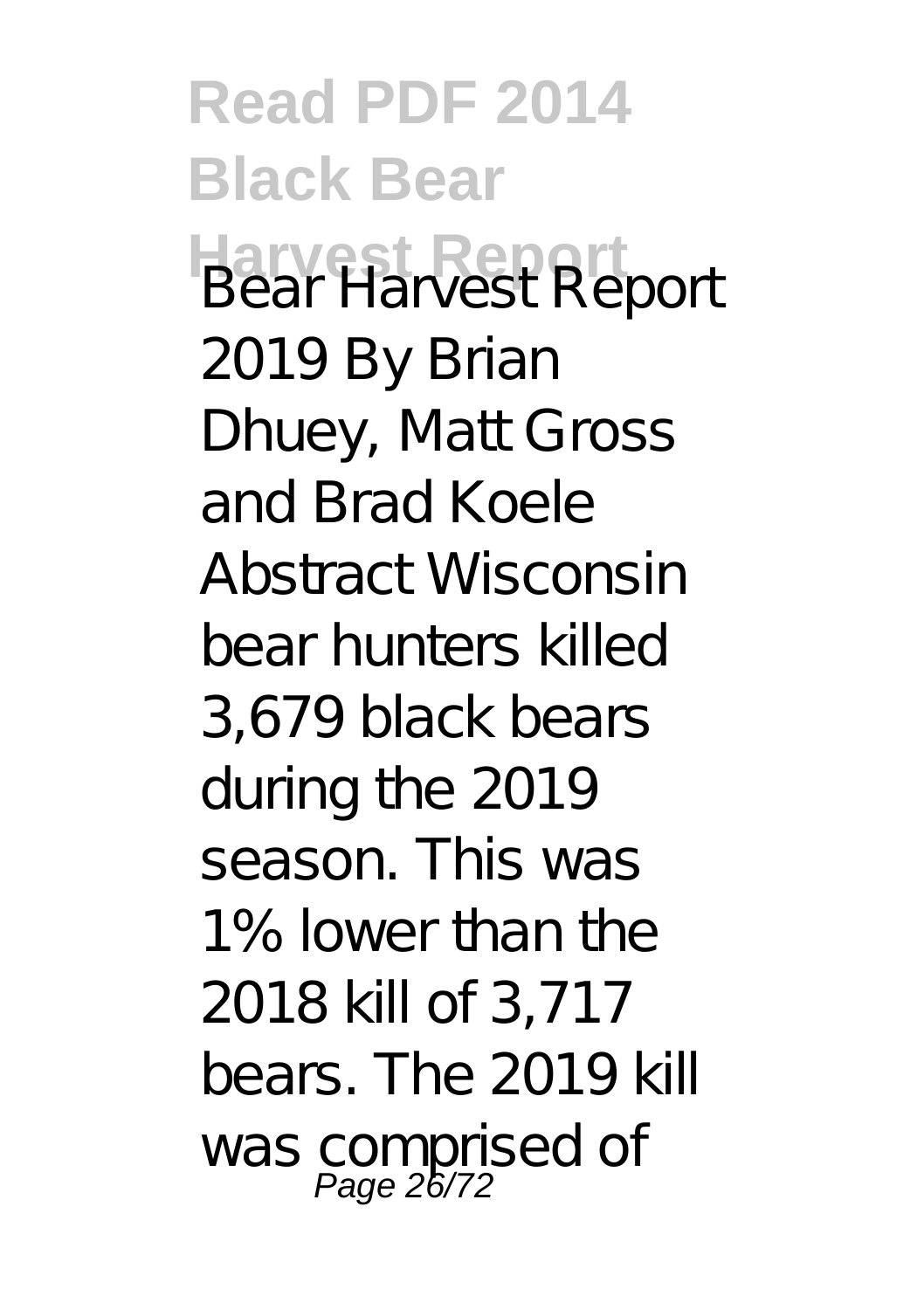**Read PDF 2014 Black Bear Harvest Report** 52% males and 48% females. Harvest during the first 2 weeks of the season accounted for 65% of the

Wisconsin Black Bear Harvest Report 2019 Pennsylvania hunters harvested a Page 27/72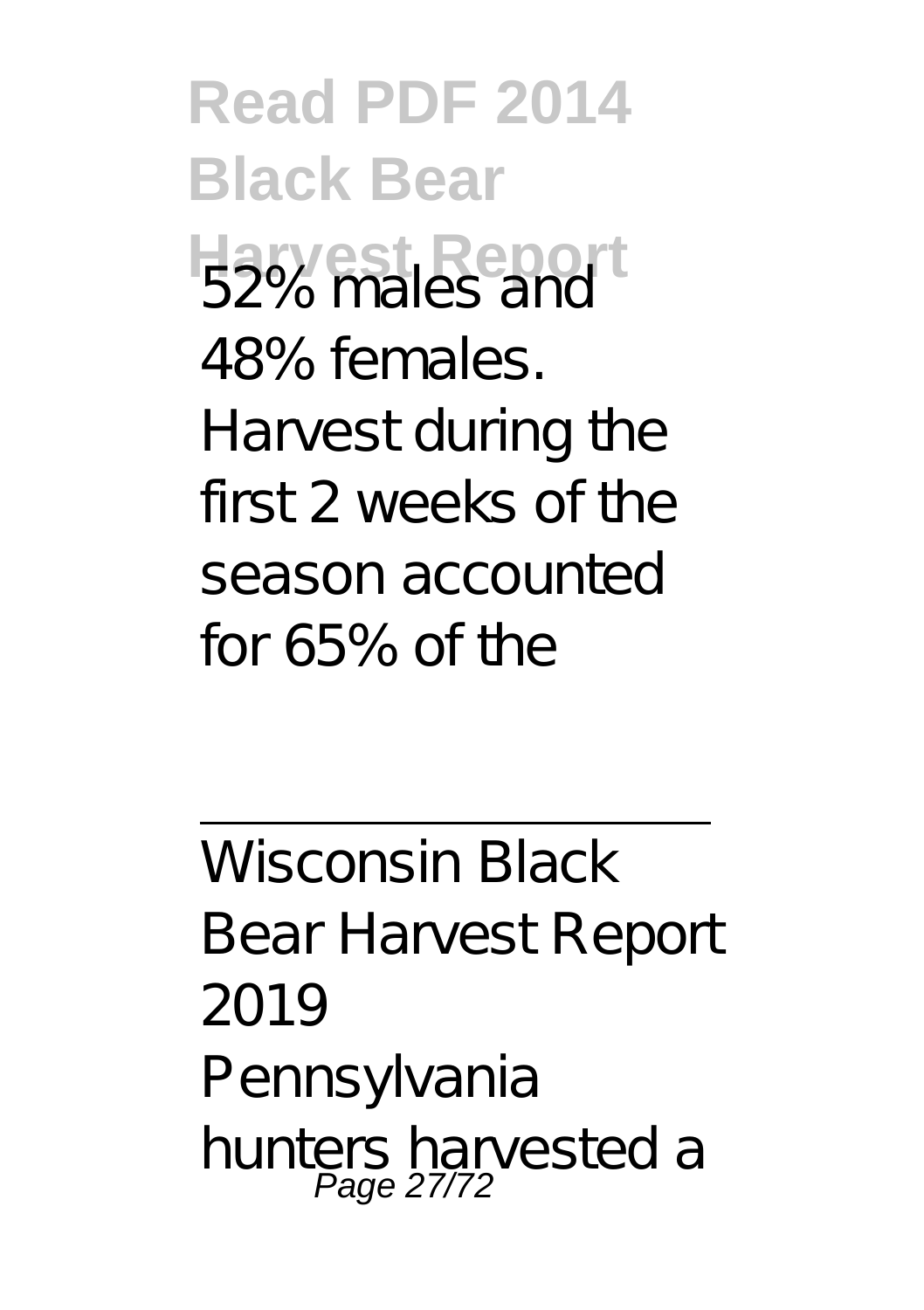**Read PDF 2014 Black Bear Harvest Report** total of 3,366 bears in 2014, the seventhhighest tally in state history, the Pennsylvania Game Commission reported today. With 2014 totals now official, the seven...

Pennsylvania Bear Harvest Impressive Page 28/72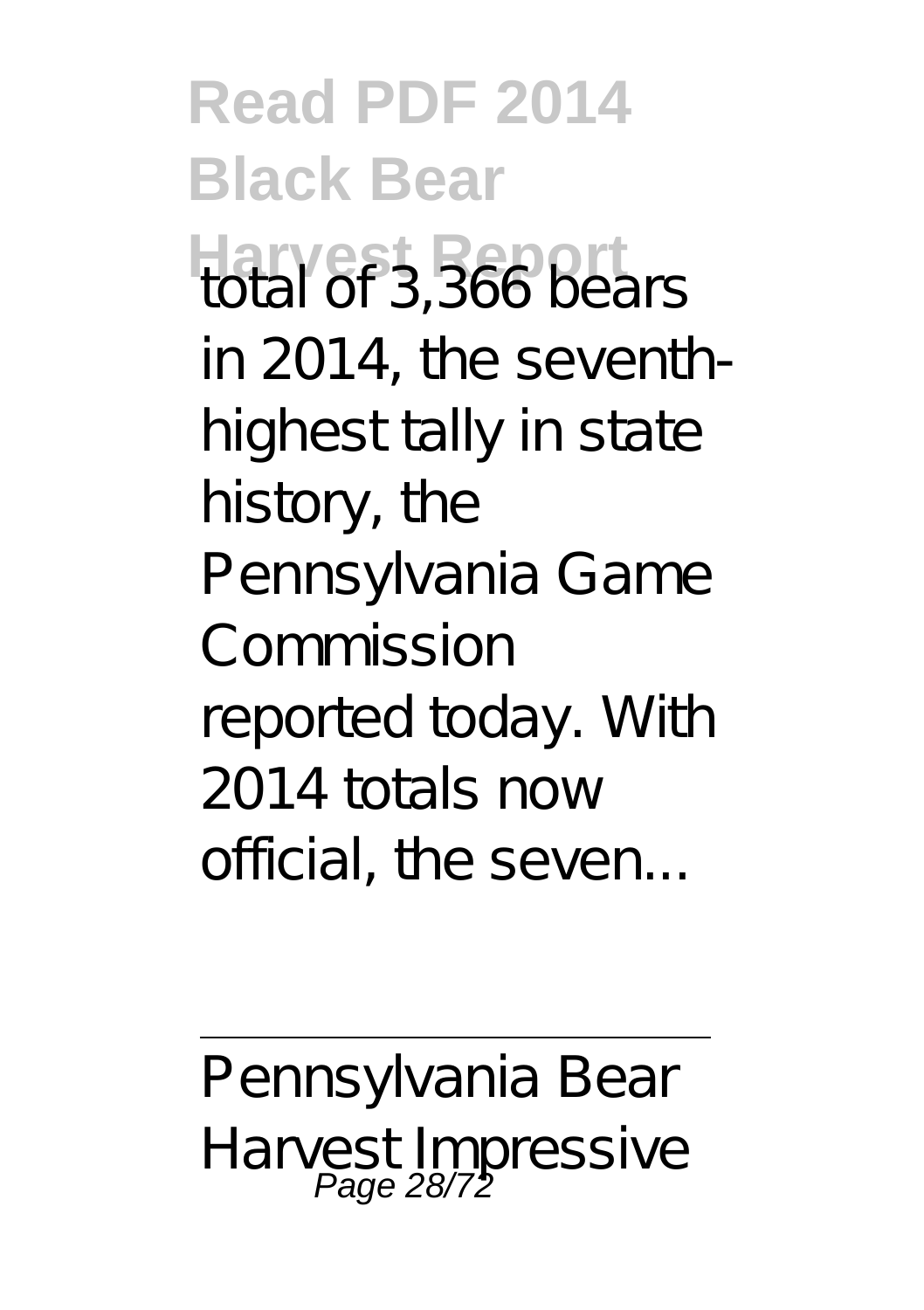**Read PDF 2014 Black Bear Harvest Report** Again in 2014 Contact Us. Vermont Department of Fish & Wildlife Commissioner Louis Porter. 1 National Life Drive Davis 2 Montpelier, VT 05620-3702 802-828-1000 fwinfo rmation@vermont.g  $\bigcap V$ Page 29/72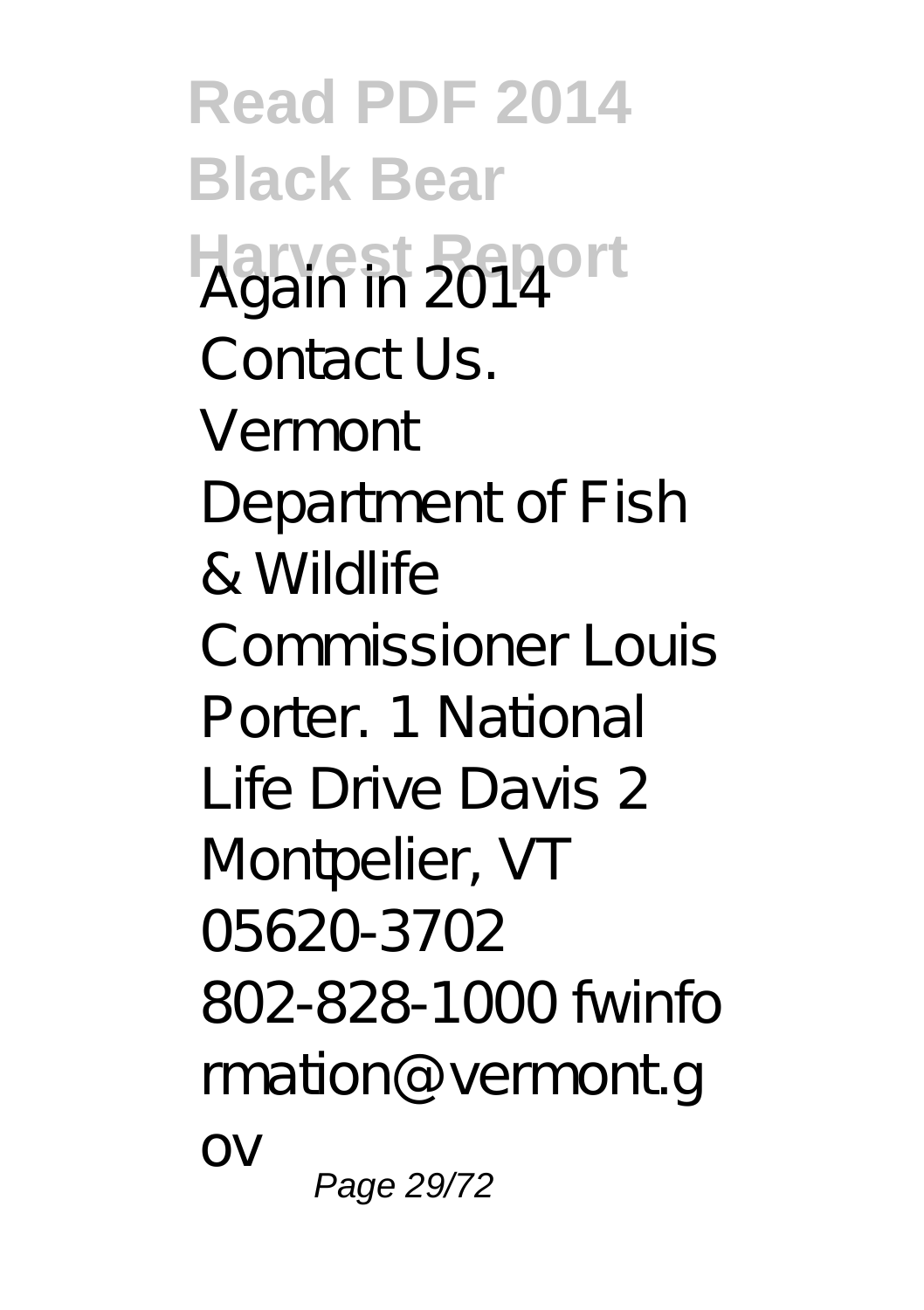**Read PDF 2014 Black Bear Harvest Report**

Library: Black Bear Harvest Summary Reports | Vermont Fish ... the 1st week of the bear season, and 83% occurs by the end of the 2nd week. This year followed this normal pattern (whereas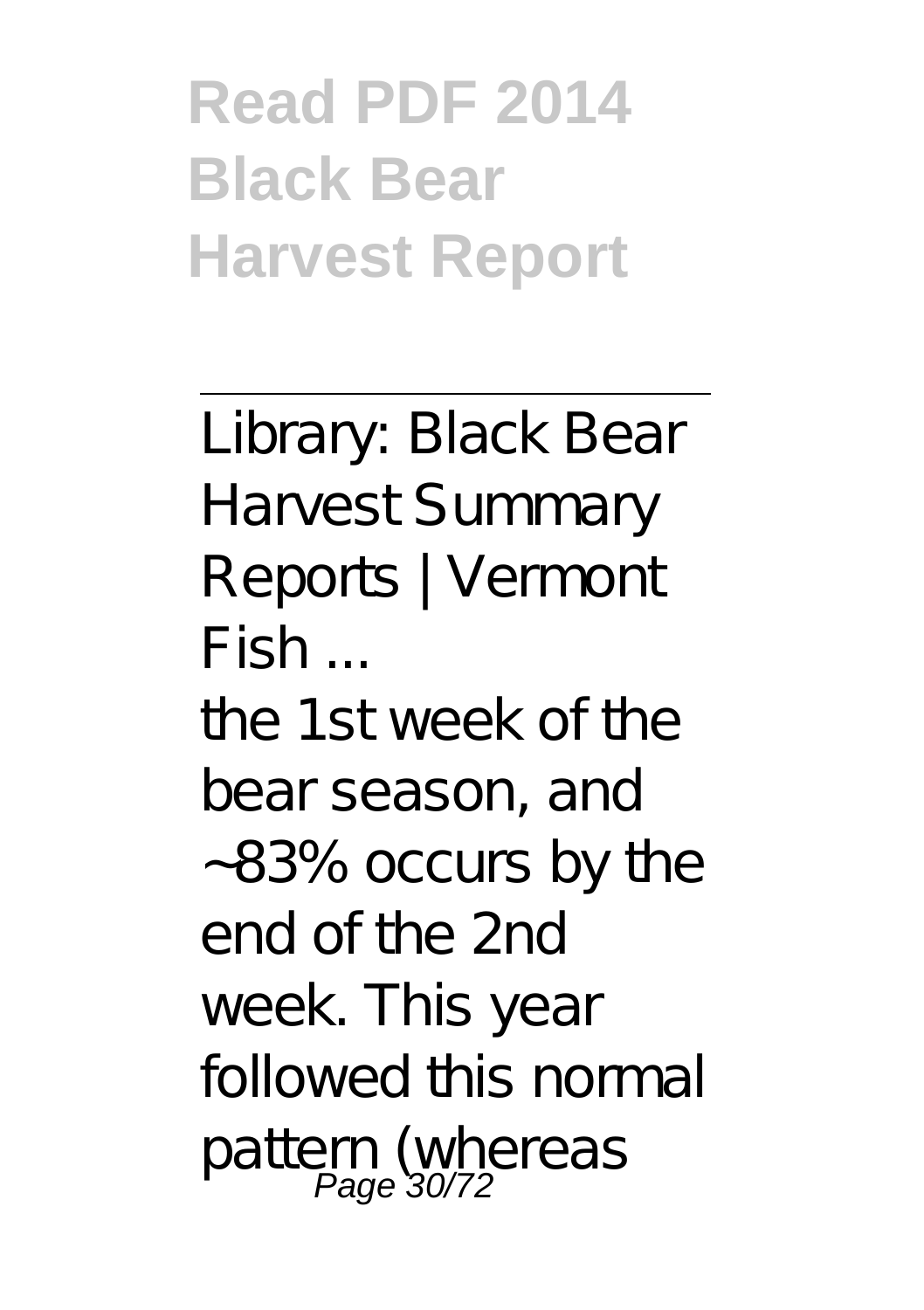**Read PDF 2014 Black Bear Harvest Report** the harvest was delayed in 2018, due to more abundant foods). Table 8 & Fig. 6 Nuisance complaints and kills The total number of recorded bear complaints slowly increased over the past decade, reaching a peak in<br>Page 31/72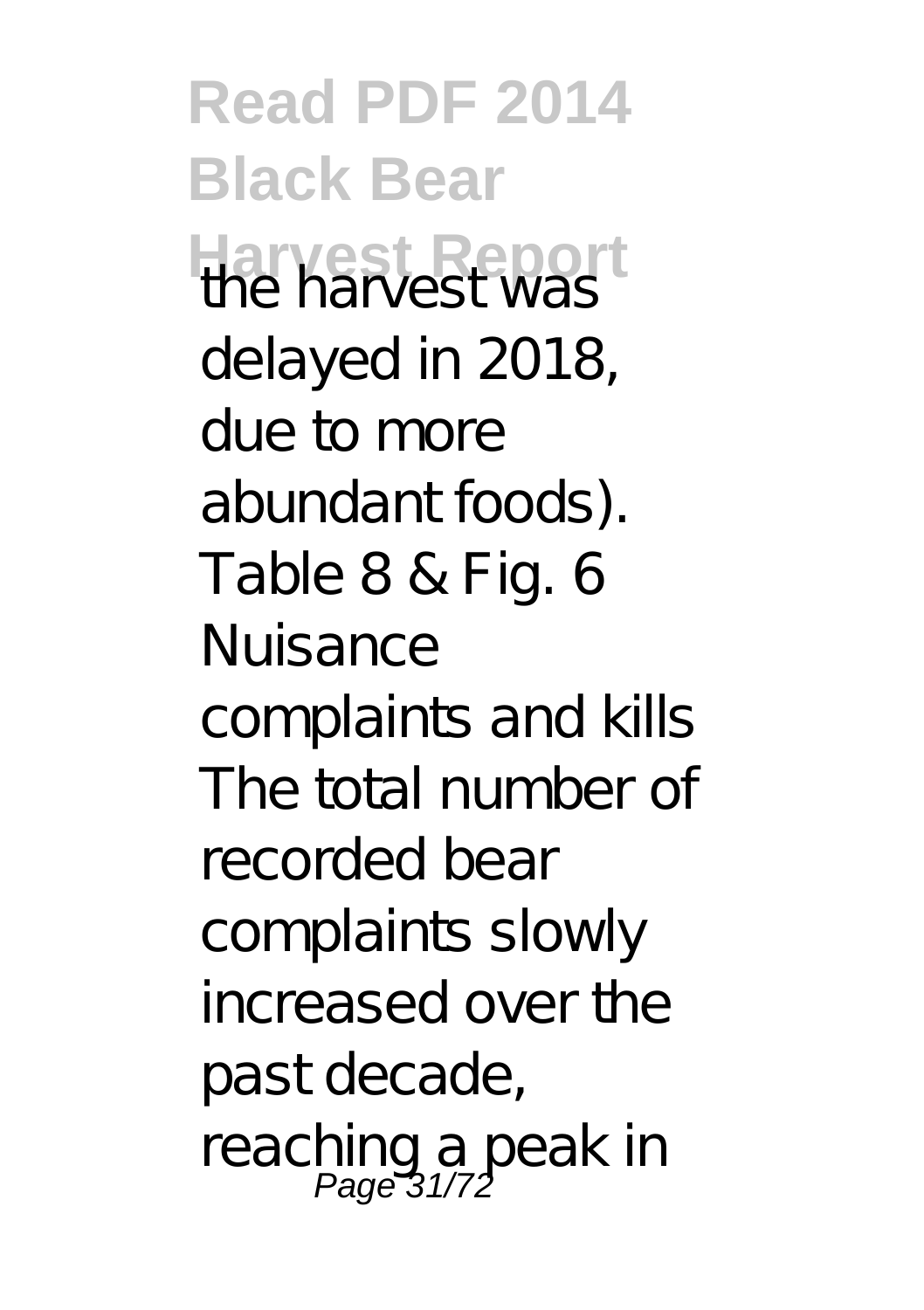**Read PDF 2014 Black Bear Harvest, Report** 

STATUS OF MINNESOTA BLACK BEARS, 2019 The 2014 California black bear hunting season resulted in 1,439 bears reportedly taken, representing a 33<br>Page 32/72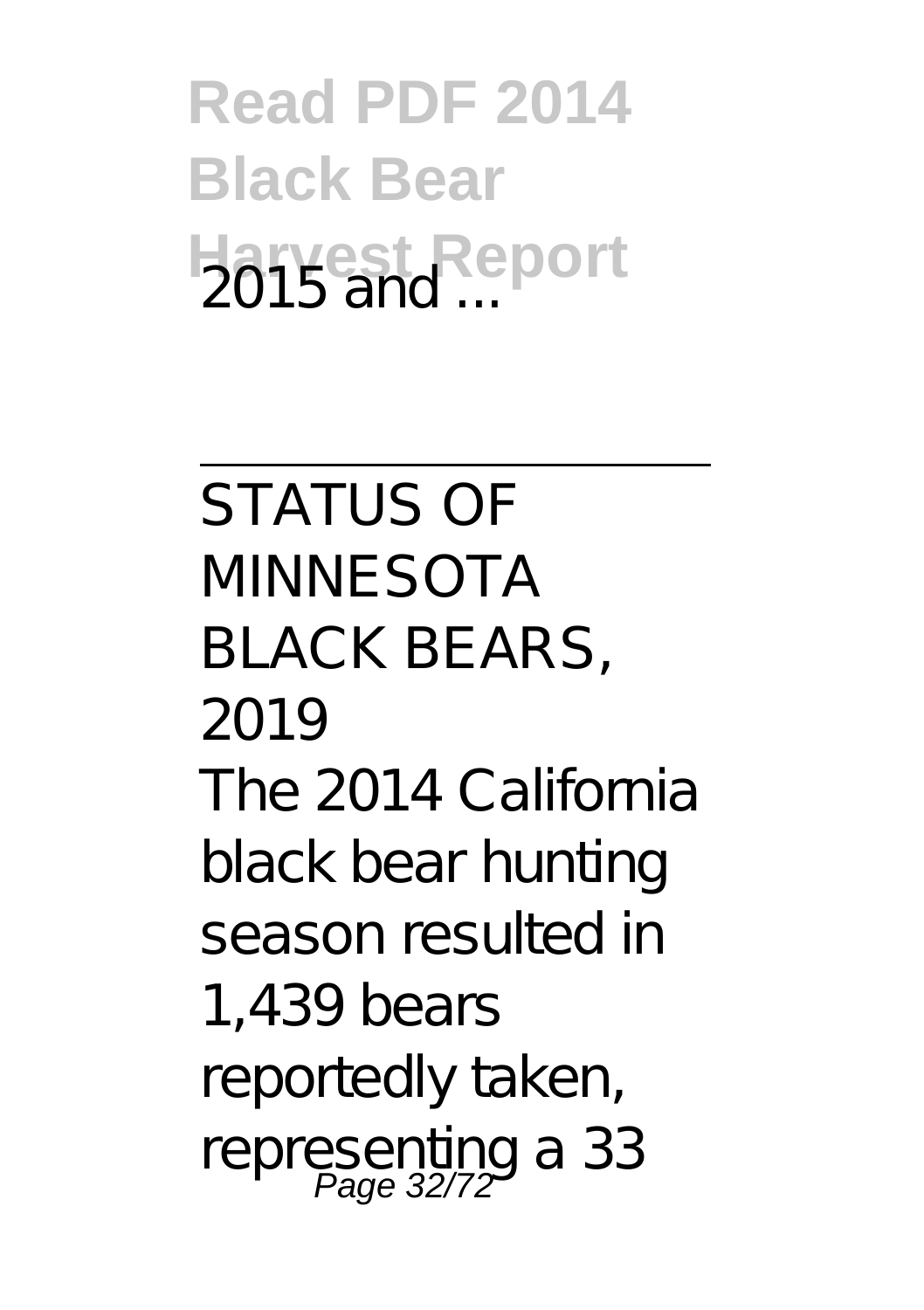**Read PDF 2014 Black Bear Harvest Report** percent increase from the 2013 season harvest of 1,078 bears. A total of 26,576 bear tags were issued. Overall hunter success was 5.4 percent. The bear hunting

BLACK BEAR TAKE REPORT -<br>*Page 33/72*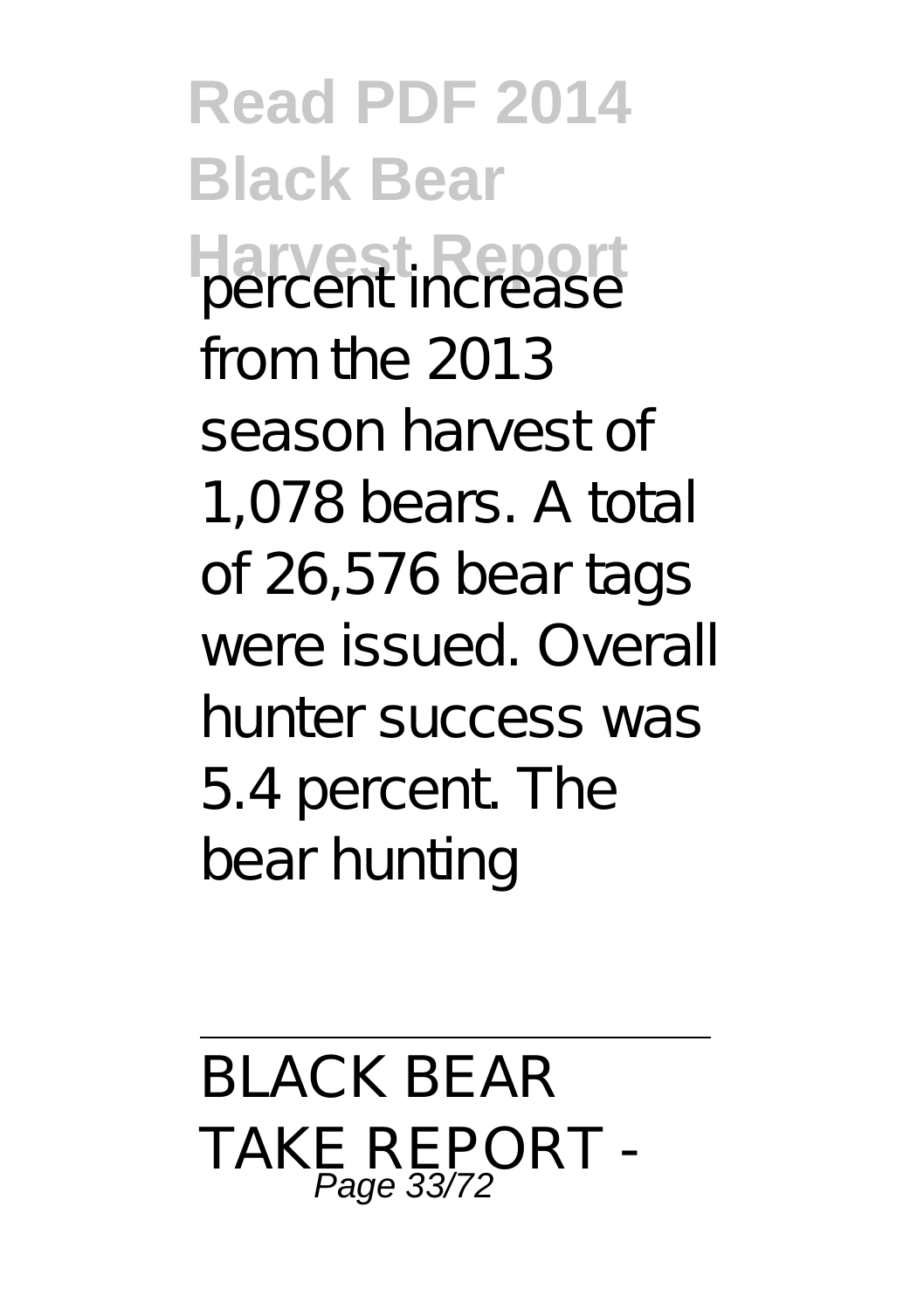**Read PDF 2014 Black Bear Harvest Report** Colorado Parks and Wildlife is a nationally recognized leader in conservation, outdoor recreation and wildlife management. The agency manages 42 state parks, all of Colorado's wildlife, more than 300 state Page 34/72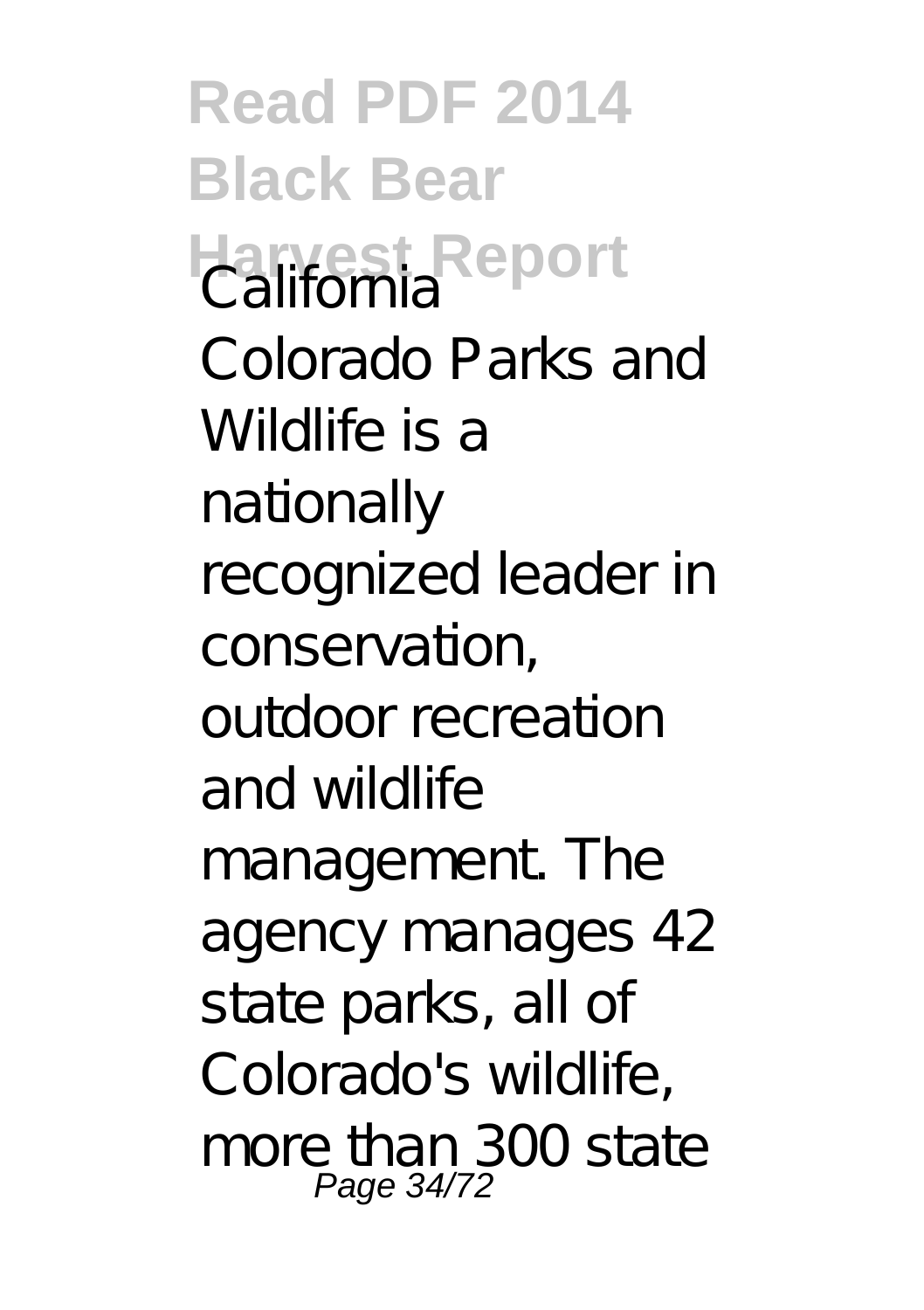**Read PDF 2014 Black Bear Harvest Report** wildlife areas and a host of recreational programs. CPW issues hunting and fishing licenses, conducts research to improve wildlife management activities, protects high priority wildlife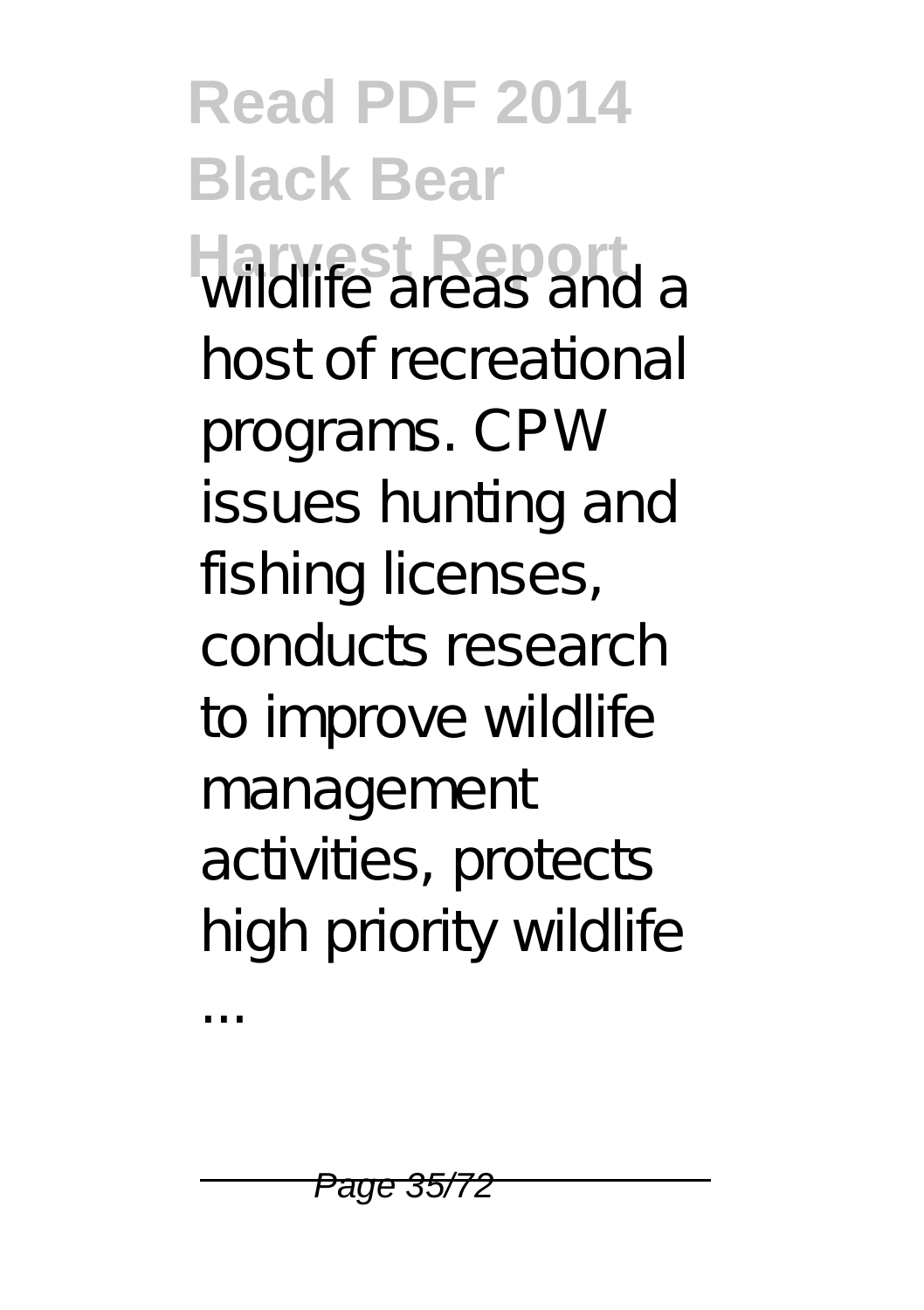**Read PDF 2014 Black Bear Harvest Report** Colorado Parks & Wildlife - Bear Hunting Statistics Year Mountains Harvest Number of Parties Number of Dog Hunters Number of Permits Coastal Harvest : Male: Female: Unknown: Total : Male: Female: Total: 2019 Page 36/72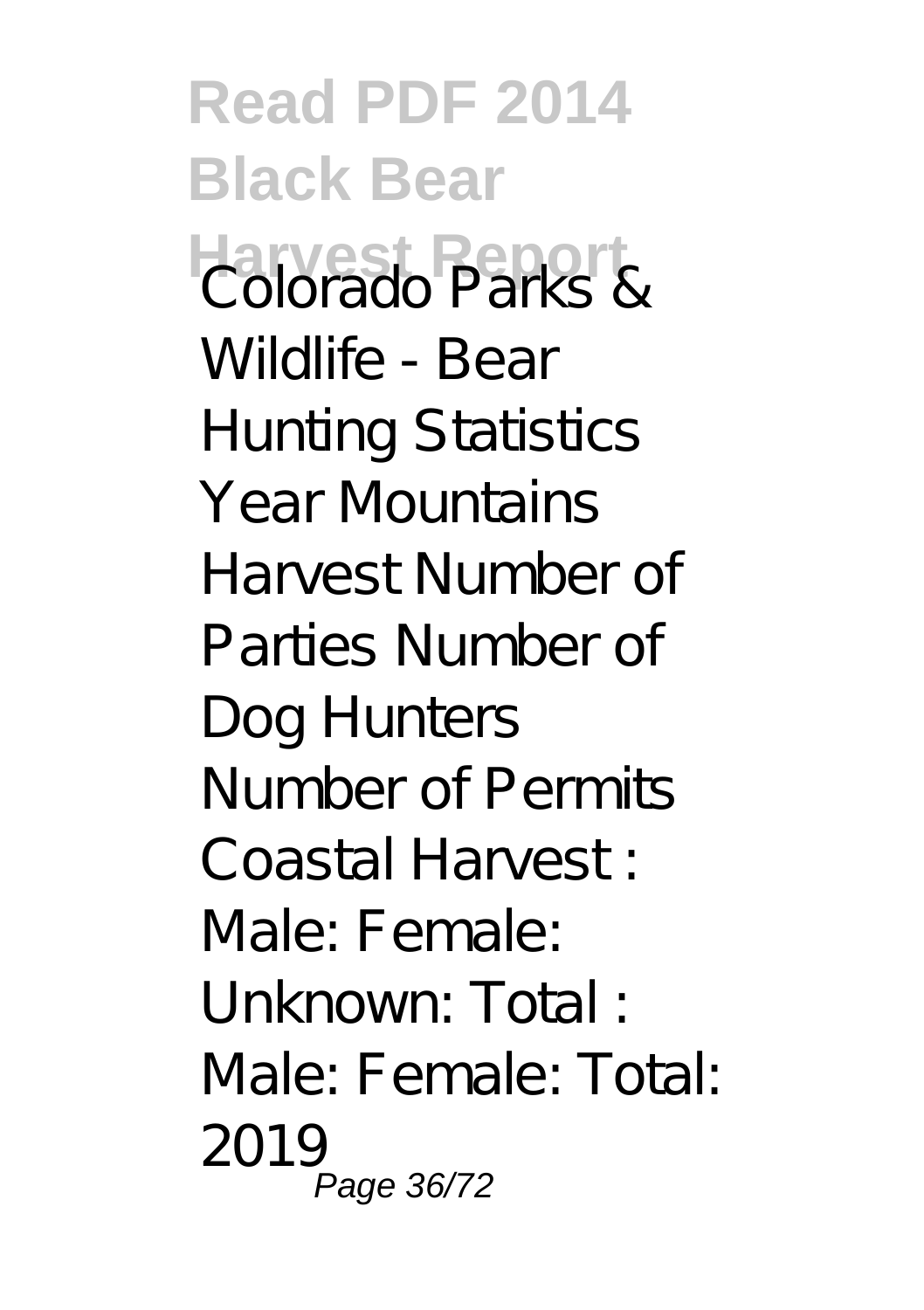## **Read PDF 2014 Black Bear Harvest Report**

Hunting Monster Black Bear*2014 New Mexico Bear Hunt with Frontier Muzzleloading and The World Hunting Club* Dananjaya Hettiarachchi - World Champion of Page 37/72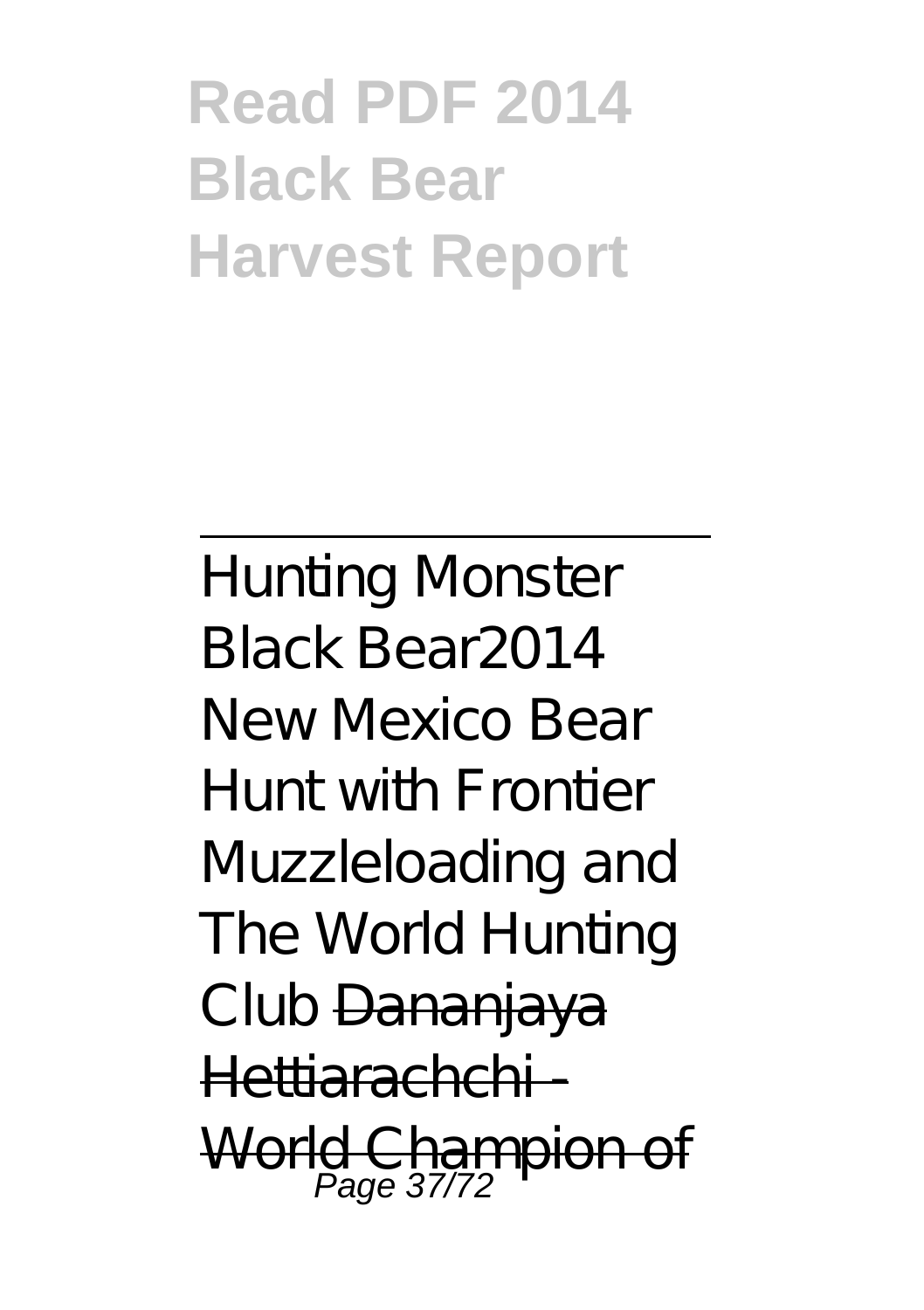**Read PDF 2014 Black Bear Public Speak** 2014 Full Speech Reparations for Black Americans in the 21st Century **Black Lives Matter explained: The history of a movement** *Saskatchewan Black Bear 2014 w/ Sask Can Outfitters Saskatchewan Bear* Page 38/72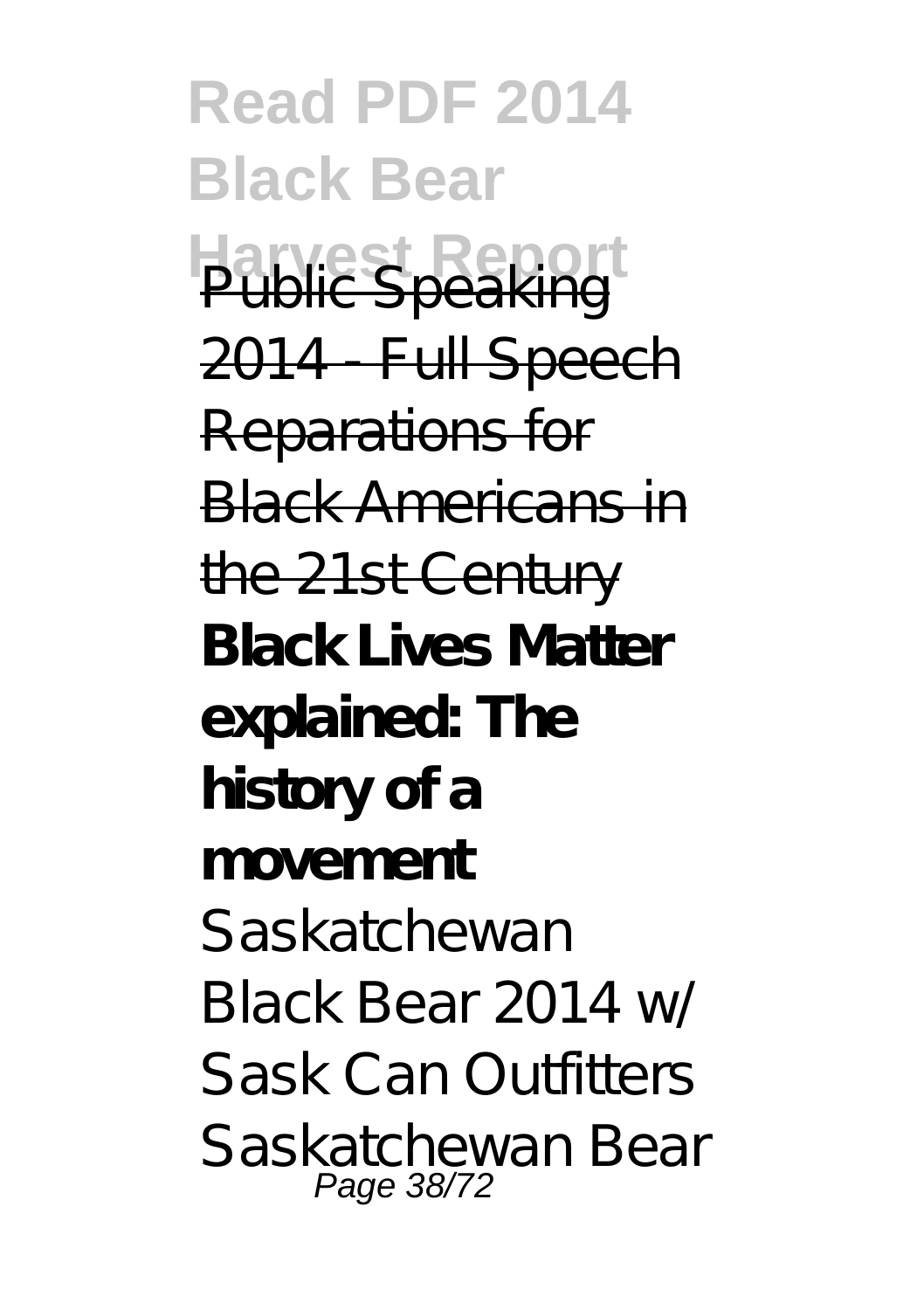**Read PDF 2014 Black Bear Harvest Report** *Hunt 2014* The Legend of Longwood Unexpected Places (2012) | Full Movie | Penny Carlisi | Tim Torok | Wayne E. Brown 3 Days to Kill *Black Bear Hunt 2014 in Sioux Lookout, Ontario RIDICULOUSLY BIG* Page 39/72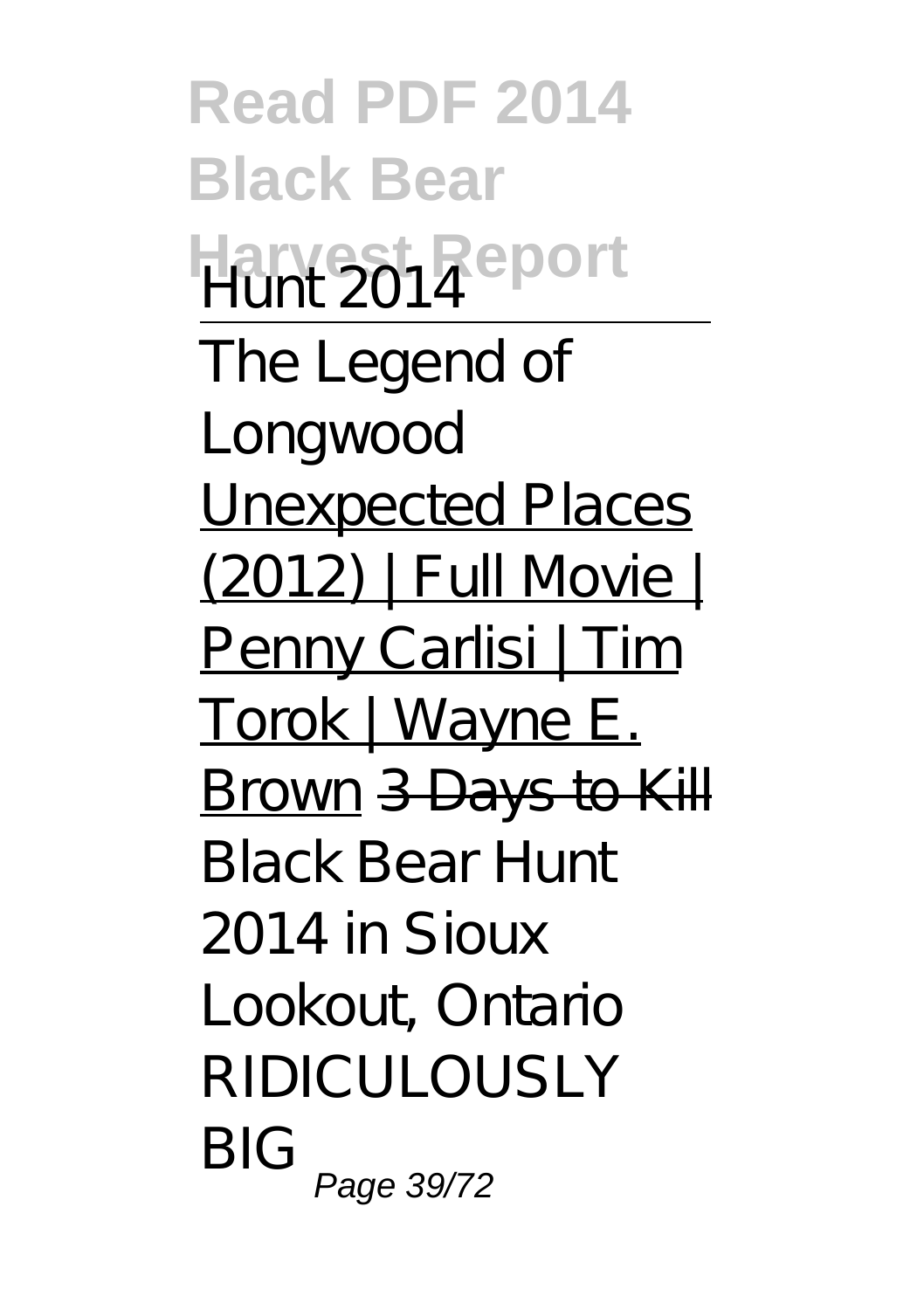**Read PDF 2014 Black Bear Harvest Report** *SASKATCHEWAN BLACK BEAR! BOOK BEAR WITH THE BOW. bear sits next to guy* **Hunt Record Book Black Bears with Mikes Outfitting Black Bear Hunting in Alberta Canada** YOUTH HUNTER SHOOTS RECORD BOOK A RIACK Page 40/72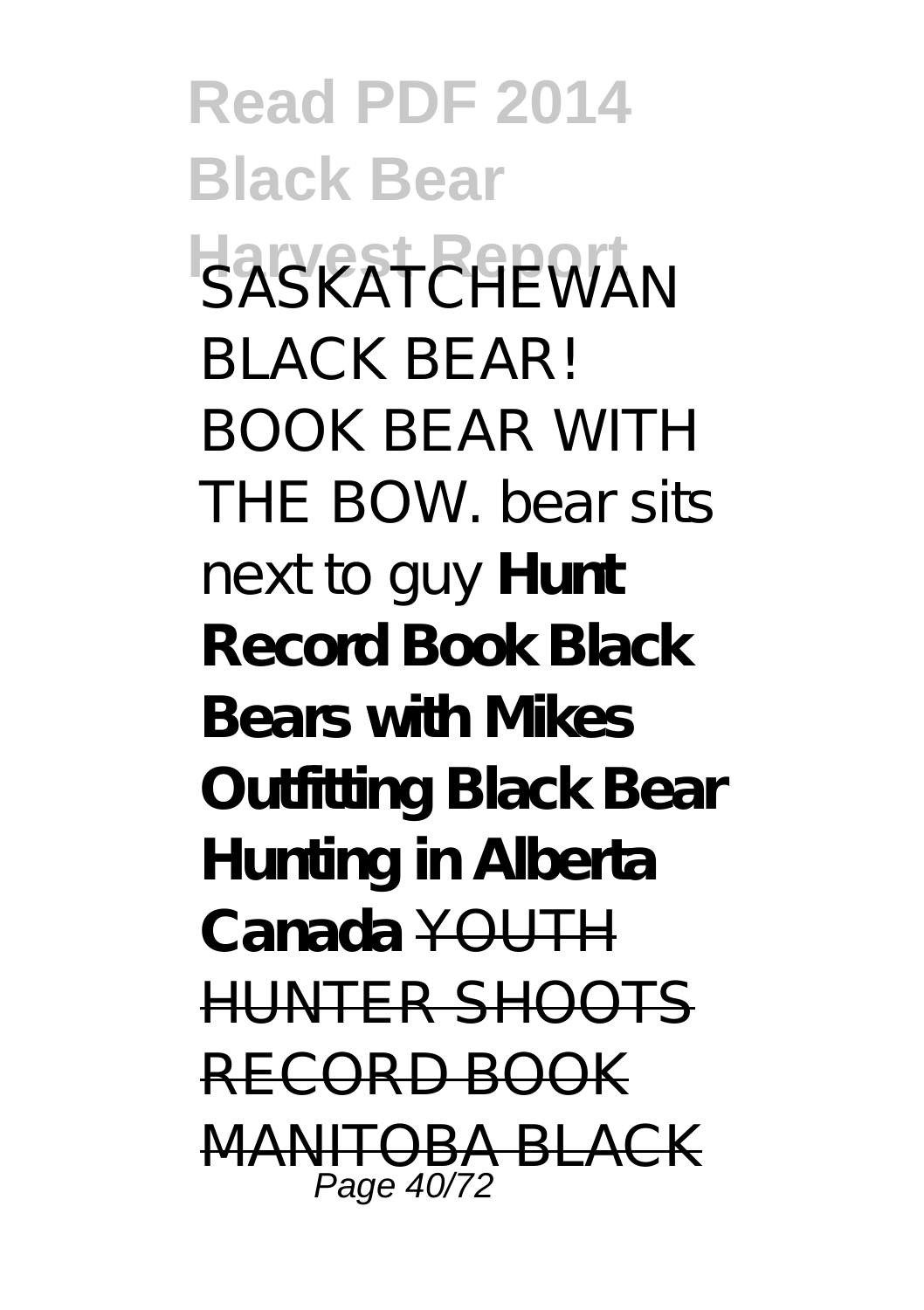**Read PDF 2014 Black Bear HARVEST REPORT** *Manny's Bear Hunt 2014 Record book black bear- spring 2012* Every Goldberg match since his return: WWE Playlist History of North and South Korea **Unedited Footage of a Bear | Infomercials | Adult Swim** Page 41/72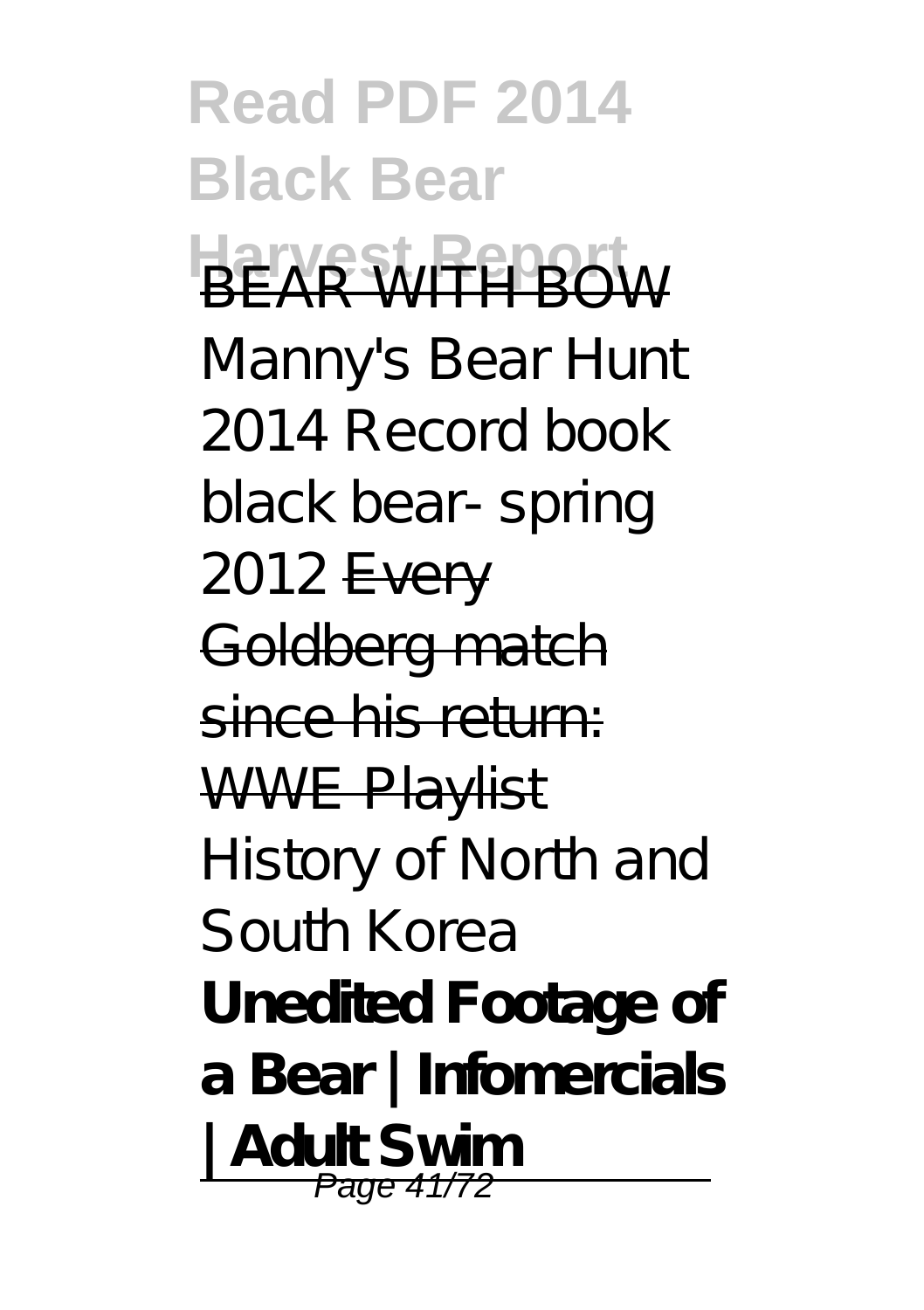**Read PDF 2014 Black Bear Harvest Report** 2014 Black Bear **Harvest Report** 2014 Black Bear **Harvest Report** www.dec.ny.gov. BLACK BEAR HARVEST SUMMARY 2014. Results reported in this document were funded by the Federal Aid in Wildlife Restoration Page 42/72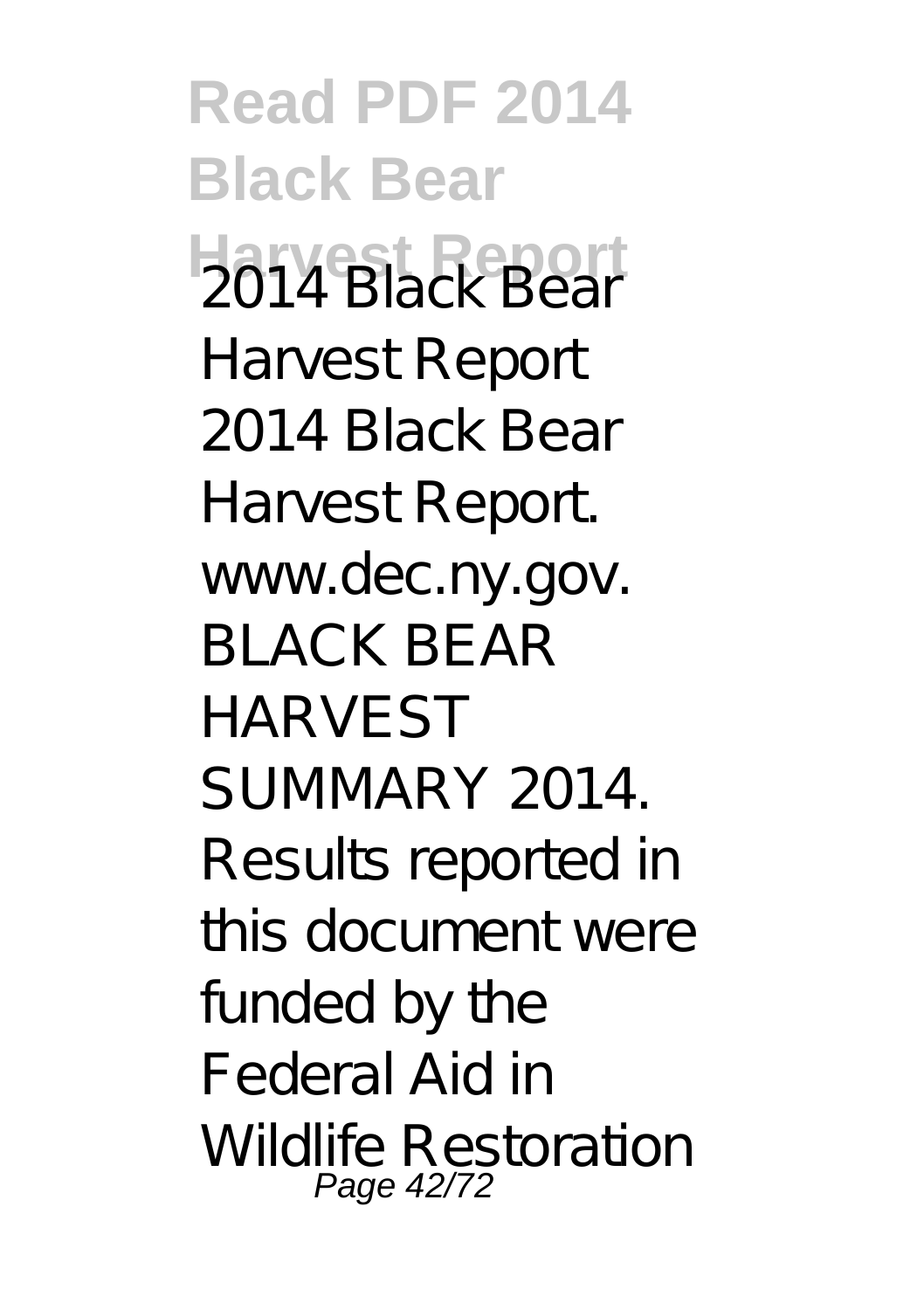**Read PDF 2014 Black Bear Harvest Report** WE-173-G. 2014 2013 5‐Year Average (2009‐2013) Historical Average (1991‐2000) Northern Zone518 380 519 515 Early291 84 244 172. Bow26 15 27 15.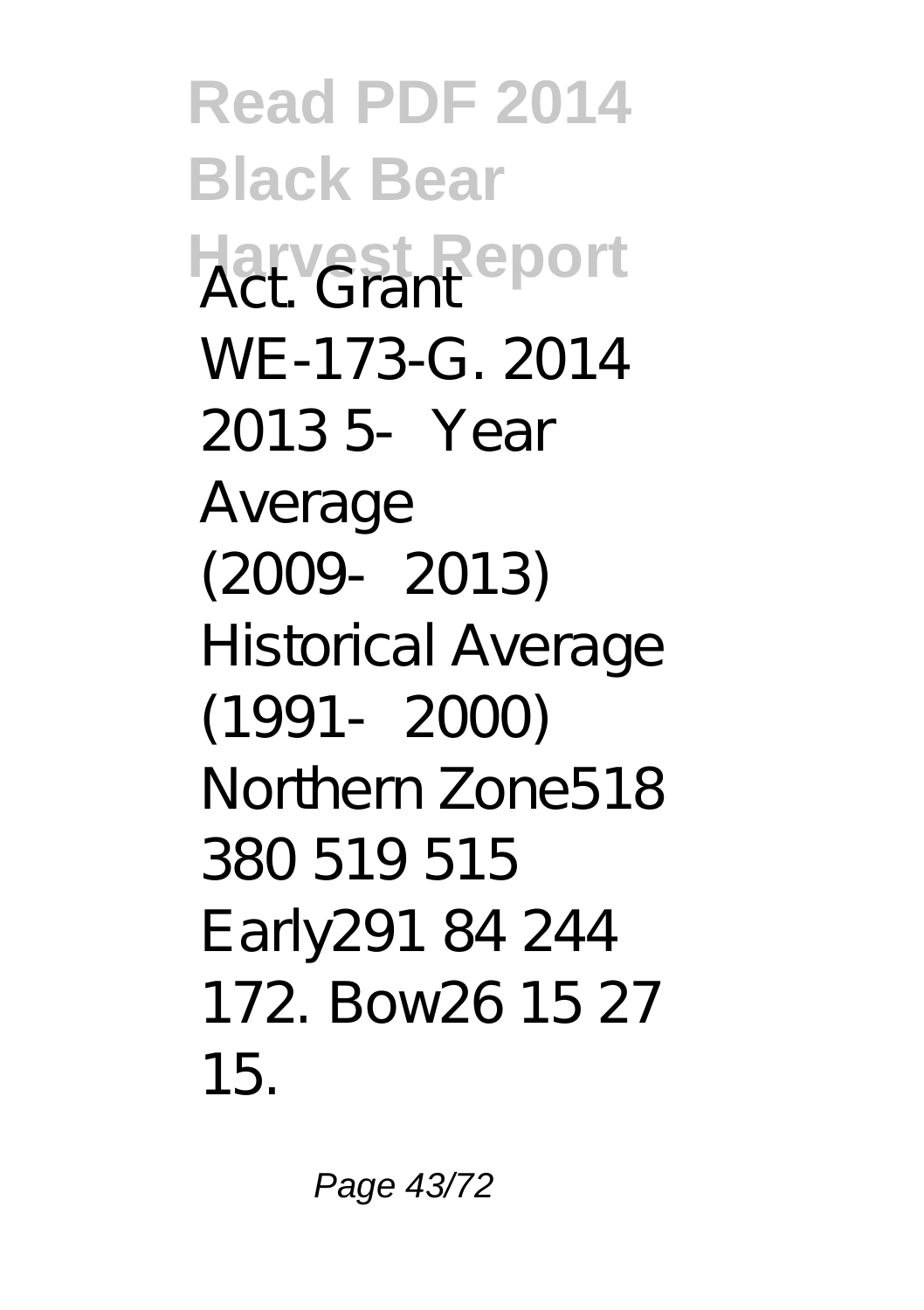**Read PDF 2014 Black Bear Harvest Report**

2014 Black Bear **Harvest Report** 2014 Black Bear **Harvest Report** 2014 Vermont Black Bear Harvest Report 5 Harvest Distribution Bears were harvested in all WMUs with the exception of WMU A. The largest<br>Page 44/72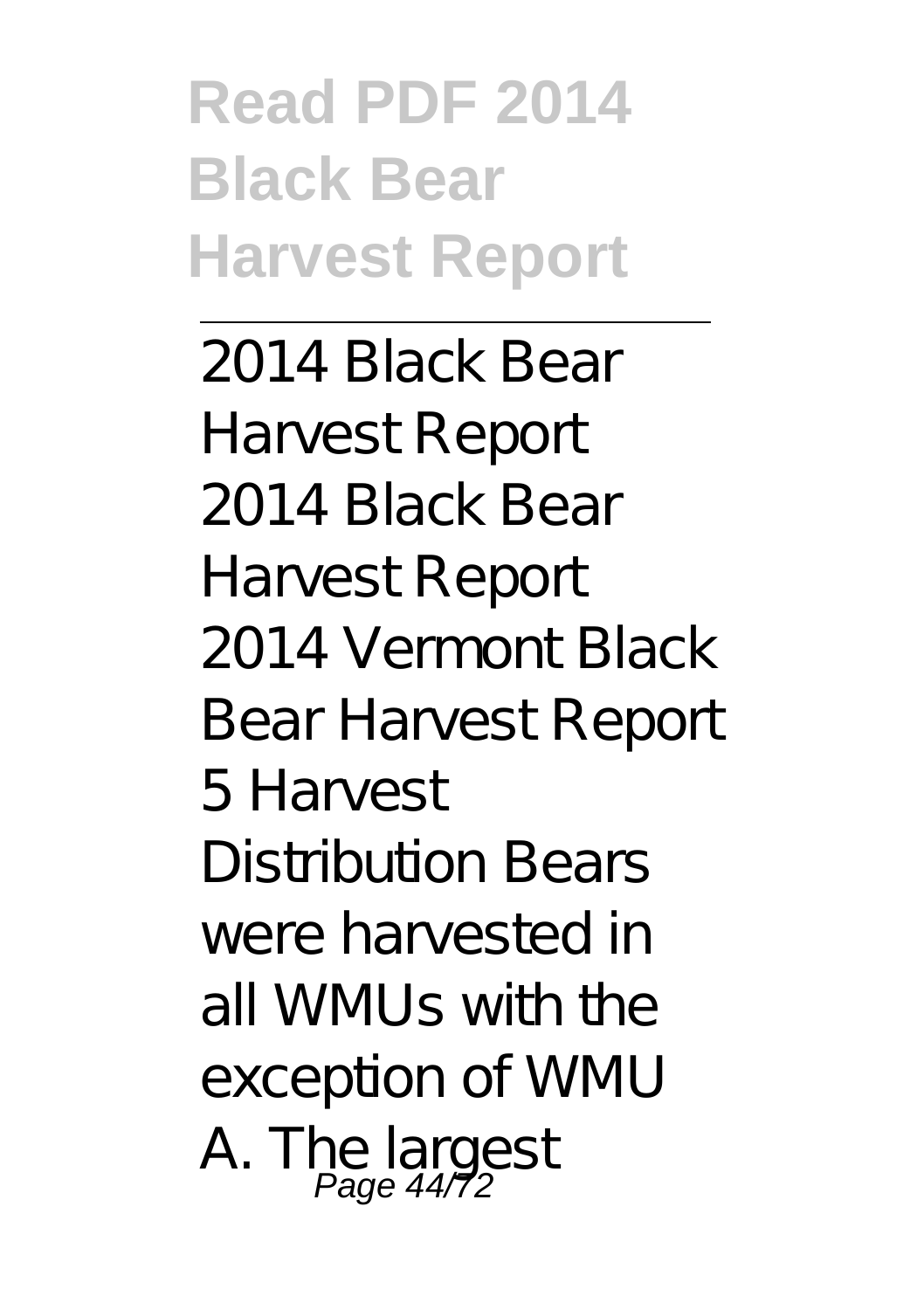**Read PDF 2014 Black Bear Harvest Report** numbers of bears were taken in WMUs J2 (61), I (51), Page 2/10

2014 Black Bear Harvest Report ariabnb.com GMU Fall Male Harvest Fall Female Harvest Total Harvest Number Page 45/72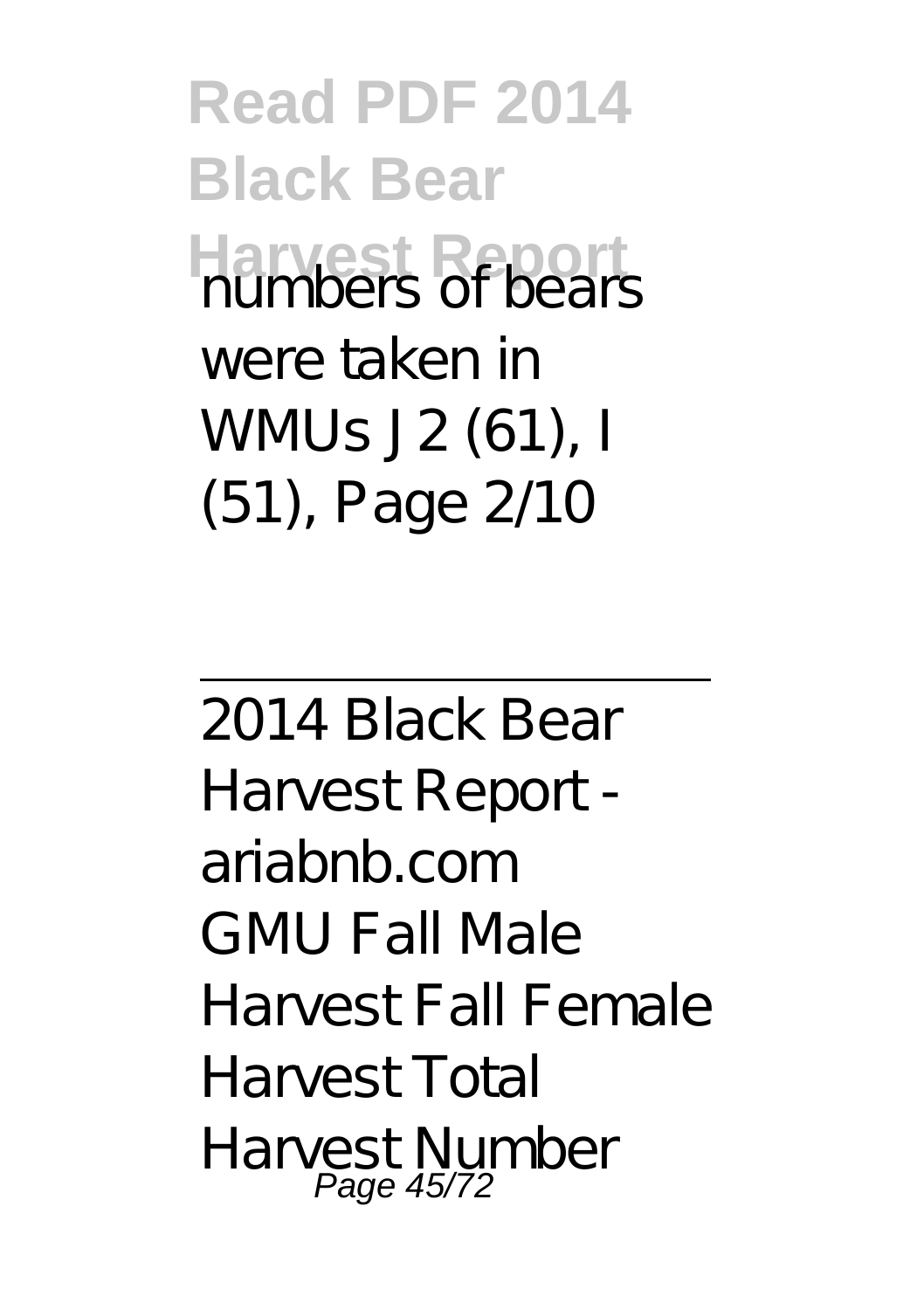**Read PDF 2014 Black Bear Harvest Report** Success Hunter Days Days *Kills*; 407 - NORTH SOUND: 20: 9: 29: 340: 8.5%: 2,464: 85: 410 - ISLANDS

2014 Black bear general season game harvest reports S<br>iae 46/72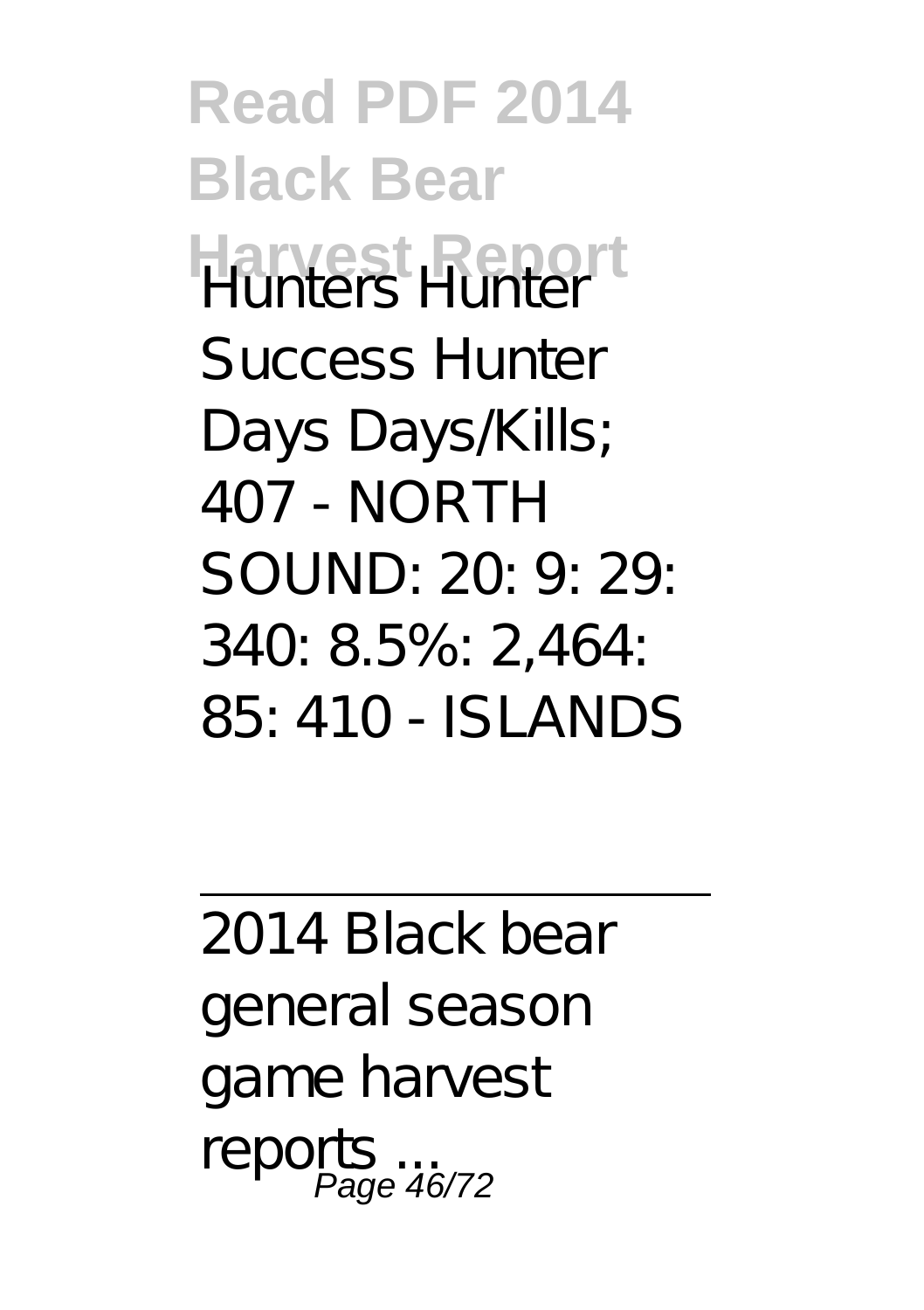**Read PDF 2014 Black Bear Harvest Report** 2014 black bear harvest report is available in our digital library an online access to it is set as public so you can get it instantly. Our book servers saves in multiple locations, allowing you to get the most less latency time to download any of our Page 47/72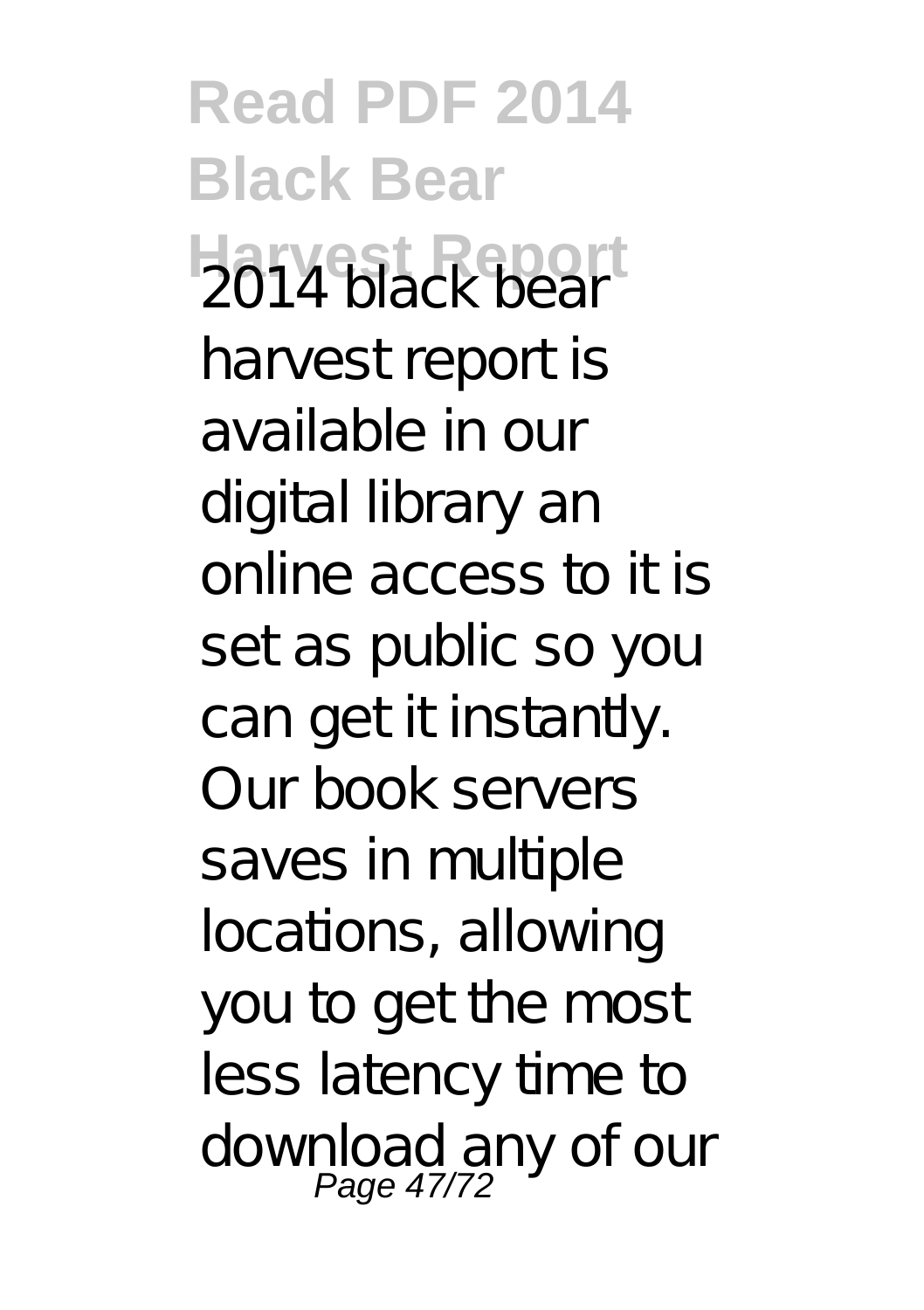**Read PDF 2014 Black Bear Harvest Report** Kindly say, the 2014 black bear harvest report is universally compatible with any devices to read

2014 Black Bear Harvest Report agnoleggio.it In 2014, 540 limitedentry black bear Page 48/72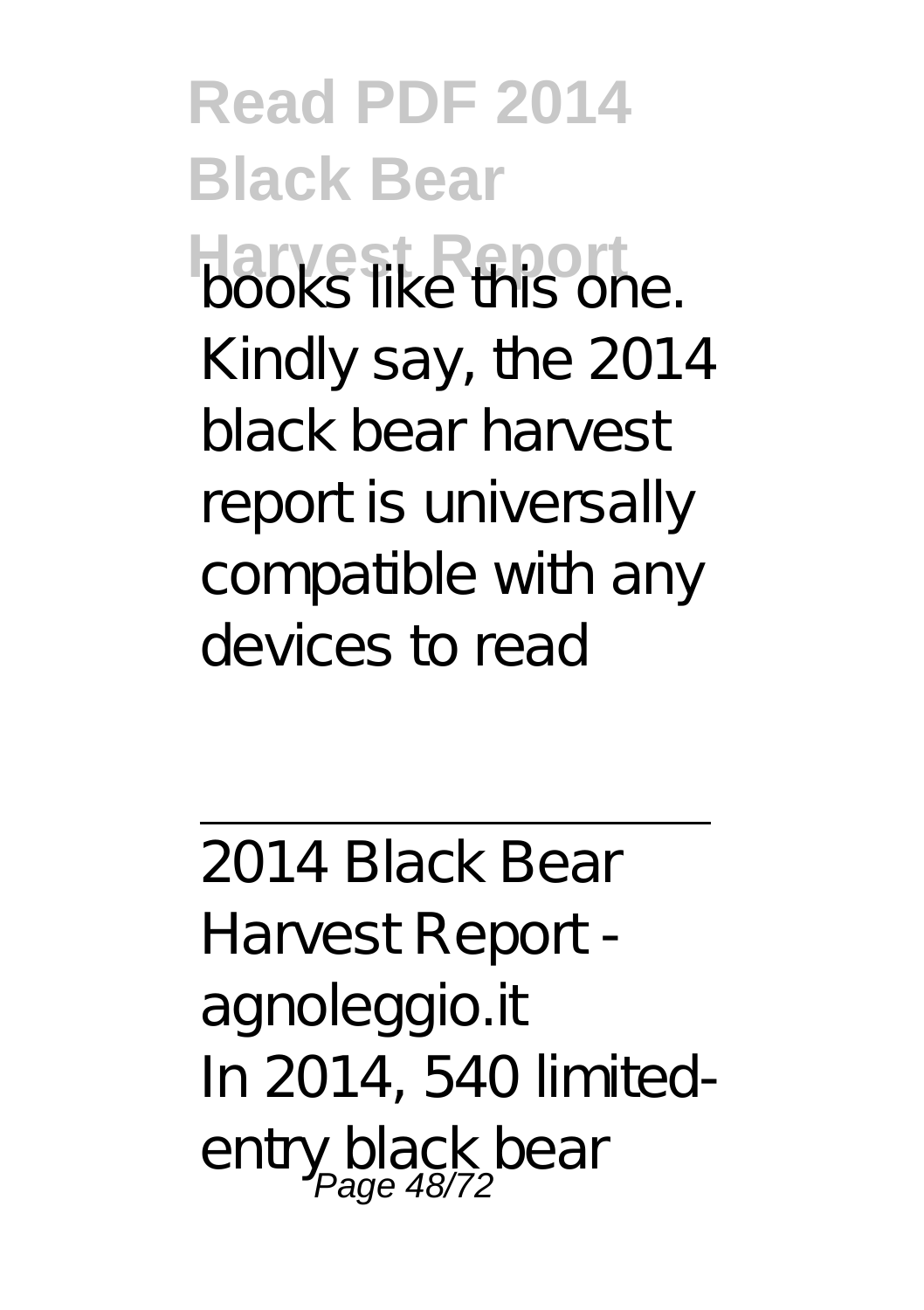**Read PDF 2014 Black Bear Harvest Report** permits and 107 harvest-objective permits were sold. Hunters harvested 283 bears, 186 of which were taken in the spring and 97 in the fall. 50% of permits/quota were filled. The Nine Mile unit filled its fall harvest objective and the season Page 49/72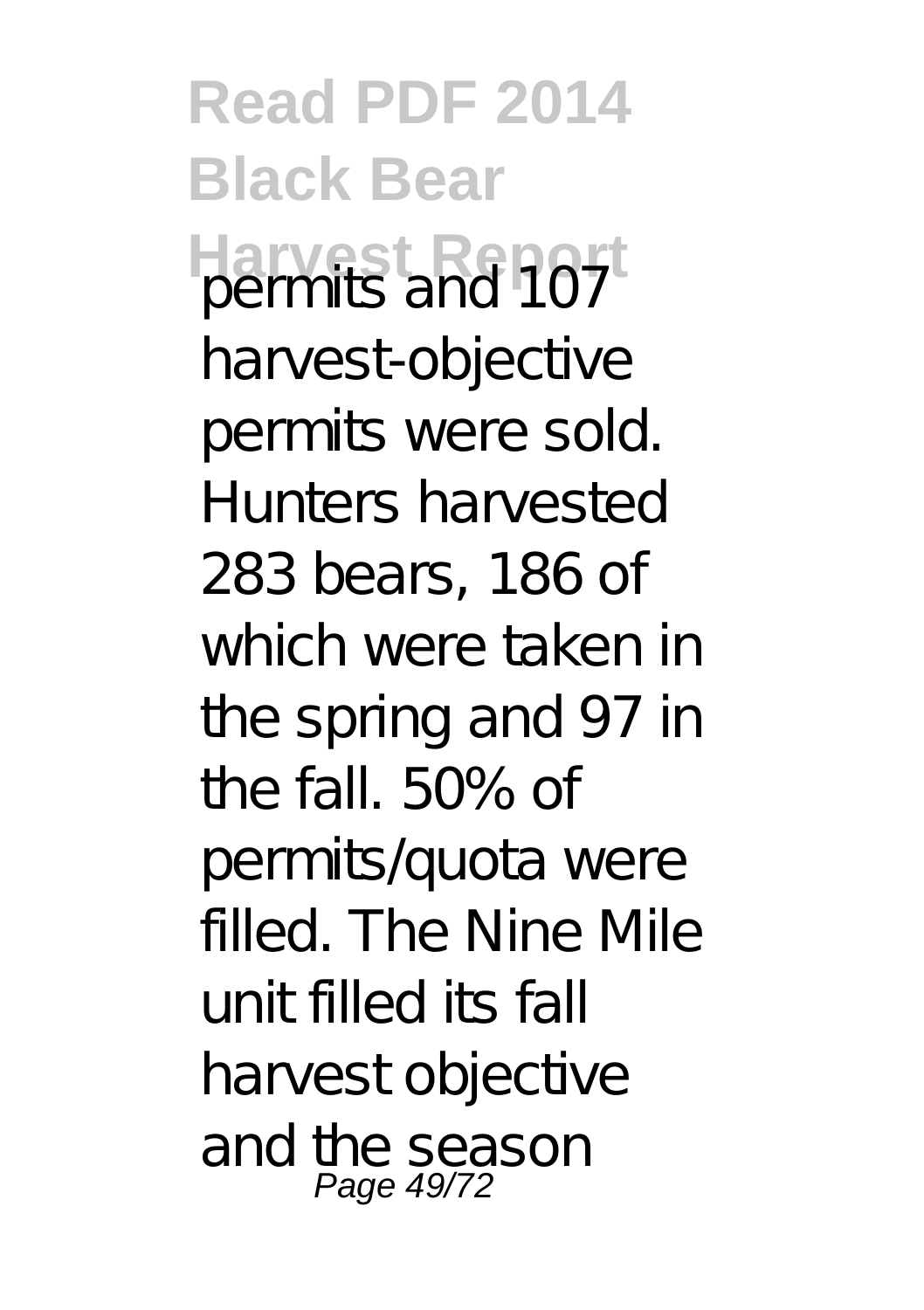**Read PDF 2014 Black Bear Harvest Report** closed a month early.

UTAH BLACK BEAR ANNUAL REPORT 2014 Real-Time Online Harvest Report. Thanks to online and telephone checking, bear harvest numbers<br>Page 50/72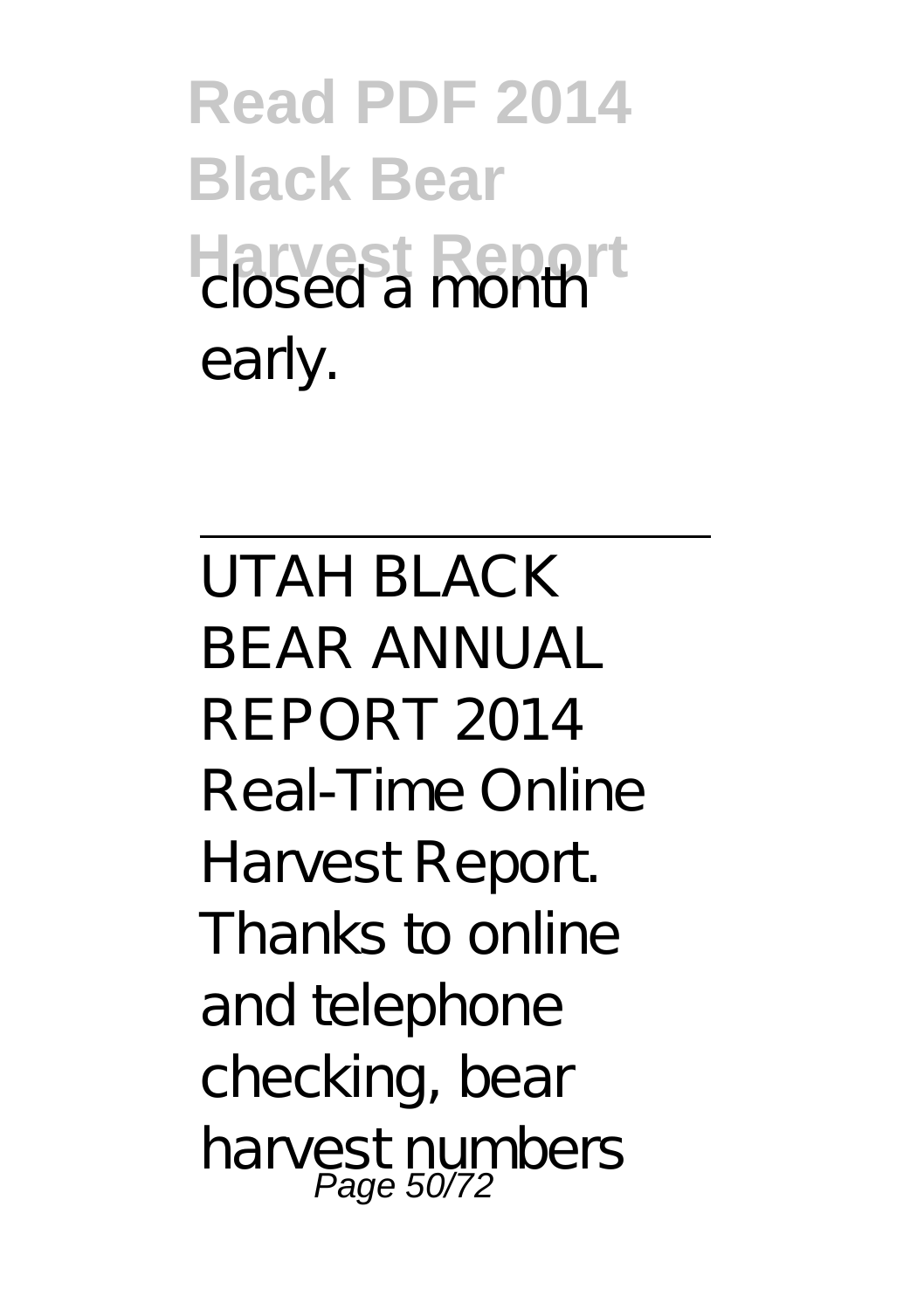**Read PDF 2014 Black Bear Harvest Report** are available to view how the season is going. This feature is updated within two days of actual harvest and is not available for mobile users. Hunters must call 800-440-1477 each night to see if the quota has been reached for the bear zone they are<br>Page 51/72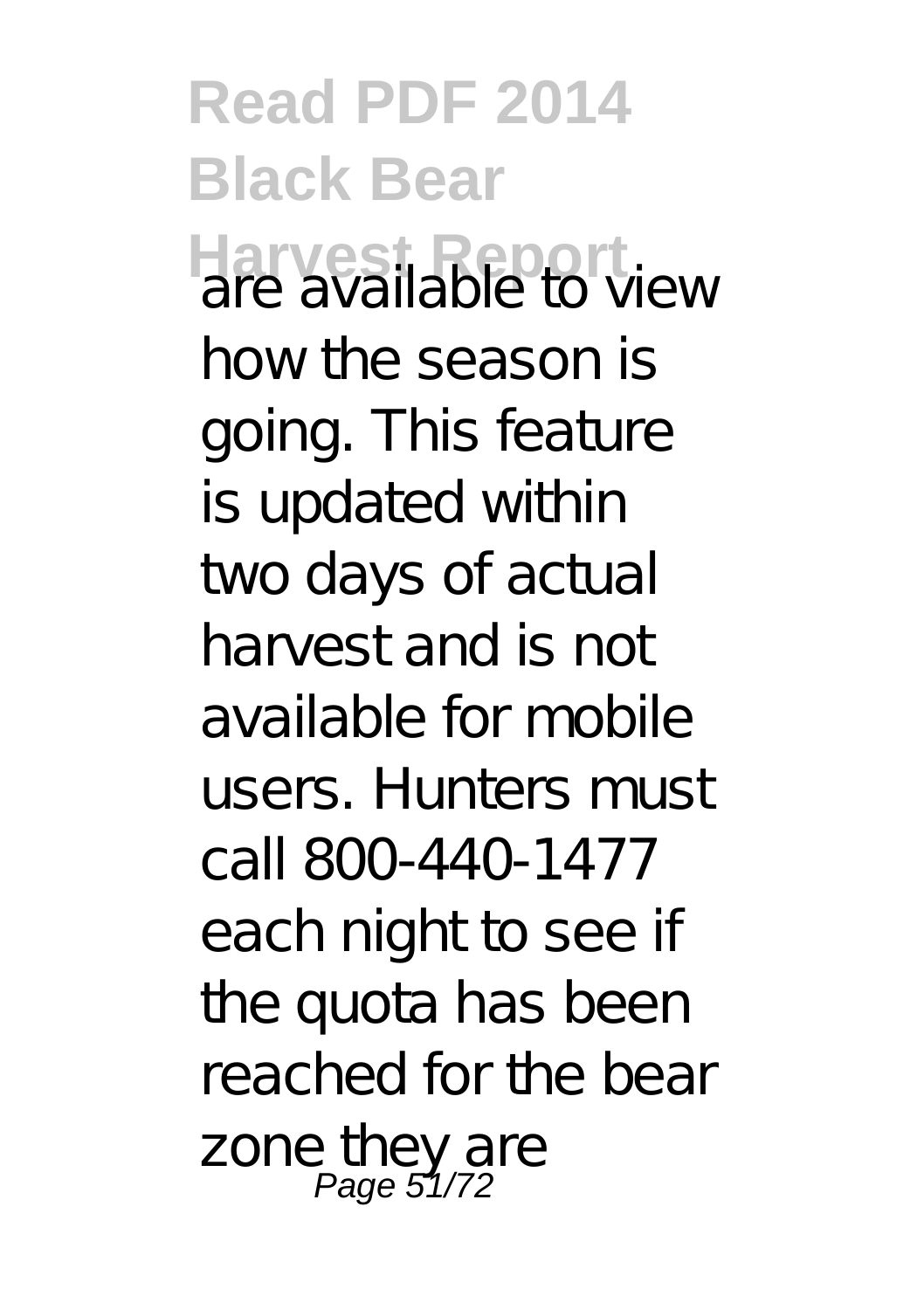**Read PDF 2014 Black Bear Harvest Report** hunting.

Bear Harvest Reports - AGFC money 2014 black bear harvest report and numerous ebook collections from fictions to scientific research in any way. in the midst of them is this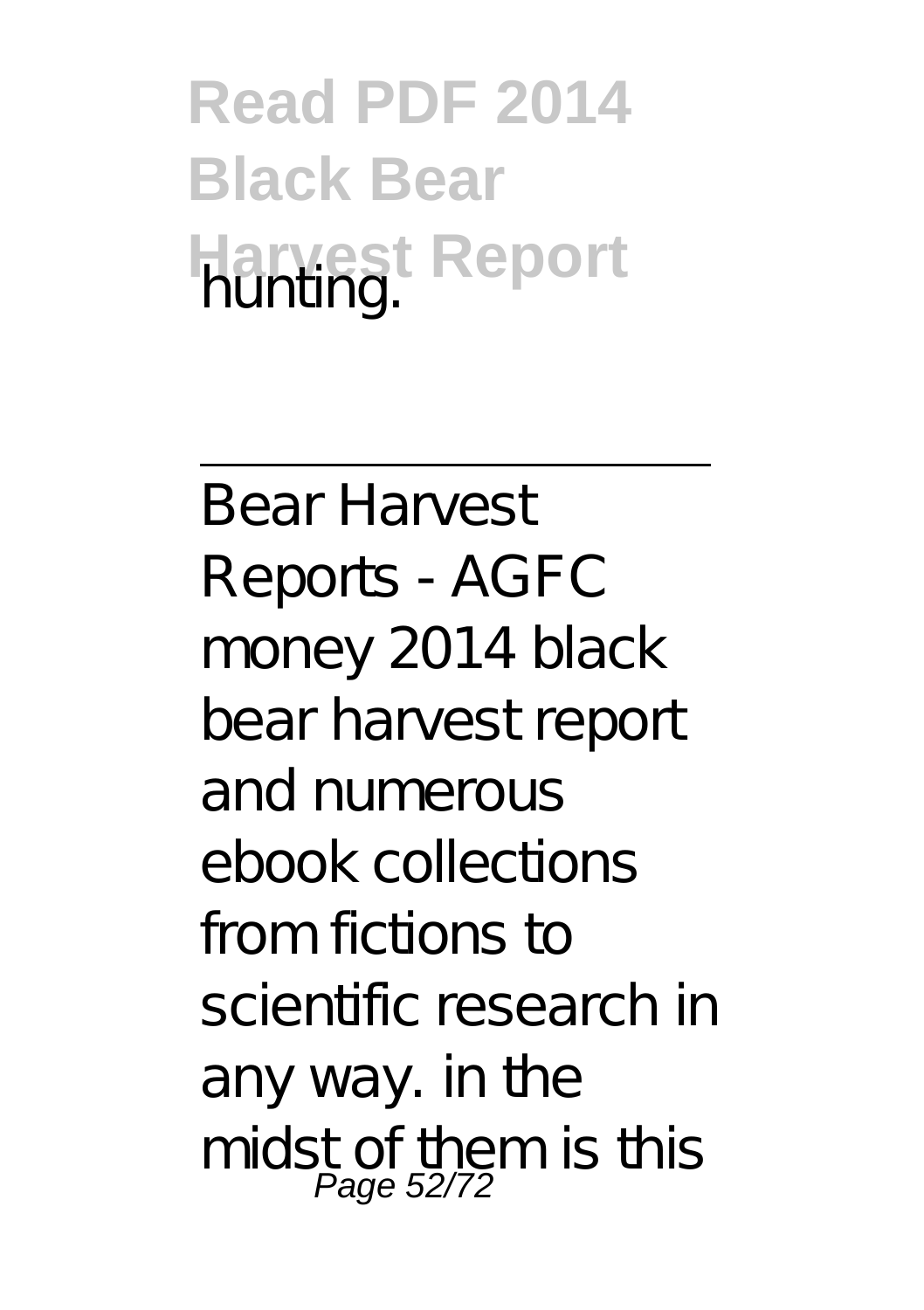**Read PDF 2014 Black Bear Harvest Report** 2014 black bear harvest report that can be your partner. Myanonamouse is a private bit torrent tracker that needs you to register with your email id to get access to its database.

2014 Black Bear Page 53/72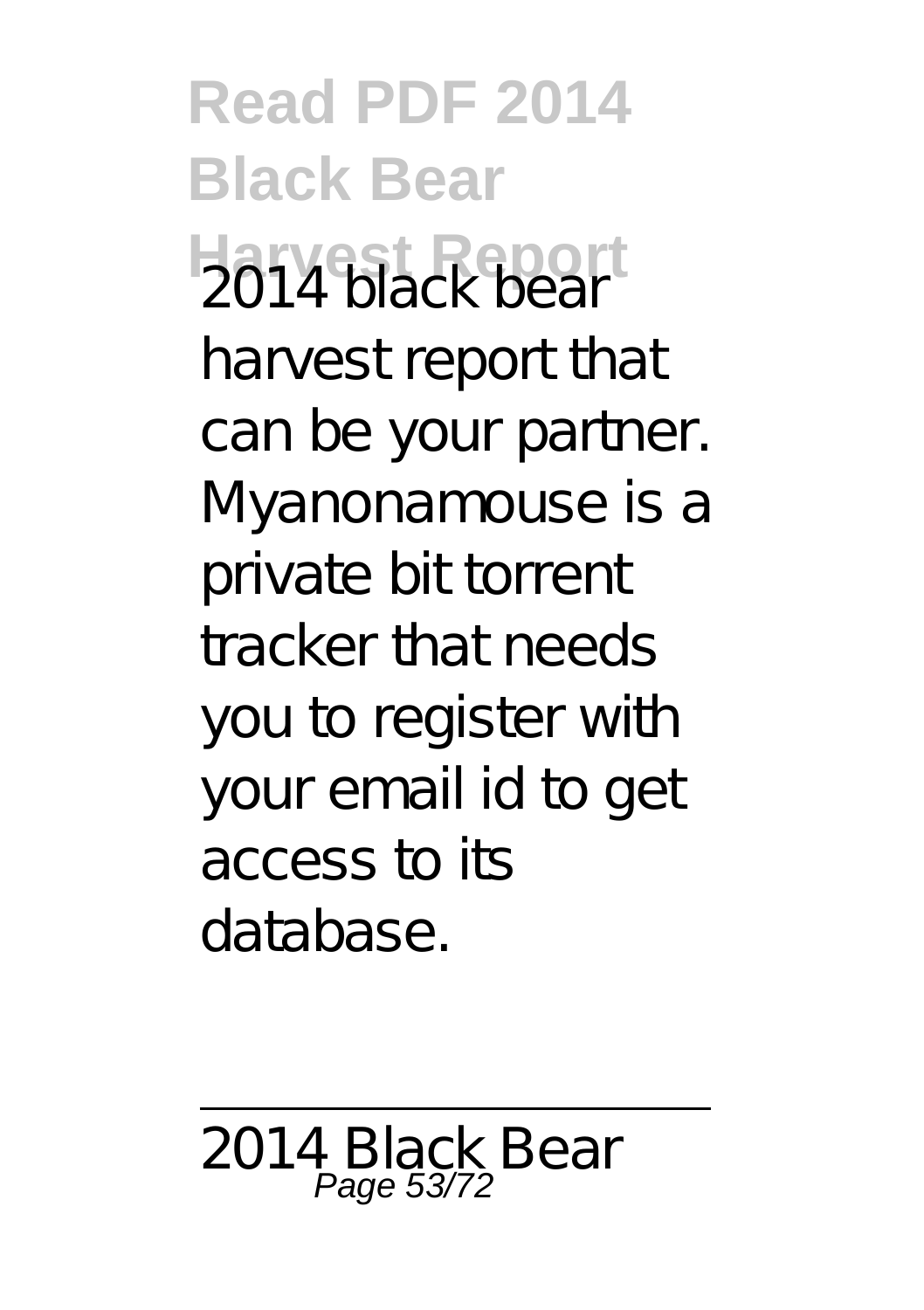**Read PDF 2014 Black Bear Harvest Report** Harvest Report - v1 docs.bespokify.com Game harvest reports; 2014 Black bear spring special permit game harvest reports; 2014 Black bear spring special permit game harvest reports. Totals by game management unit. Hunt number 7000. Hunt Name: Page 54/72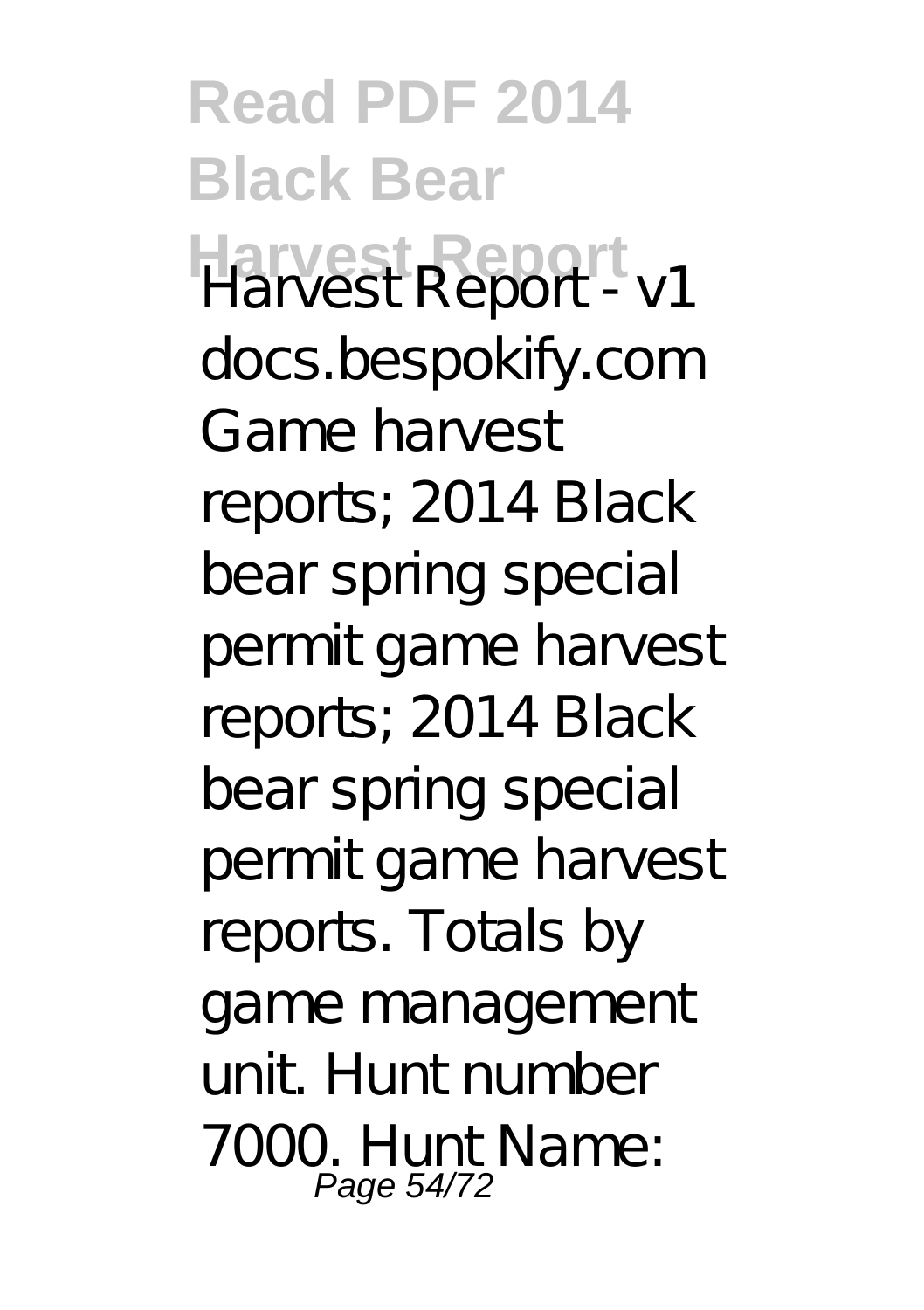**Read PDF 2014 Black Bear Harvest Report** violation; Submit a photo; Report a website error; About WDFW.

2014 Black bear spring special permit game harvest reports ... Black Bear Harvest by Weapon-type.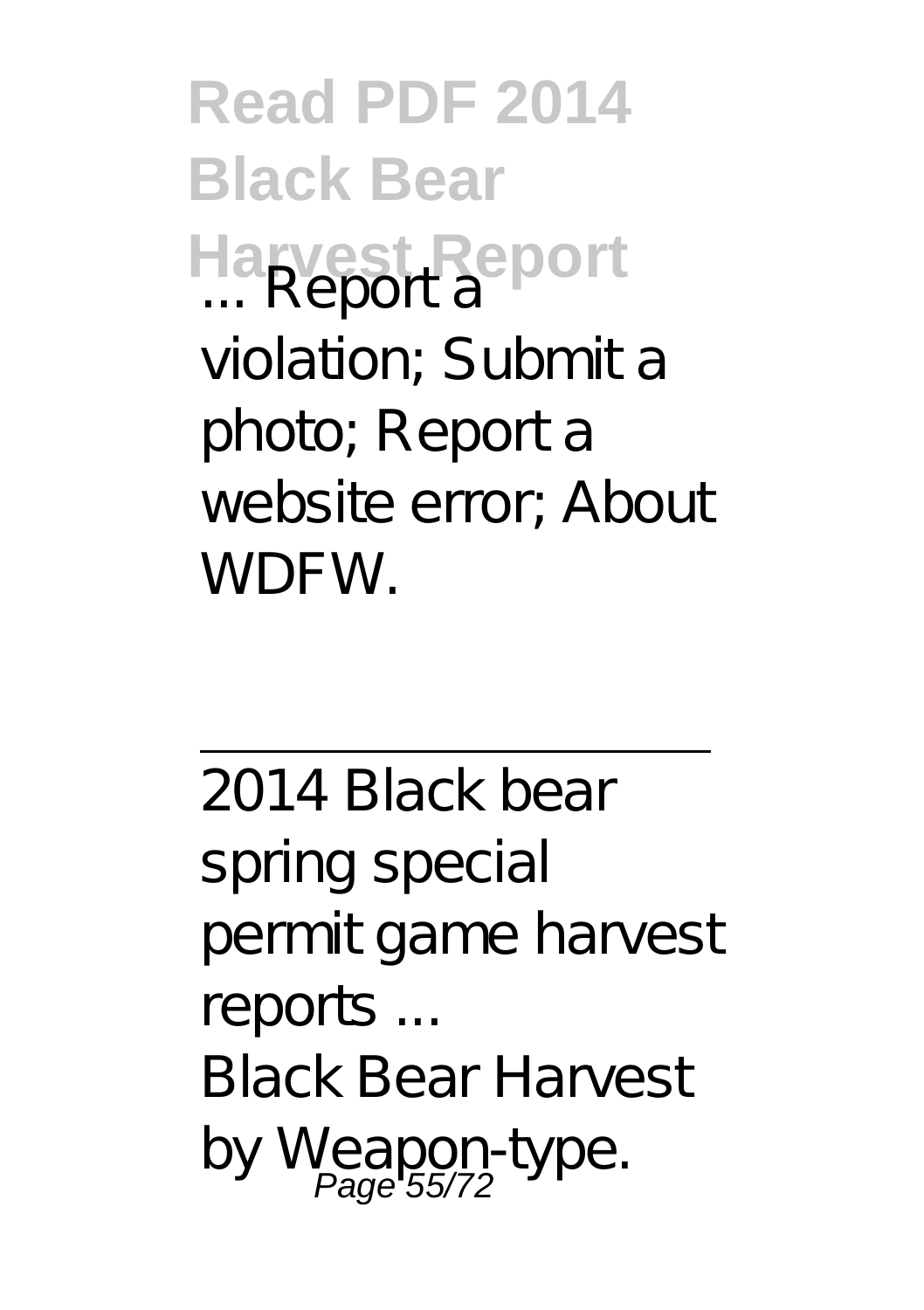**Read PDF 2014 Black Bear Black Bear Weights** Summary. ... 2014 Bear Harvest by Method. 2013 Bear Harvest by Method. 2012 Bear Harvest by Method. 2011 Bear Harvest by Method. ... Report Wildlife Violations: 1-800-662-7137 . Web Policy. NC.Gov. Report Page 56/72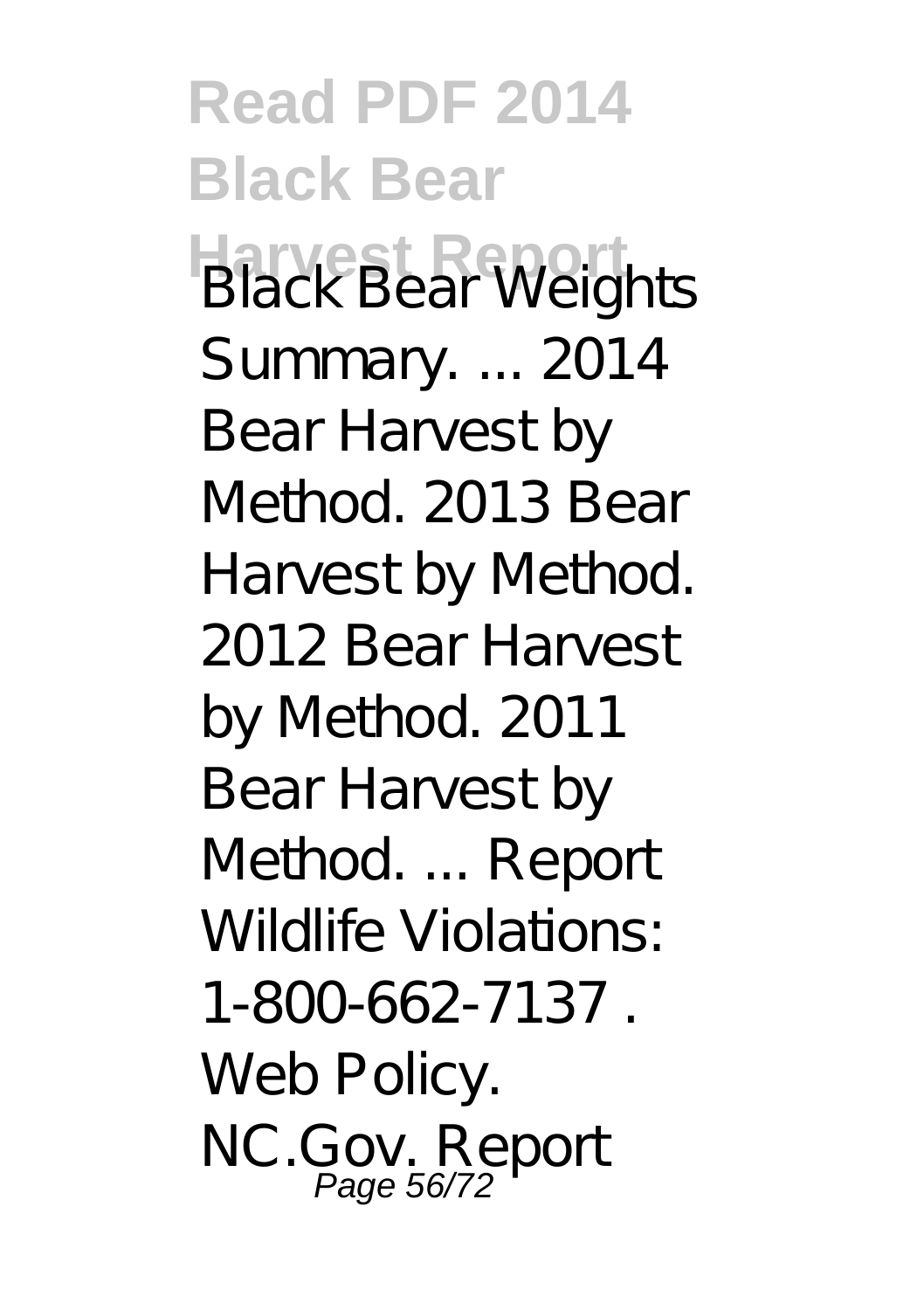**Read PDF 2014 Black Bear Website Report** Login.

Black Bear Harvest Reports - North Carolina Wildlife ... California Black Bear Age Structure Graph (2014-2016) (PDF) Black Bear Harvest Map 1958-1994 Percent Page 57/72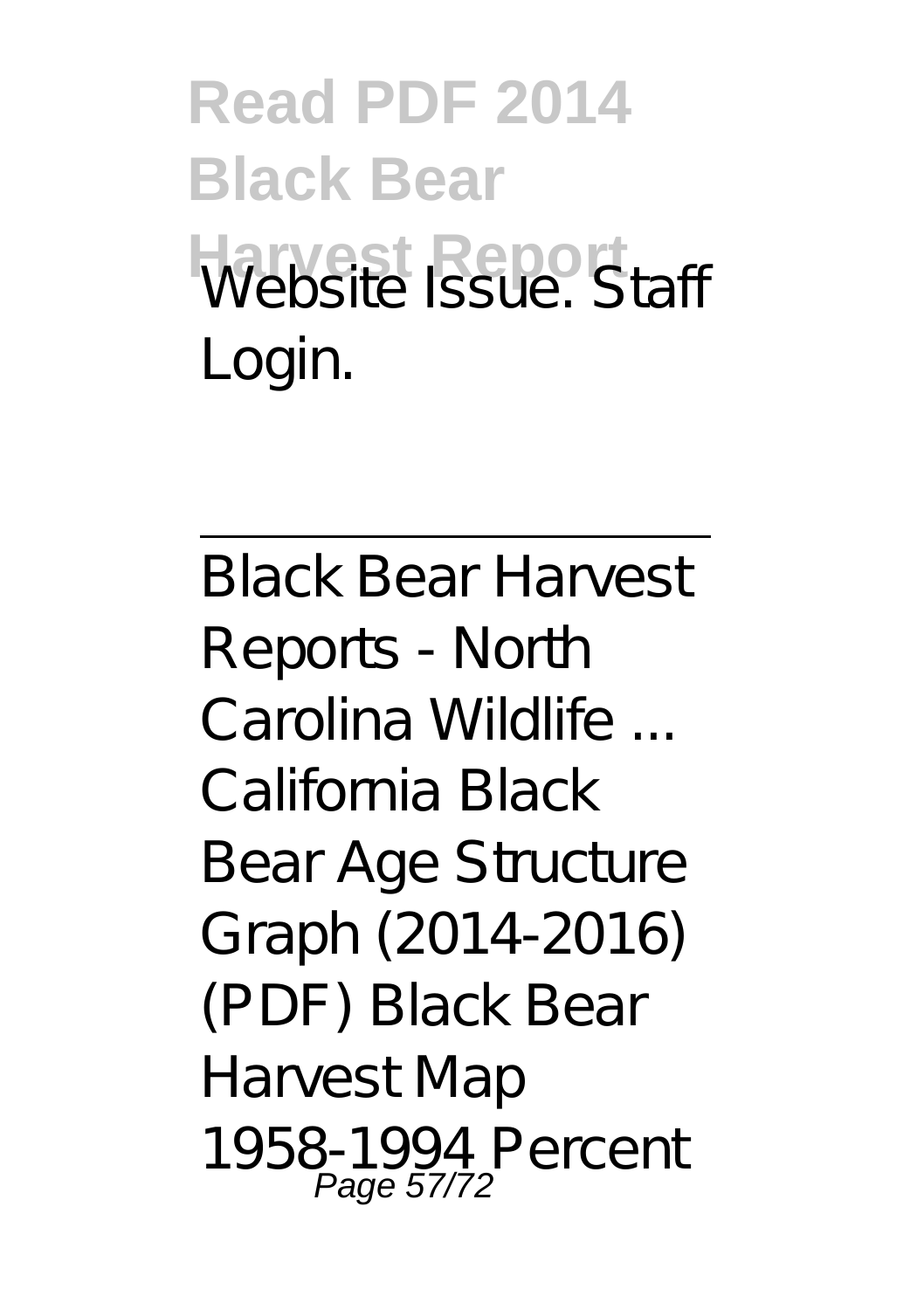**Read PDF 2014 Black Bear Harvest Report** California Black Bear Harvest (1957 - 2017) (PDF)

Black Bear Management and Harvest The hunter must then call a special number by 8 p.m. to report their harvest<br>Page 58/72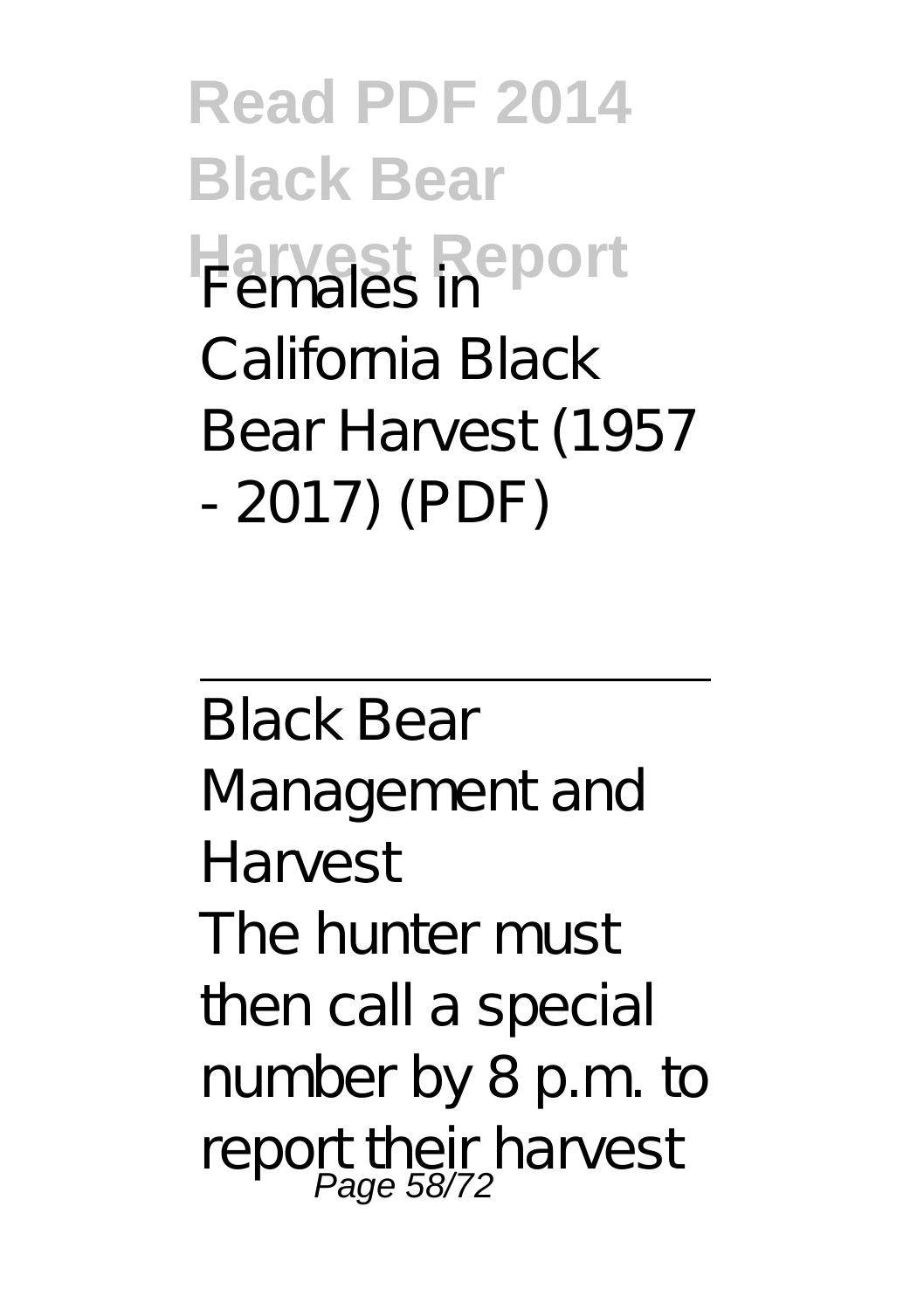**Read PDF 2014 Black Bear Harvest Report** and where a DFW biologist or technician can go to collect the biological data as well as any other information from tags...

COVID mandates changes to bear harvest reporting Big game, black Page 59/72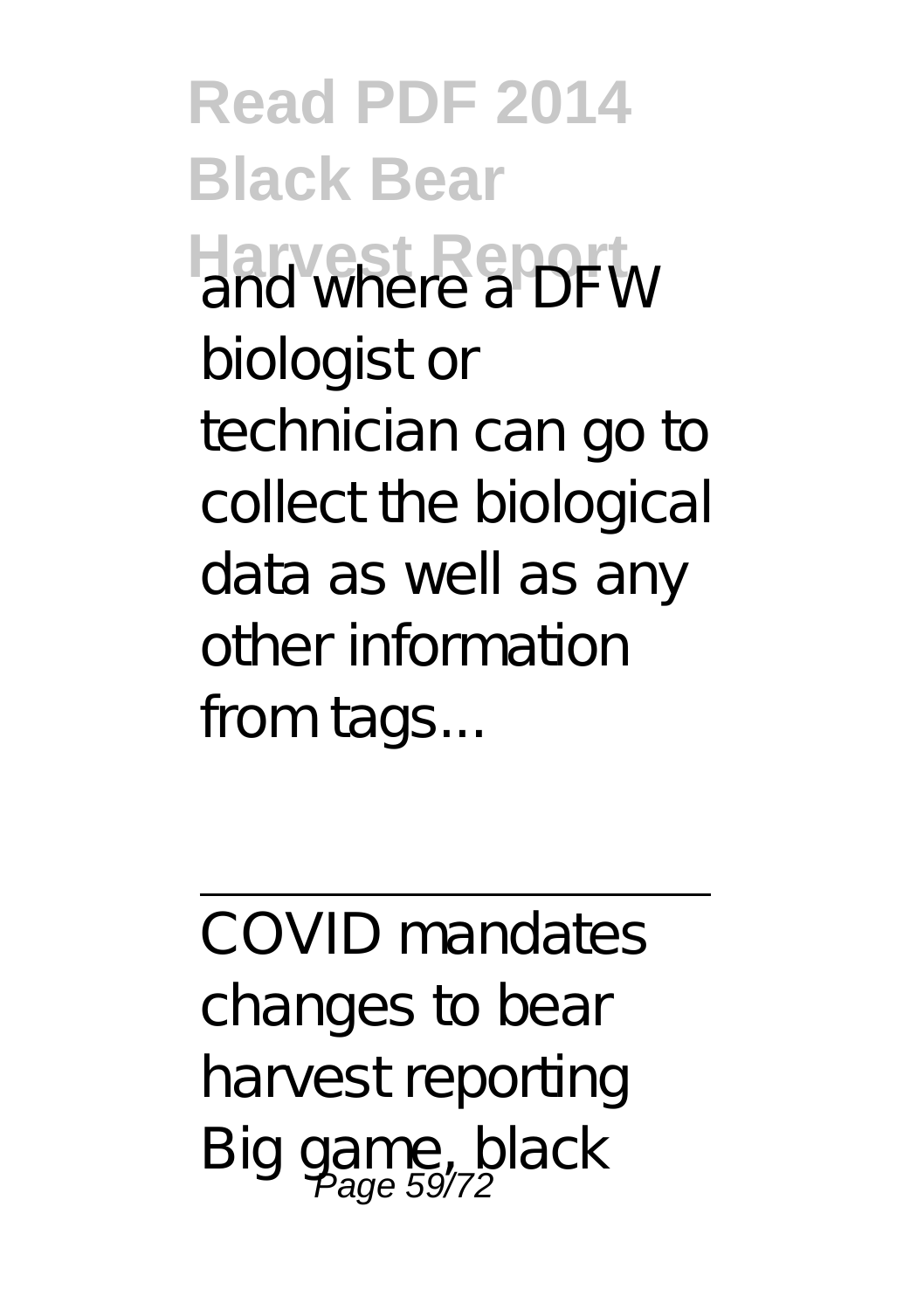**Read PDF 2014 Black Bear Harvest Report** bear and cougar annual reports. Below, you'll find PDF annual reports and harvest information for big game, black bear, cougar and furbearer annual and harvest reports. See our harvest survey page for information on Page 60/72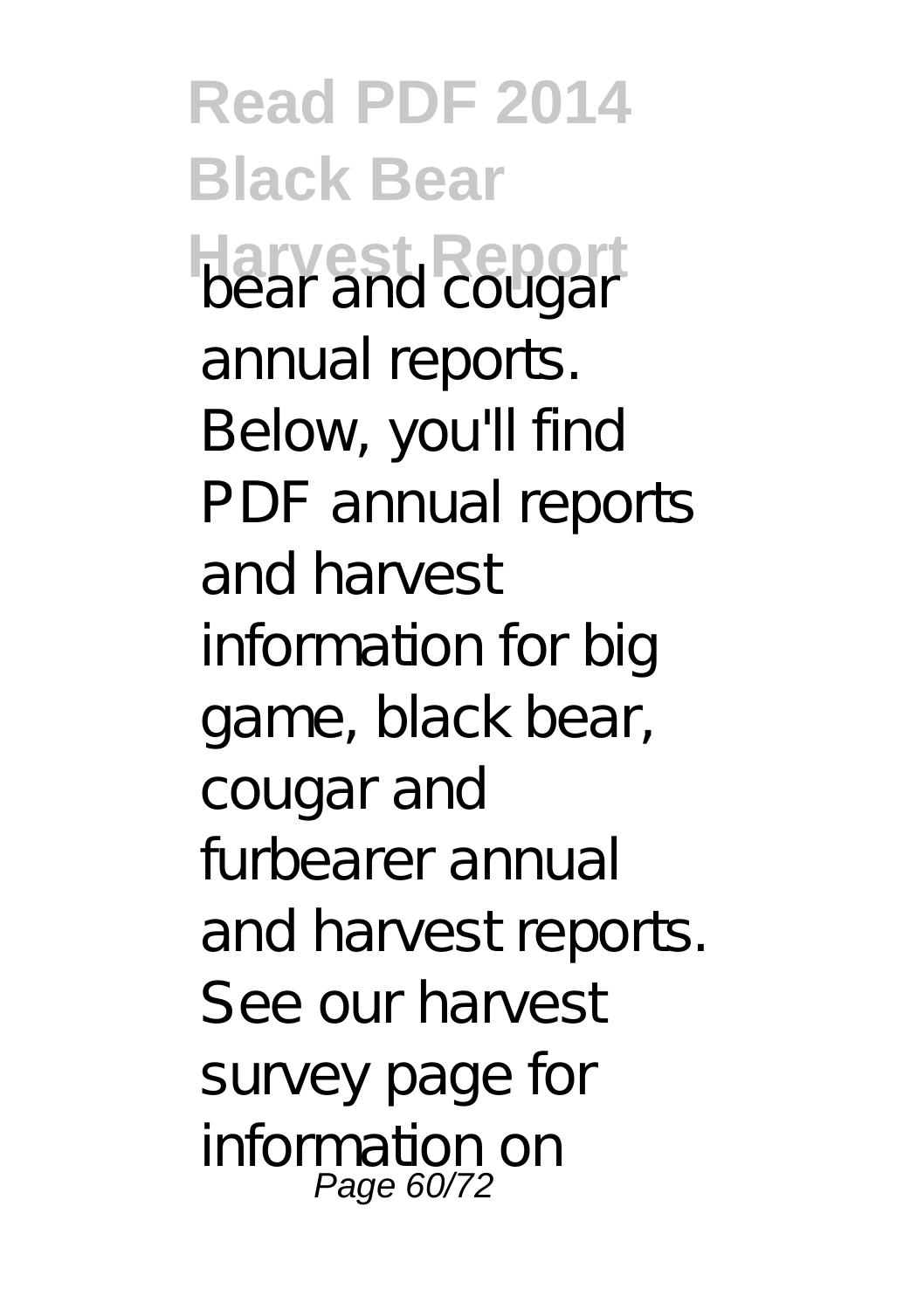**Read PDF 2014 Black Bear Harvest Report** harvest data.

Big game, black bear and cougar annual reports Wisconsin Black Bear Harvest Report 2019 By Brian Dhuey, Matt Gross and Brad Koele Abstract Wisconsin Page 61/72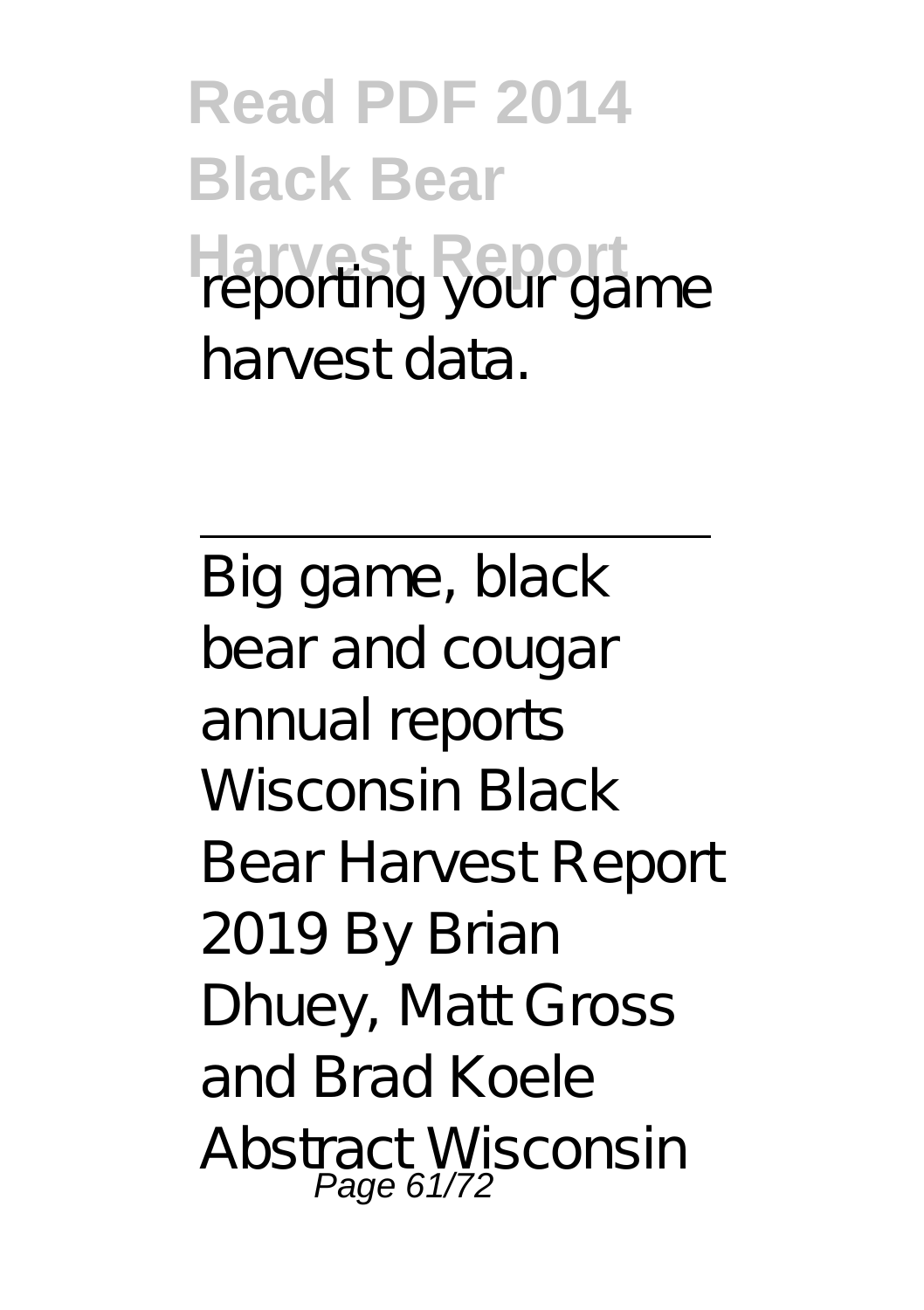**Read PDF 2014 Black Bear Harvest Report** bear hunters killed 3,679 black bears during the 2019 season. This was 1% lower than the 2018 kill of 3,717 bears. The 2019 kill was comprised of 52% males and 48% females. Harvest during the first 2 weeks of the season accounted Page 62/72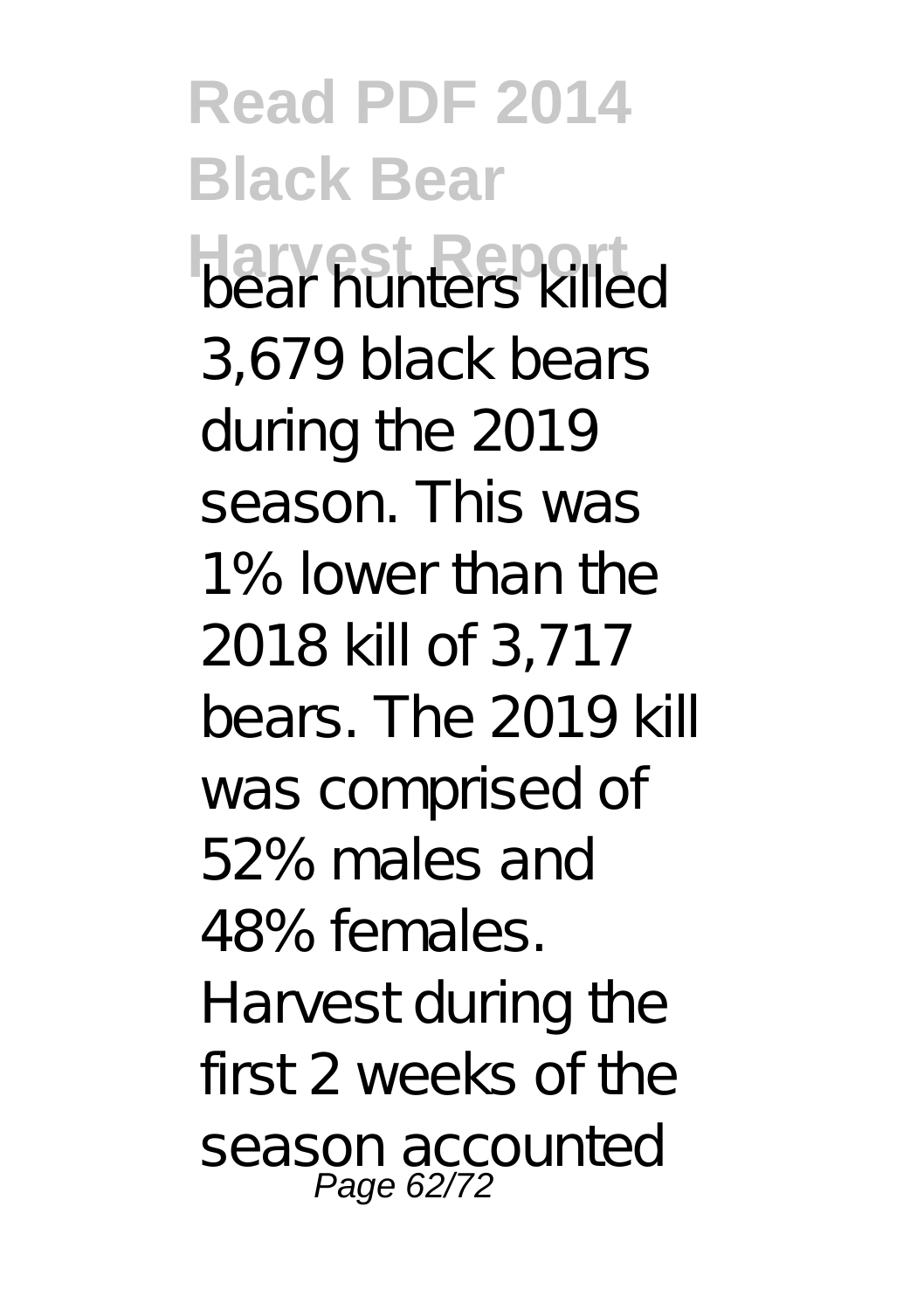**Read PDF 2014 Black Bear Harvest Report** for 65% of the

Wisconsin Black Bear Harvest Report 2019 Pennsylvania hunters harvested a total of 3,366 bears in 2014, the seventhhighest tally in state history, the Pennsylvania Game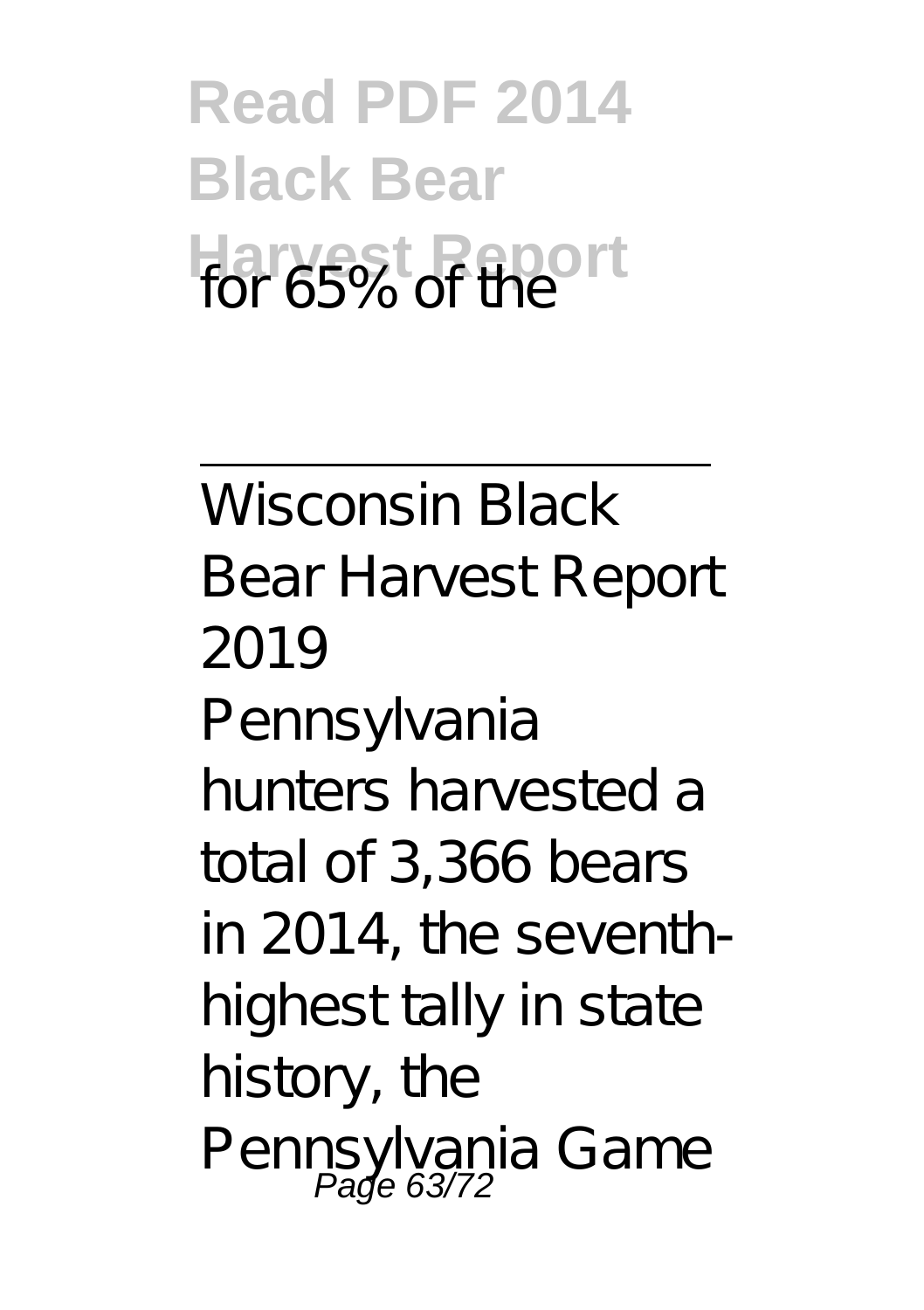**Read PDF 2014 Black Bear Harvest Report** Commission reported today. With 2014 totals now official, the seven...

Pennsylvania Bear Harvest Impressive Again in 2014 Contact Us. Vermont Department of Fish & Wildlife Page 64/72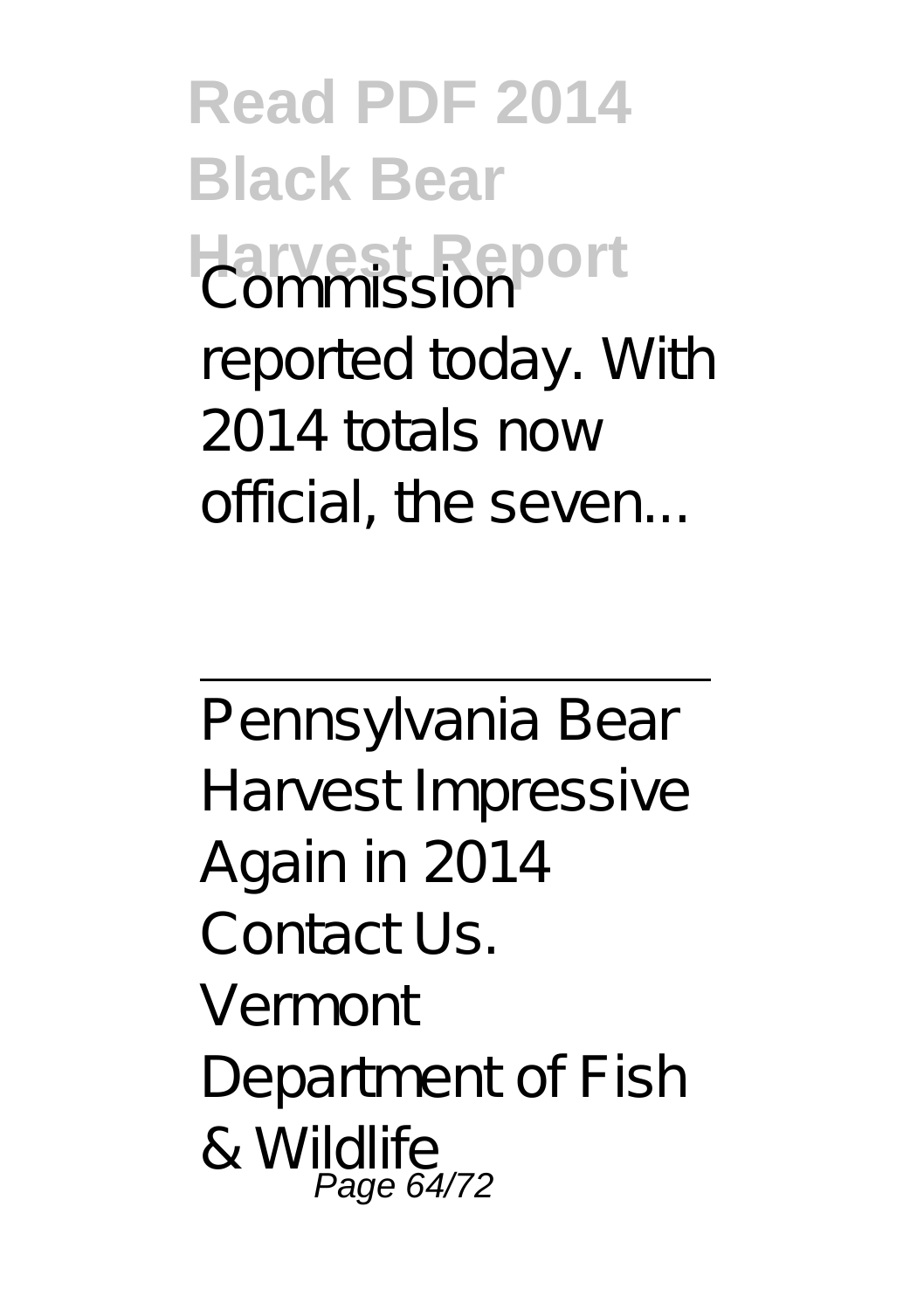**Read PDF 2014 Black Bear Harvest Report** Porter. 1 National Life Drive Davis 2 Montpelier, VT 05620-3702 802-828-1000 fwinfo rmation@vermont.g  $\bigcap V$ 

Library: Black Bear Harvest Summary Reports | Vermont<br>Page 65/72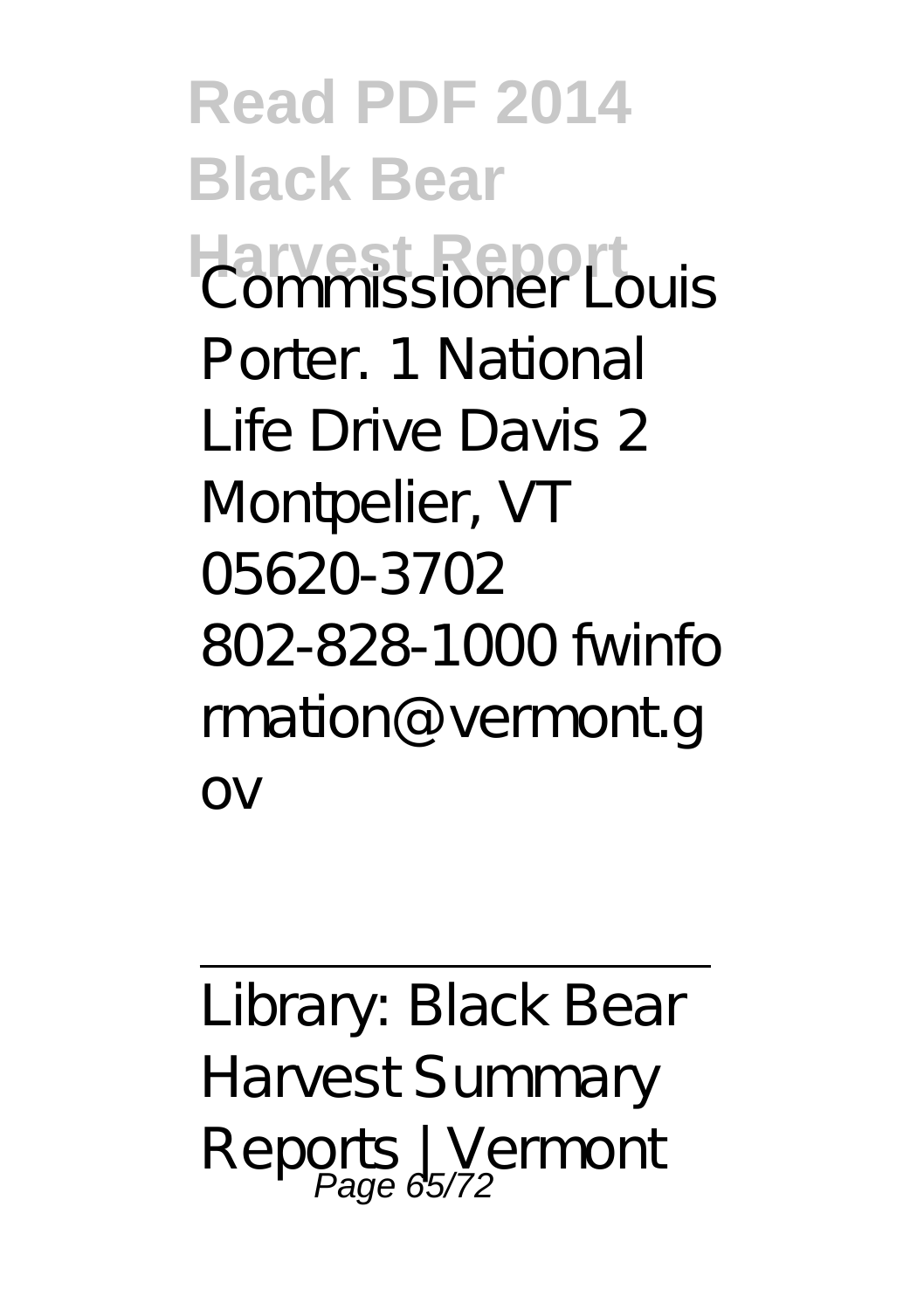**Read PDF 2014 Black Bear Harvest Report** the 1st week of the bear season, and 83% occurs by the end of the 2nd week. This year followed this normal pattern (whereas the harvest was delayed in 2018, due to more abundant foods). Table 8 & Fig. 6<br>Page 66/72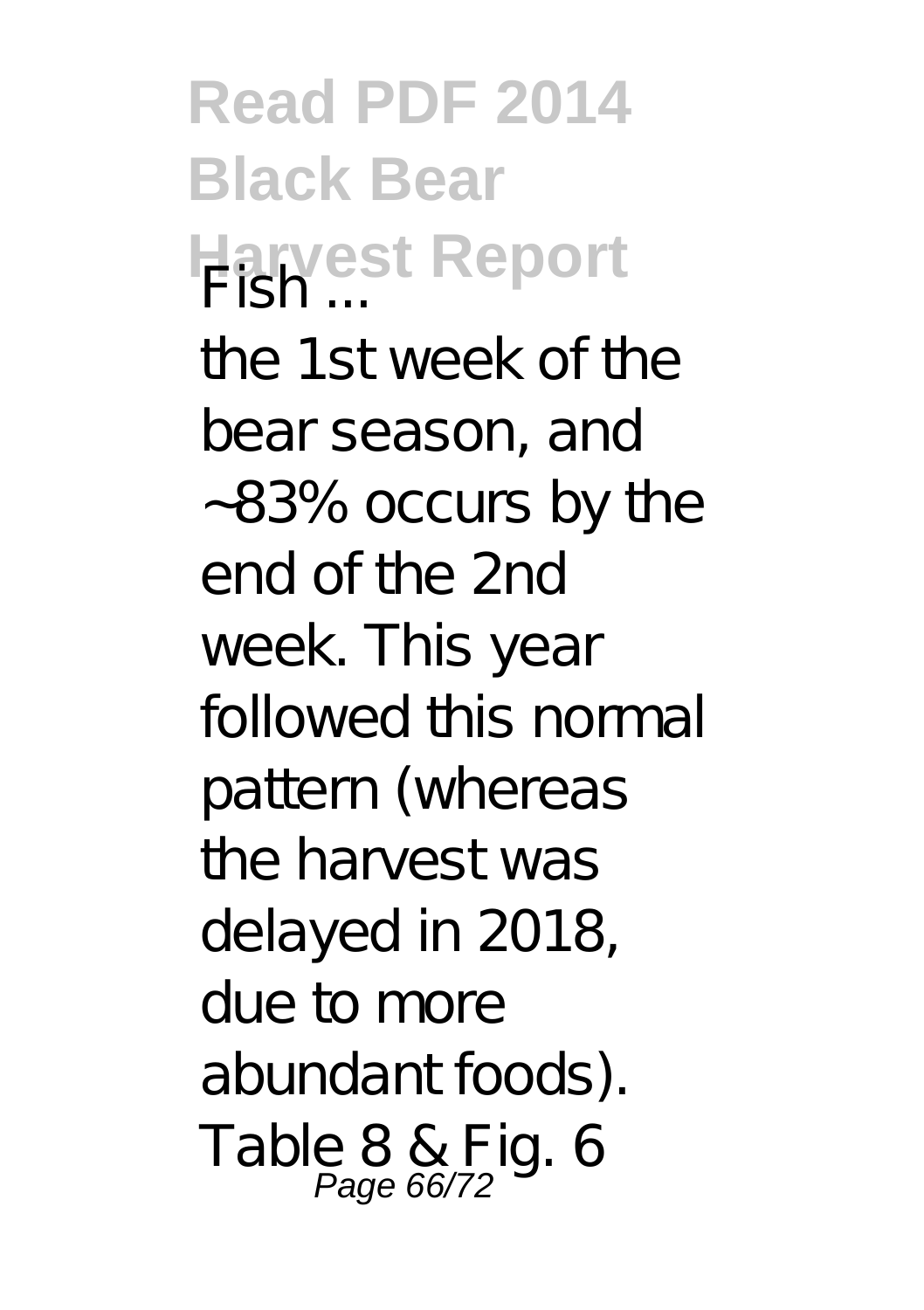**Read PDF 2014 Black Bear Harvest Report** complaints and kills The total number of recorded bear complaints slowly increased over the past decade, reaching a peak in  $2015$  and

STATUS OF MINNESOTA Page 67/72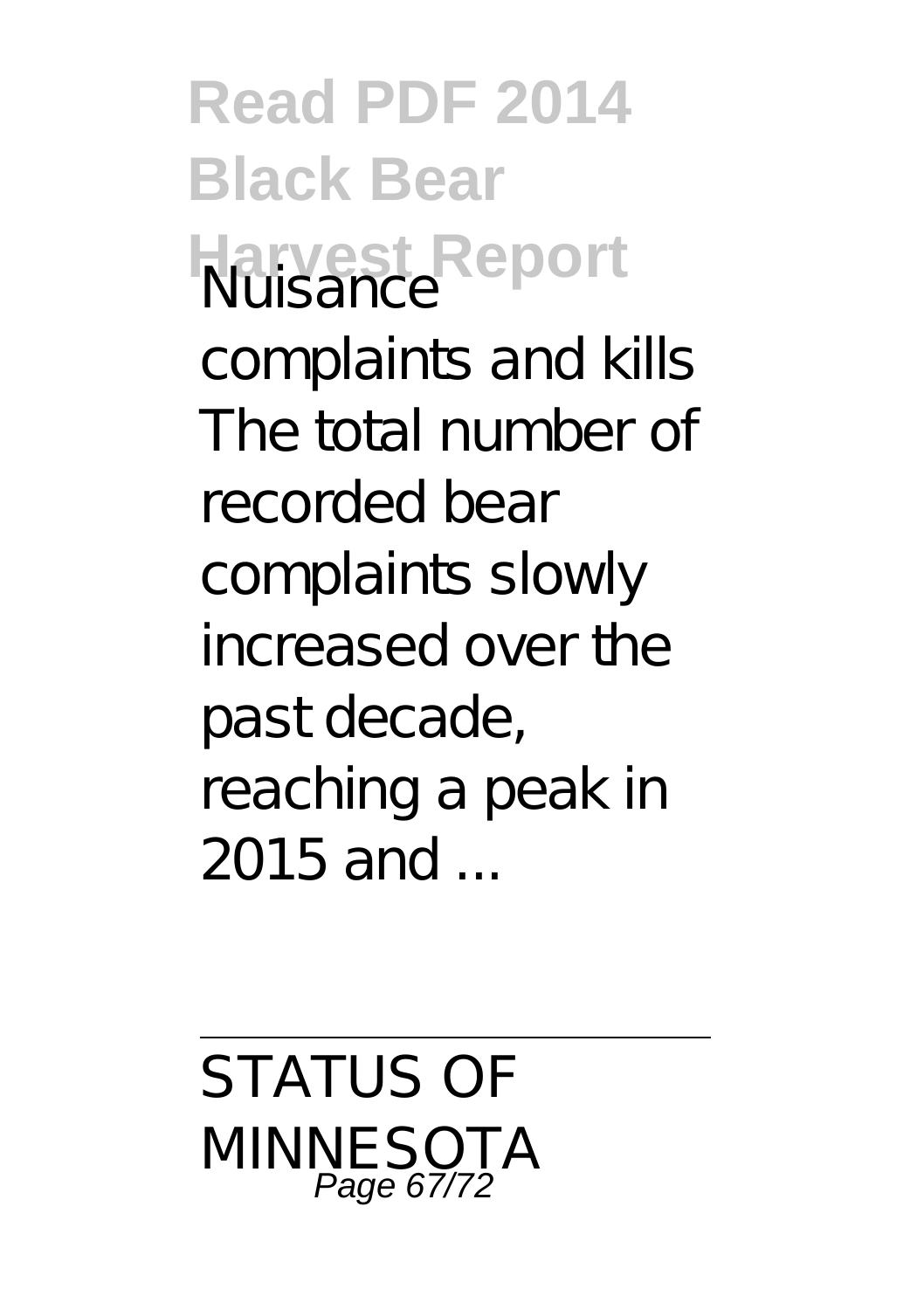**Read PDF 2014 Black Bear** BLACK BEARS<sup>T</sup> 2019 The 2014 California black bear hunting season resulted in 1,439 bears reportedly taken, representing a 33 percent increase from the 2013 season harvest of 1,078 bears. A total of 26,576 beartags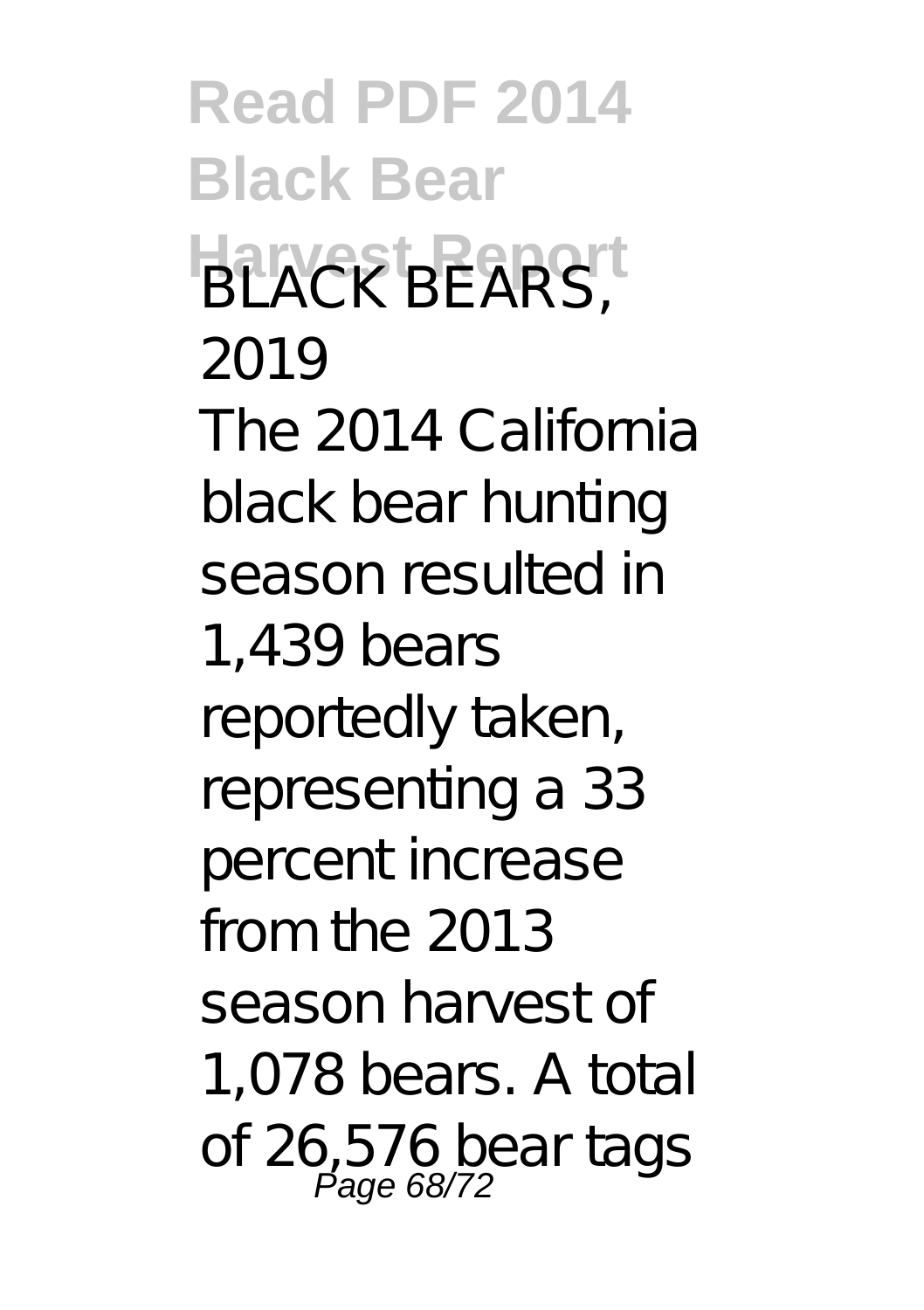**Read PDF 2014 Black Bear** Harvest Report hunter success was 5.4 percent. The bear hunting

BLACK BEAR TAKE REPORT - California Colorado Parks and Wildlife is a nationally recognized leader in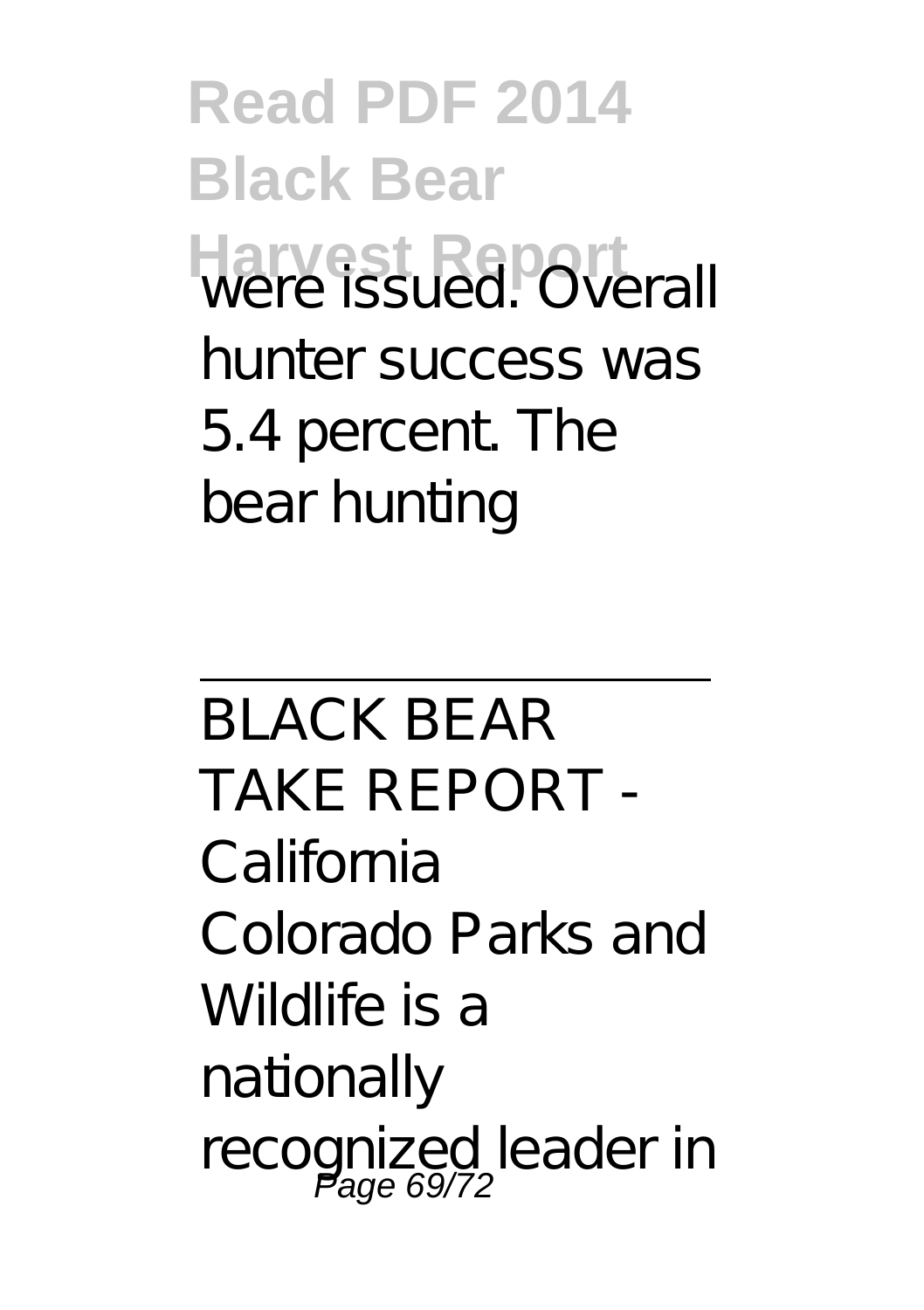**Read PDF 2014 Black Bear Harvest Report** conservation, outdoor recreation and wildlife management. The agency manages 42 state parks, all of Colorado's wildlife, more than 300 state wildlife areas and a host of recreational programs. CPW issues hunting and fishing licenses, Page 70/72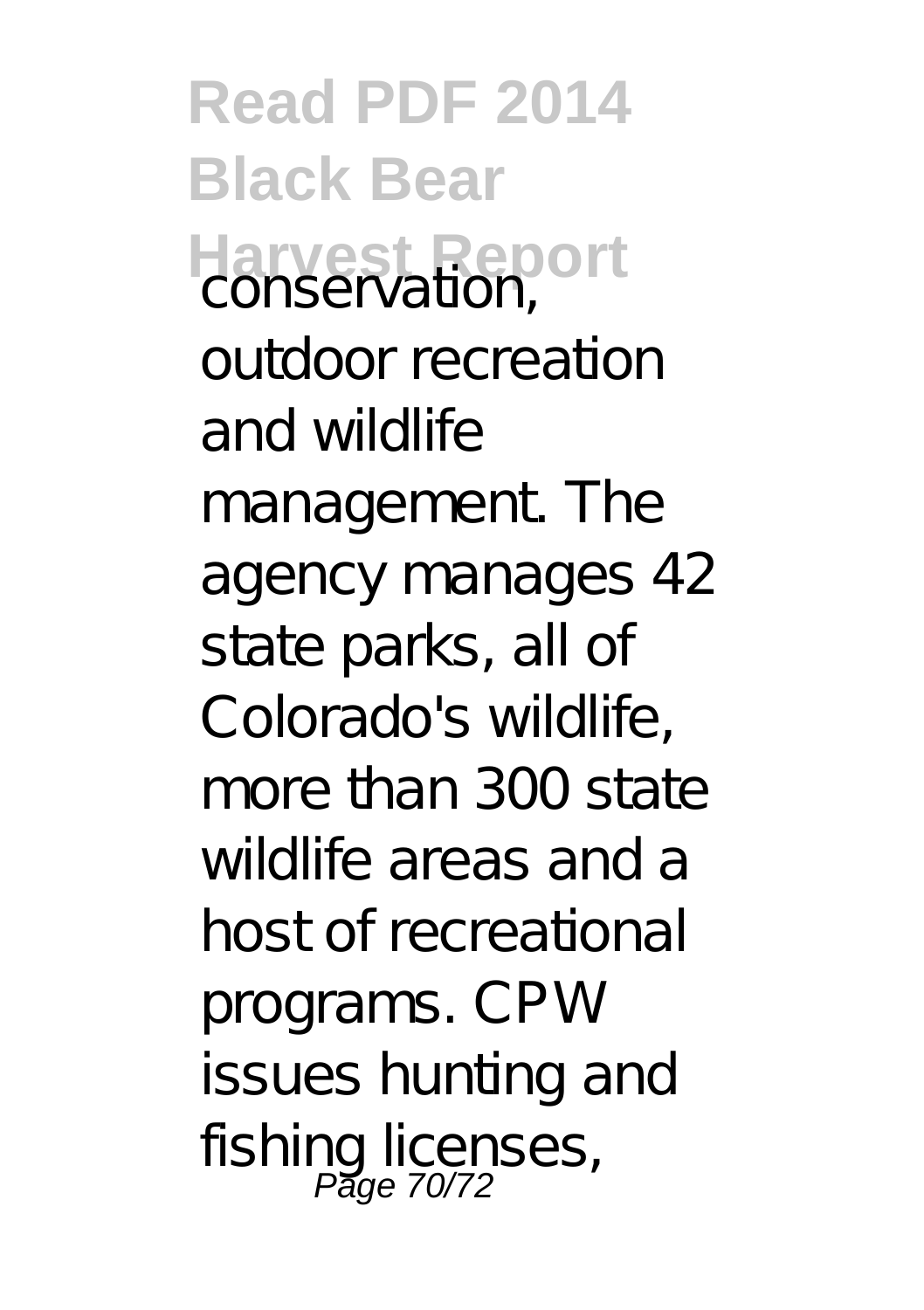**Read PDF 2014 Black Bear Harvest Report** conducts research to improve wildlife management activities, protects high priority wildlife

...

Colorado Parks & Wildlife - Bear Hunting Statistics Year Mountains Harvest Number of Page 71/72